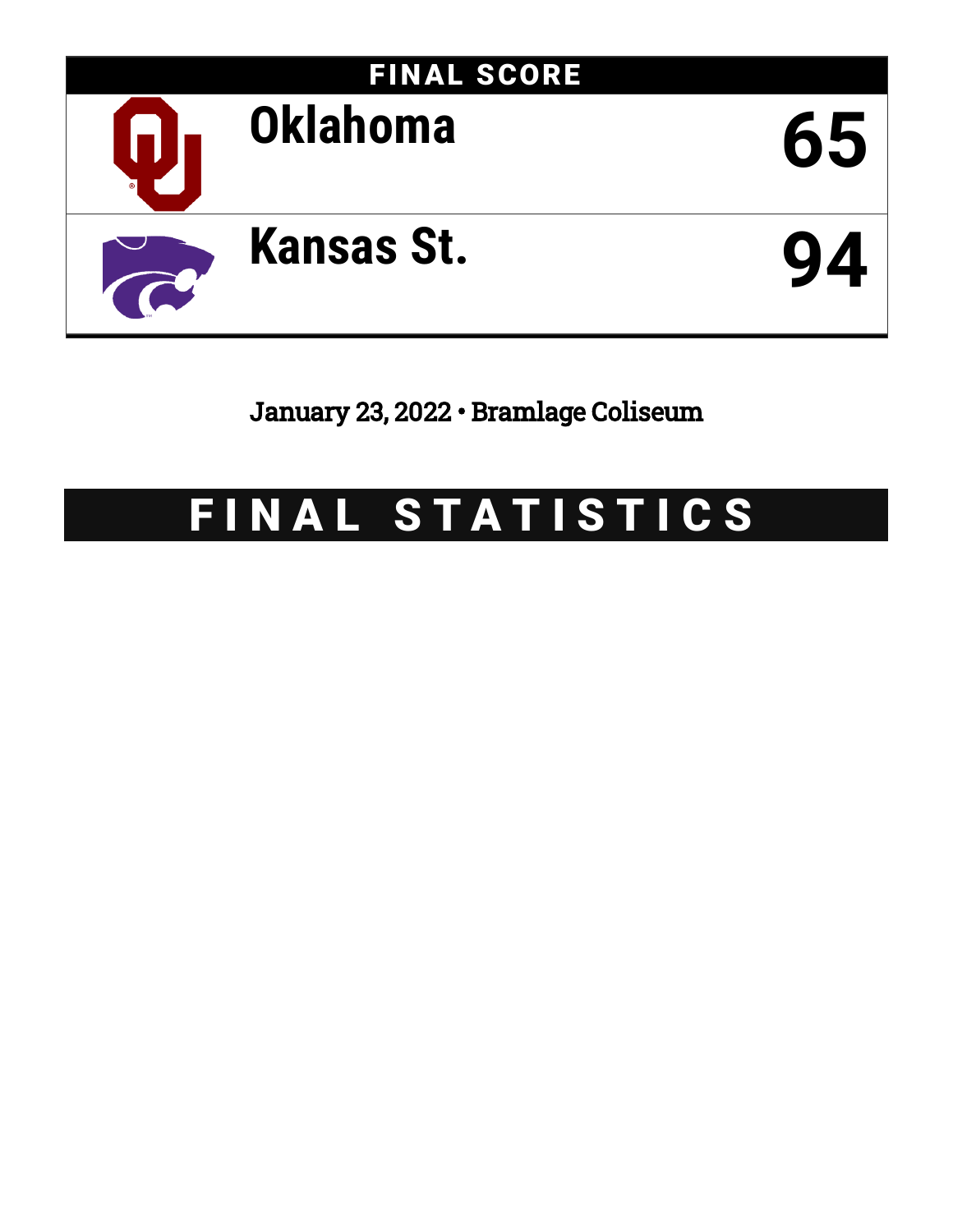### **Official Box Score Oklahoma vs Kansas St. Game Totals -- Final Statistics January 23, 2022 at Bramlage Coliseum**



# **Oklahoma 65**

| No. | Plaver                 | S | <b>Pts</b> | FG       | 3FG      | FТ        | OR       | DR | TR             | PF       | A  | TO | <b>B</b> lk  | Stl      | Min        | $+/-$ |
|-----|------------------------|---|------------|----------|----------|-----------|----------|----|----------------|----------|----|----|--------------|----------|------------|-------|
| 01  | TOT, NEVAEH            | G |            | 2-6      | 1-1      | $2 - 2$   |          |    | 2              | 0        | 4  | 3  | 0            |          | 34         | $-33$ |
| 04  | <b>TUCKER, KENNADY</b> | G | 3          | $1 - 2$  | $1 - 2$  | $0 - 0$   | 0        | 2  | $\overline{2}$ | 5        |    | 0  | $\mathbf{0}$ |          | 25         | $-19$ |
| 25  | WILLIAMS, MADI         | G | 11         | $4-9$    | 1-3      | $2 - 2$   | 0        | 2  | 2              | 3        |    |    | 0            |          | 27         | -34   |
| 30  | ROBERTSON, TAYLOR      | G | 19         | $5 - 13$ | $3 - 7$  | $6-6$     | $\Omega$ | 4  | $\overline{4}$ | $\Omega$ | 4  |    |              |          | 36         | $-22$ |
| 34  | SCOTT, LIZ             | F | 4          | $2 - 2$  | $0 - 0$  | $0 - 0$   | $\Omega$ | 1  | 1              | 5        | 1  |    | 0            | 2        | 9          | $-29$ |
| 12  | <b>GREGORY, GABBY</b>  | G | 5          | $2 - 6$  | $0 - 0$  | $1 - 1$   |          |    | $\overline{2}$ | $\Omega$ | 0  |    | $\Omega$     | $\Omega$ | 13         | 1     |
| 21  | LAMPKIN, NYDIA         | F | 0          | $0 - 0$  | $0 - 0$  | $0 - 0$   |          | 0  |                | 0        |    |    | 0            | 0        |            | -3    |
| 23  | PERKINS, KALEY         | G | 5          | $2 - 2$  | $1 - 1$  | $0 - 0$   | 0        |    |                |          | 0  |    | 0            | 0        | 10         | $-7$  |
| 24  | VANN, SKYLAR           | G |            | $3 - 16$ | $0 - 7$  | $1 - 2$   | 1        | 2  | 3              | 4        | 0  | 2  | 0            |          | 21         | $-12$ |
| 33  | SVOBODA, EMMA          | С | 4          | $2 - 5$  | $0 - 0$  | $0 - 2$   | 0        |    |                |          | 2  | 0  |              | 0        | 18         | 11    |
|     | <b>TEAM</b>            |   |            |          |          |           | 1        | 0  | 1              | $\Omega$ |    | 0  |              |          |            |       |
|     | <b>TOTALS</b>          |   | 65         | 23-61    | $7 - 21$ | $12 - 15$ | 5        | 21 | 26             | 19       | 14 | 17 | 2            |          | <b>200</b> |       |

| Game                                | $23 - 61$ | 37.7% | $7 - 21$ | 33.3% | $12 - 15$ | 80.0% |                                             |
|-------------------------------------|-----------|-------|----------|-------|-----------|-------|---------------------------------------------|
| 2nd Half                            | 15-33     | 45%   | $4 - 9$  | 44%   | 4-6       | 67%   |                                             |
| 1st Half                            | $8-28$    | 29%   | $3 - 12$ | 25%   | 8-9       | 89%   | Technical Fouls: None.                      |
| <b>Shooting By Period</b><br>Period | FG        | FG%   | 3FG      | 3FG%  | FТ        | FT%   | Last FG: 4th-00:42<br>Largest lead: By 0 at |

# **Kansas St. 94**

| No. | Plaver               | S  | Pts           | FG       | 3FG      | FT      | OR       | DR | TR             | PF       | A  | TO       | <b>B</b> lk | Stl      | Min        | $+/-$ |
|-----|----------------------|----|---------------|----------|----------|---------|----------|----|----------------|----------|----|----------|-------------|----------|------------|-------|
| 03  | <b>GLENN, JAELYN</b> | G  | 8             | $3-6$    | $2 - 3$  | $0 - 0$ | 1        | 10 | 11             | 2        |    |          | 0           | 5        | 34         | 23    |
| 04  | SUNDELL, SERENA      | G  | 11            | $4 - 8$  | $1 - 3$  | $2 - 2$ |          | 4  | 5              |          | 8  | $\Omega$ |             |          | 31         | 12    |
| 05  | <b>GLENN, BRYLEE</b> | G  | 6             | $1 - 7$  | $0 - 1$  | $4 - 4$ | 2        |    | 3              | 4        | 2  | 2        | 0           | 2        | 26         | 30    |
| 24  | <b>EBERT, EMILEE</b> | G  | $\mathcal{P}$ | $1 - 5$  | $0 - 2$  | $0 - 0$ | 0        | 4  | 4              | 2        | 6  | 5        | 0           | 2        | 26         | 6     |
| 50  | LEE, AYOKA           |    | 61            | 23-30    | $0 - 0$  | 15-17   | 4        | 8  | 12             |          | 0  | 0        | 3           |          | 35         | 34    |
| 02  | GOODRICH, CYMONE     | G  | 0             | $0 - 1$  | $0 - 0$  | $0 - 0$ | $\Omega$ | 2  | $\overline{2}$ | 0        | 0  | 2        | 0           | 0        | 11         | 14    |
| 13  | MACKE, LAURA         | F. | 6             | $1 - 2$  | $0 - 1$  | 4-4     | 0        | 2  | 2              | 4        | 3  | $\Omega$ | 0           |          | 17         | 18    |
| 14  | DALLINGER, REBEKAH   | G  | 0             | $0 - 5$  | $0 - 5$  | $0 - 0$ | 0        | 2  | $\overline{2}$ | $\Omega$ | 2  |          | 0           | $\Omega$ | 18         | 6     |
| 41  | LAUTERBACH, TAYLOR   | С  | 0             | $0 - 1$  | $0 - 0$  | $0 - 0$ | 0        | 0  | 0              | $\Omega$ | 0  | $\Omega$ | 0           | $\Omega$ | 2          | $-4$  |
|     | <b>TEAM</b>          |    |               |          |          |         | 2        |    | 3              | $\Omega$ |    | 1        |             |          |            |       |
|     | <b>TOTALS</b>        |    |               | 94 33-65 | $3 - 15$ | 25-27   | 10       | 34 | 44             | 14       | 28 | 12       | 4           | 12.      | <b>200</b> |       |

| Game                                | 33-65   | 50.8% | $3 - 15$ | 20.0%  | 25-27     | 92.6% |    |
|-------------------------------------|---------|-------|----------|--------|-----------|-------|----|
| 2nd Half                            | $15-33$ | 45%   | 0-7      | $00\%$ | $13 - 14$ | 93%   |    |
| 1st Half                            | 18-32   | .56%  | $3-8$    | 38%    | $12 - 13$ | 92%   | Тc |
| <b>Shooting By Period</b><br>Period | FG      | FG%   | 3FG      | 3FG%   | FT        | FT%   | Lε |

*Last FG:* 4th-01:00 *Largest lead:* By 31 at *Technical Fouls:* None.

| Game Notes:                                                | <b>Score</b> |      |    |     |     | 1st 2nd 3rd 4th TOT | Point  |
|------------------------------------------------------------|--------------|------|----|-----|-----|---------------------|--------|
| Officials: Julie Krommenhoek, Doug Knight, Bill<br>Larance | ΩU           |      | 16 | -24 | 14  | 65                  | In the |
| Attendance: 4347                                           | KState       | 19 . | 32 | 19  | -24 | 94                  | Off Ti |
|                                                            |              |      |    |     |     |                     | and C  |

| Start Time: 07:00 PM |  |
|----------------------|--|
| Conference Game:     |  |

**OU led for 0:00. KState led for 39:47. Game was tied for 0:0.** Times tied: **0** Lead Changes: **0**

| <b>Points</b>     | OU             | <b>KState</b>  |
|-------------------|----------------|----------------|
| In the Paint      | 24             | 58             |
| Off Turns         | g              | 22             |
| 2nd Chance        | 2              | 13             |
| <b>Fast Break</b> | 5              | 6              |
| Bench             | 21             | հ              |
| Per Poss          | 0.823<br>29/79 | 1.205<br>46/78 |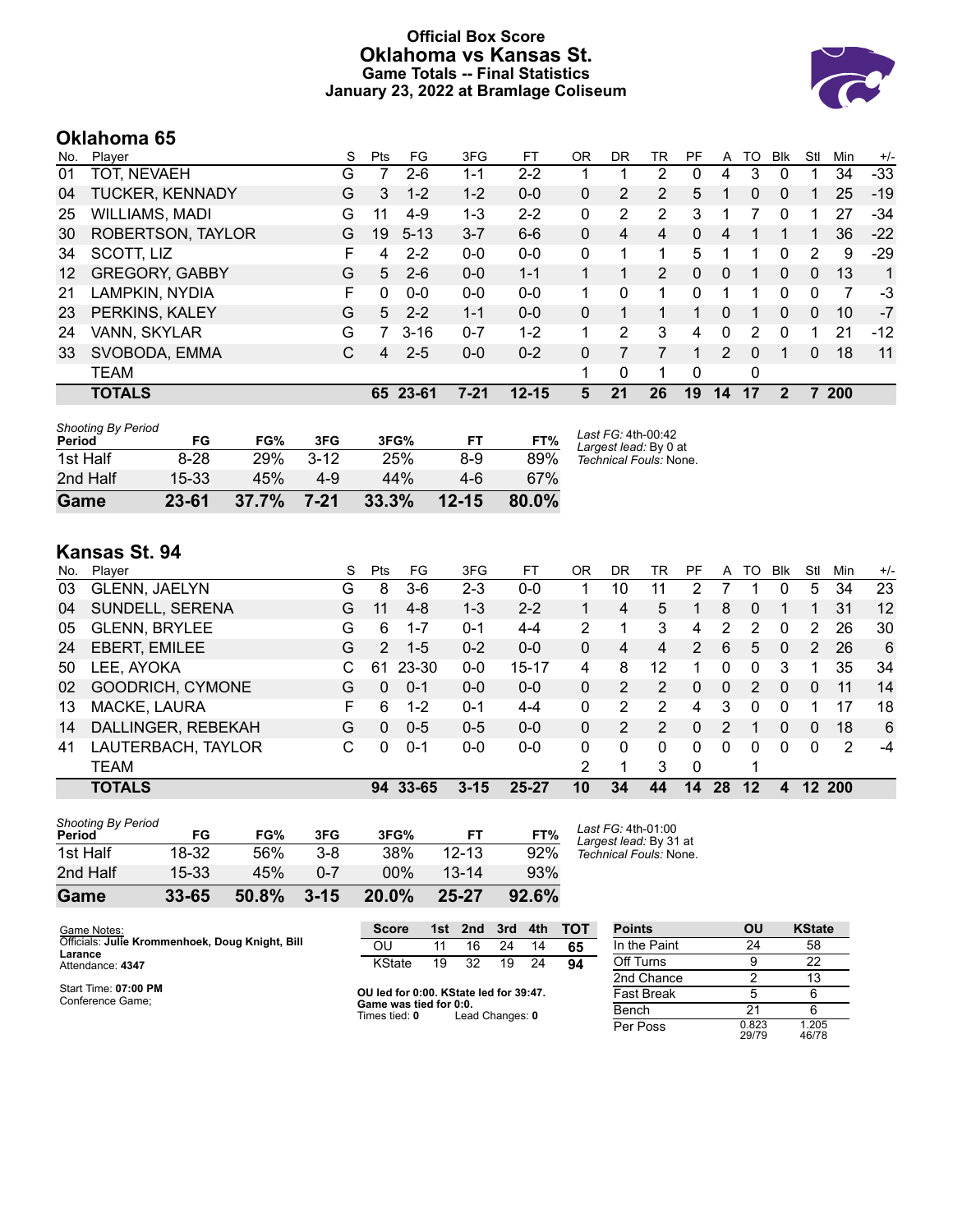### **Official Box Score Oklahoma vs Kansas St. First Half Statistics Only January 23, 2022 at Bramlage Coliseum**



# **Oklahoma 27**

| No. | Player                 | S  | <b>Pts</b>  | FG       | 3FG      | <b>FT</b> | <b>OR</b>    | <b>DR</b>      | TR            | PF            | A        | TO | <b>B</b> lk    | Stl            | Min | $+/-$        |
|-----|------------------------|----|-------------|----------|----------|-----------|--------------|----------------|---------------|---------------|----------|----|----------------|----------------|-----|--------------|
| 01  | TOT, NEVAEH            | G  | 4           | $1 - 3$  | $0 - 0$  | $2 - 2$   |              | 0              |               | 0             | 2        |    | 0              | Ω              | 17  | $-20$        |
| 04  | <b>TUCKER, KENNADY</b> | G  | 0           | $0-0$    | $0 - 0$  | $0 - 0$   | 0            |                |               | 2             |          | 0  | $\overline{0}$ | 0              | 10  | $-20$        |
| 12  | <b>GREGORY, GABBY</b>  | G  | 0           | 0-1      | $0 - 0$  | $0-0$     | 0            | 0              | 0             | 0             | 0        | 0  | 0              | 0              |     | 1            |
| 21  | LAMPKIN, NYDIA         | F  | 0           | $0 - 0$  | $0 - 0$  | $0 - 0$   | 0            | 0              | $\Omega$      | 0             | 1        |    | 0              | 0              | 6   | $-1$         |
| 23  | PERKINS, KALEY         | G  | 3           | $1 - 1$  | $1 - 1$  | $0 - 0$   | $\Omega$     | 0              | 0             |               | $\Omega$ |    | 0              | $\Omega$       | 8   | $-7$         |
| 24  | VANN, SKYLAR           | G  | $5^{\circ}$ | $2 - 12$ | $0 - 6$  | $1 - 2$   | 0            | $\overline{2}$ | $\mathcal{P}$ | $\mathcal{P}$ | $\Omega$ | 0  | $\mathbf{0}$   | 0              | 12  | $-10$        |
| 25  | <b>WILLIAMS, MADI</b>  | G  |             | $2 - 4$  | 1-2      | $2 - 2$   | $\Omega$     |                |               | $\mathcal{P}$ | 0        | 4  | 0              | 0              | 12  | $-25$        |
| 30  | ROBERTSON, TAYLOR      | G  | 8           | $2 - 5$  | $1 - 3$  | $3 - 3$   | $\Omega$     |                |               | 0             | $\Omega$ |    | $\Omega$       | 0              | 18  | $-17$        |
| 33  | SVOBODA, EMMA          | C  | $\Omega$    | $0 - 2$  | $0 - 0$  | $0 - 0$   | $\mathbf{0}$ | 3              | 3             | 0             |          | 0  | 0              | 0              | 7   | 2            |
| 34  | SCOTT, LIZ             | F. | 0           | $0 - 0$  | $0 - 0$  | $0 - 0$   | 0            | 0              | $\mathbf{0}$  | 2             | $\Omega$ | 0  | $\Omega$       | 2              | 3   | $-25$        |
|     | <b>TEAM</b>            |    | 0           | $0 - 0$  | $0 - 0$  | $0 - 0$   | 1            | 0              |               | 0             | 0        | 0  | 0              | 0              | 0   | 0            |
|     | <b>TOTALS</b>          |    | 27          | $8 - 28$ | $3 - 12$ | $8-9$     | $\mathbf{2}$ | 8              | 10            | 9             | 5        | 8  | 0              | $\overline{2}$ | 100 | $\mathbf{0}$ |

| <b>Shooting By Period</b><br>Period | FG        | FG%   | 3FG      | 3FG%     |           | FT%   | Last FG Half: OU 2nd-01:38 |
|-------------------------------------|-----------|-------|----------|----------|-----------|-------|----------------------------|
| 1st Half                            | 8-28      | 29%   | $3 - 12$ | 25%      | 8-9       | 89%   |                            |
| Game                                | $23 - 61$ | 37.7% | 7-21     | $33.3\%$ | $12 - 15$ | 80.0% |                            |

# **Kansas St. 51**

| No. | Plaver               | S  | <b>Pts</b> | <b>FG</b> | 3FG     | <b>FT</b> | OR       | DR | TR | PF | A        | TO | <b>Blk</b>   | Stl      | Min           | $+/-$ |
|-----|----------------------|----|------------|-----------|---------|-----------|----------|----|----|----|----------|----|--------------|----------|---------------|-------|
| 02  | GOODRICH, CYMONE     | G  | 0          | 0-0       | $0 - 0$ | $0 - 0$   | 0        |    |    | 0  | 0        |    | 0            | 0        | 6             | 13    |
| 03  | <b>GLENN, JAELYN</b> | G  | 8          | $3 - 5$   | $2 - 2$ | $0 - 0$   | 0        | 6  | 6  |    | 3        | 0  | $\mathbf{0}$ | 2        | 15            | 20    |
| 04  | SUNDELL, SERENA      | G  |            | $3-5$     | 1-2     | $0 - 0$   | 1        | 3  | 4  | 0  | 5        | 0  |              | 0        | 14            | 11    |
| 05  | <b>GLENN, BRYLEE</b> | G  | 2          | $0 - 0$   | $0 - 0$ | $2 - 2$   | 0        | 0  | 0  |    |          | 0  | 0            | 2        | 13            | 16    |
| 13  | MACKE, LAURA         | F. | 2          | $0 - 0$   | $0 - 0$ | $2 - 2$   | $\Omega$ |    |    | 3  | 1        | 0  | 0            | $\Omega$ | 10            | 9     |
| 14  | DALLINGER, REBEKAH   | G  | 0          | $0 - 3$   | $0 - 3$ | $0 - 0$   | 0        |    |    | 0  | 1        |    | $\Omega$     | 0        | 11            | 12    |
| 24  | <b>EBERT, EMILEE</b> | G  | 0          | $0 - 2$   | $0 - 1$ | $0 - 0$   | 0        | 2  | 2  |    | 4        | 2  | $\Omega$     |          | 11            | 14    |
| 41  | LAUTERBACH, TAYLOR   | С  | 0          | $0 - 1$   | $0 - 0$ | $0 - 0$   | 0        | 0  | 0  | 0  | 0        | 0  | $\Omega$     | $\Omega$ | $\mathcal{P}$ | $-4$  |
| 50  | LEE, AYOKA           | С  | 32         | $12 - 16$ | $0 - 0$ | $8-9$     | 2        | 4  | 6  |    | $\Omega$ | 0  | 3            | 0        | 17            | 29    |
|     | <b>TEAM</b>          |    | 0          | $0 - 0$   | $0 - 0$ | $0 - 0$   |          | 0  |    | 0  | 0        |    | 0            | 0        | 0             | 0     |
|     | <b>TOTALS</b>        |    | 51         | $18 - 32$ | $3 - 8$ | $12 - 13$ | 4        | 18 | 22 | 7  | 15       | 5  | 4            | 5        | 100           | 0     |

| <b>Shooting By Period</b><br>Period | FG        | FG%   | 3FG      | 3FG%  | FТ        | FT%   |
|-------------------------------------|-----------|-------|----------|-------|-----------|-------|
| 1st Half                            | 18-32     | 56%   | 3-8      | 38%   | $12 - 13$ | 92%   |
| Game                                | $33 - 65$ | 50.8% | $3 - 15$ | 20.0% | $25 - 27$ | 92.6% |

*Last FG Half:* KState 2nd-00:00

| Game Notes:                                                | <b>Score</b> |    | 1st 2nd 3rd 4th |    |    | <b>- тот</b> | <b>Points from (This Period)</b> | <b>OU KState</b> |
|------------------------------------------------------------|--------------|----|-----------------|----|----|--------------|----------------------------------|------------------|
| Officials: Julie Krommenhoek, Doug Knight, Bill<br>Larance | OU           | 11 | 16              | 24 | 14 | 65           | In the Paint                     | 30               |
| Attendance: 4347                                           | KState       | 19 | 32              | 19 | 24 | 94           | Off Turns                        |                  |
|                                                            |              |    |                 |    |    |              | 2nd Chance                       |                  |
| Start Time: 07:00 PM<br>Conference Game:                   |              |    |                 |    |    |              | Fast Break                       |                  |
|                                                            |              |    |                 |    |    |              | Bench                            |                  |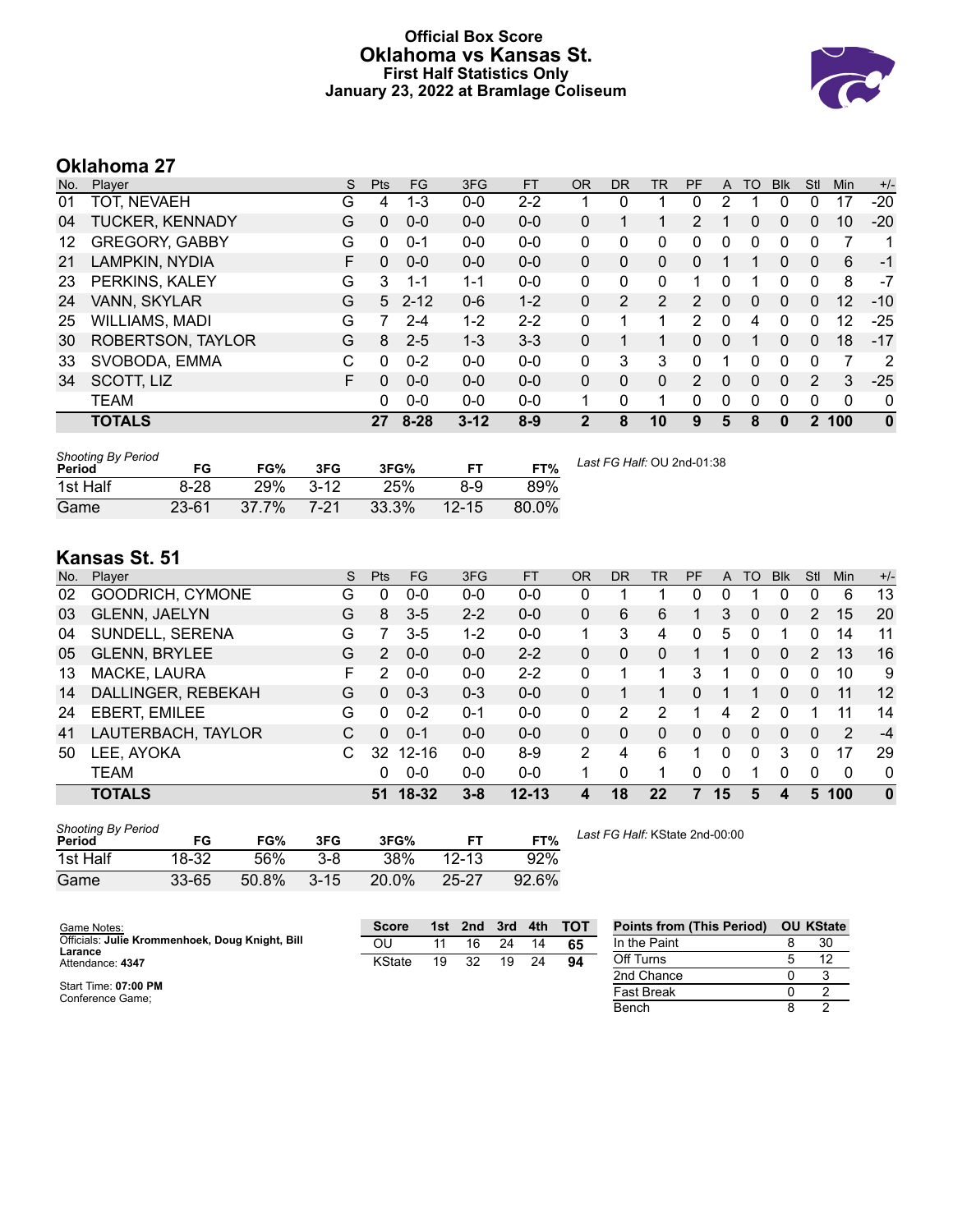### **Official Box Score Oklahoma vs Kansas St. First Quarter Statistics Only January 23, 2022 at Bramlage Coliseum**



# **Oklahoma 11**

| No. | Player                | S | <b>Pts</b>    | FG.      | 3FG     | <b>FT</b> | <b>OR</b> | <b>DR</b>      | TR             | PF       | A        | TO | <b>BIK</b> | Stl           | Min      | $+/-$        |
|-----|-----------------------|---|---------------|----------|---------|-----------|-----------|----------------|----------------|----------|----------|----|------------|---------------|----------|--------------|
| 01  | TOT, NEVAEH           | G | 4             | $1 - 2$  | $0 - 0$ | $2 - 2$   | 0         | 0              | 0              | 0        |          |    |            | 0             |          | -4           |
| 04  | TUCKER, KENNADY       | G | 0             | $0 - 0$  | $0 - 0$ | $0 - 0$   | 0         |                |                |          |          | 0  | 0          | 0             |          | $-11$        |
| 25  | WILLIAMS, MADI        | G | 5             | 1-2      | 1-1     | $2 - 2$   | 0         |                |                |          | 0        | 2  | 0          | 0             | 8        | -12          |
| 30  | ROBERTSON, TAYLOR     | G | 0             | $0 - 3$  | $0 - 2$ | $0 - 0$   | $\Omega$  |                |                | 0        | $\Omega$ |    | 0          | $\Omega$      | 10       | -8           |
| 34  | SCOTT, LIZ            | F | 0             | $0 - 0$  | $0 - 0$ | $0-0$     | 0         | $\Omega$       | 0              | 2        | 0        | 0  | $\Omega$   | $\mathcal{P}$ | 3        | -9           |
| 12  | <b>GREGORY, GABBY</b> | G | 0             | $0 - 0$  | $0 - 0$ | $0 - 0$   | $\Omega$  | $\Omega$       | 0              | $\Omega$ | $\Omega$ | 0  | $\Omega$   | $\Omega$      | 2        | 3            |
| 21  | LAMPKIN, NYDIA        | F | 0             | $0 - 0$  | $0 - 0$ | $0 - 0$   | 0         | $\Omega$       | 0              | 0        | 0        | 0  | 0          | 0             | 4        | -1           |
| 23  | PERKINS, KALEY        | G | 0             | $0 - 0$  | $0 - 0$ | $0 - 0$   | $\Omega$  | $\Omega$       | 0              | 0        | $\Omega$ | 0  | $\Omega$   | $\Omega$      | $\Omega$ | $\mathbf{0}$ |
| 24  | VANN, SKYLAR          | G | $\mathcal{P}$ | $1 - 5$  | $0 - 2$ | $0 - 0$   | 0         |                | 1              | 0        | 0        | 0  | 0          | $\mathbf{0}$  | 5        | $\mathbf{0}$ |
| 33  | SVOBODA, EMMA         | C | 0             | $0 - 1$  | $0-0$   | $0 - 0$   | 0         | $\overline{2}$ | $\overline{2}$ | 0        | $\Omega$ | 0  | 0          | $\mathbf{0}$  | 3        | 2            |
|     | <b>TEAM</b>           |   |               | $0 - 0$  |         |           | 0         | 0              | 0              | 0        |          | 0  |            |               |          |              |
|     | <b>TOTALS</b>         |   | 11            | $3 - 13$ | $1 - 5$ | 4-4       | 0         | 6              | 6              | 4        | 2        | 4  | 0          | 2             | 50       |              |

| <b>Shooting By Period</b><br>Period | FG        | FG%        | 3FG      | 3FG%       | FТ        | FT%   |
|-------------------------------------|-----------|------------|----------|------------|-----------|-------|
|                                     |           |            |          |            |           |       |
| 1st Half                            | $3 - 13$  | <b>23%</b> | $1 - 5$  | <b>20%</b> | 4-4       | 100%  |
| 1st Half                            | $8-28$    | <b>29%</b> | $3 - 12$ | 25%        | 8-9       | 89%   |
| Game                                | $23 - 61$ | 37.7%      | 7-21     | 33.3%      | $12 - 15$ | 80.0% |

# **Kansas St. 19**

| No. | Plaver               | S | <b>Pts</b>   | FG       | 3FG     | <b>FT</b> | <b>OR</b> | <b>DR</b> | TR       | <b>PF</b> | $\mathsf{A}$ | TO       | <b>B</b> lk | Stl      | Min | $+/-$       |
|-----|----------------------|---|--------------|----------|---------|-----------|-----------|-----------|----------|-----------|--------------|----------|-------------|----------|-----|-------------|
| 03  | GLENN, JAELYN        | G | 3            | 1-3      | $1 - 1$ | 0-0       | 0         | 2         | 2        |           | 0            | 0        |             |          | 8   | 4           |
| 04  | SUNDELL, SERENA      | G | 2            | $1 - 2$  | $0 - 1$ | $0 - 0$   |           | 3         | 4        | 0         | 4            | 0        | 0           | 0        | 8   | 10          |
| 05  | <b>GLENN, BRYLEE</b> | G | 0            | $0 - 0$  | $0 - 0$ | $0 - 0$   | 0         | 0         | 0        | 0         |              | 0        | 0           |          | 8   | 10          |
| 24  | EBERT, EMILEE        | G | $\Omega$     | $0 - 2$  | $0 - 1$ | $0-0$     | $\Omega$  |           |          |           |              | 2        | 0           | 0        | 6   | 8           |
| 50  | LEE, AYOKA           | С | 14           | $5-6$    | $0 - 0$ | $4 - 4$   | 0         | 2         | 2        | 0         | 0            | 0        | 2           | 0        | 8   | 12          |
| 02  | GOODRICH, CYMONE     | G | $\Omega$     | $0 - 0$  | $0 - 0$ | $0 - 0$   | 0         |           | 1        | 0         | 0            |          | 0           | 0        | 2   | $-2$        |
| 13  | MACKE, LAURA         | F | U            | $0 - 0$  | $0 - 0$ | $0 - 0$   | 0         | 0         | 0        |           |              | 0        | 0           | 0        | 4   | $\mathbf 0$ |
| 14  | DALLINGER, REBEKAH   | G | $\Omega$     | $0 - 2$  | $0 - 2$ | $0 - 0$   | 0         |           |          | 0         | $\mathbf{0}$ | $\Omega$ | 0           | $\Omega$ | 4   | 2           |
| 41  | LAUTERBACH, TAYLOR   | C | <sup>0</sup> | $0 - 1$  | $0 - 0$ | $0 - 0$   | 0         | 0         | $\Omega$ | 0         | $\Omega$     | $\Omega$ | 0           | 0        | 2   | $-4$        |
|     | TEAM                 |   |              | $0 - 0$  |         |           |           | 0         | 1        | 0         |              | 1        |             |          |     |             |
|     | <b>TOTALS</b>        |   | 19           | $7 - 16$ | $1 - 5$ | 4-4       | 2         | 10        | 12       | 3         |              | Δ        | 2           | 2        | 50  |             |

| <b>Shooting By Period</b><br>Period | FG    | FG%   | 3FG      | 3FG%       | FТ        | FT%   |
|-------------------------------------|-------|-------|----------|------------|-----------|-------|
| 1st Half                            | 7-16  | 44%   | 1-5      | <b>20%</b> | 4-4       | 100%  |
| 1st Half                            | 18-32 | 56%   | $3 - 8$  | 38%        | $12 - 13$ | 92%   |
| Game                                | 33-65 | 50.8% | $3 - 15$ | 20.0%      | 25-27     | 92.6% |

| Game Notes:                                     | <b>Score</b> | 1st | 2nd | 3rd | 4th | <b>TOT</b> | <b>Points (This Period)</b> | ΟU | <b>KState</b> |
|-------------------------------------------------|--------------|-----|-----|-----|-----|------------|-----------------------------|----|---------------|
| Officials: Julie Krommenhoek, Doug Knight, Bill | OU           | 11  | 16  | 24  | 14  | 65         | In the Paint                |    | 12            |
| Larance<br>Attendance: 4347                     | KState       | 19  | 32  | 19  | 24  | 94         | Off Turns                   |    |               |
|                                                 |              |     |     |     |     |            | 2nd Chance                  |    |               |
| Start Time: 07:00 PM<br>Conference Game;        |              |     |     |     |     |            | <b>Fast Break</b>           |    |               |
|                                                 |              |     |     |     |     |            | Bench                       |    |               |

Per Poss

 $\frac{1}{0.579}$ <br> $\frac{5}{19}$ 

0.905 9/21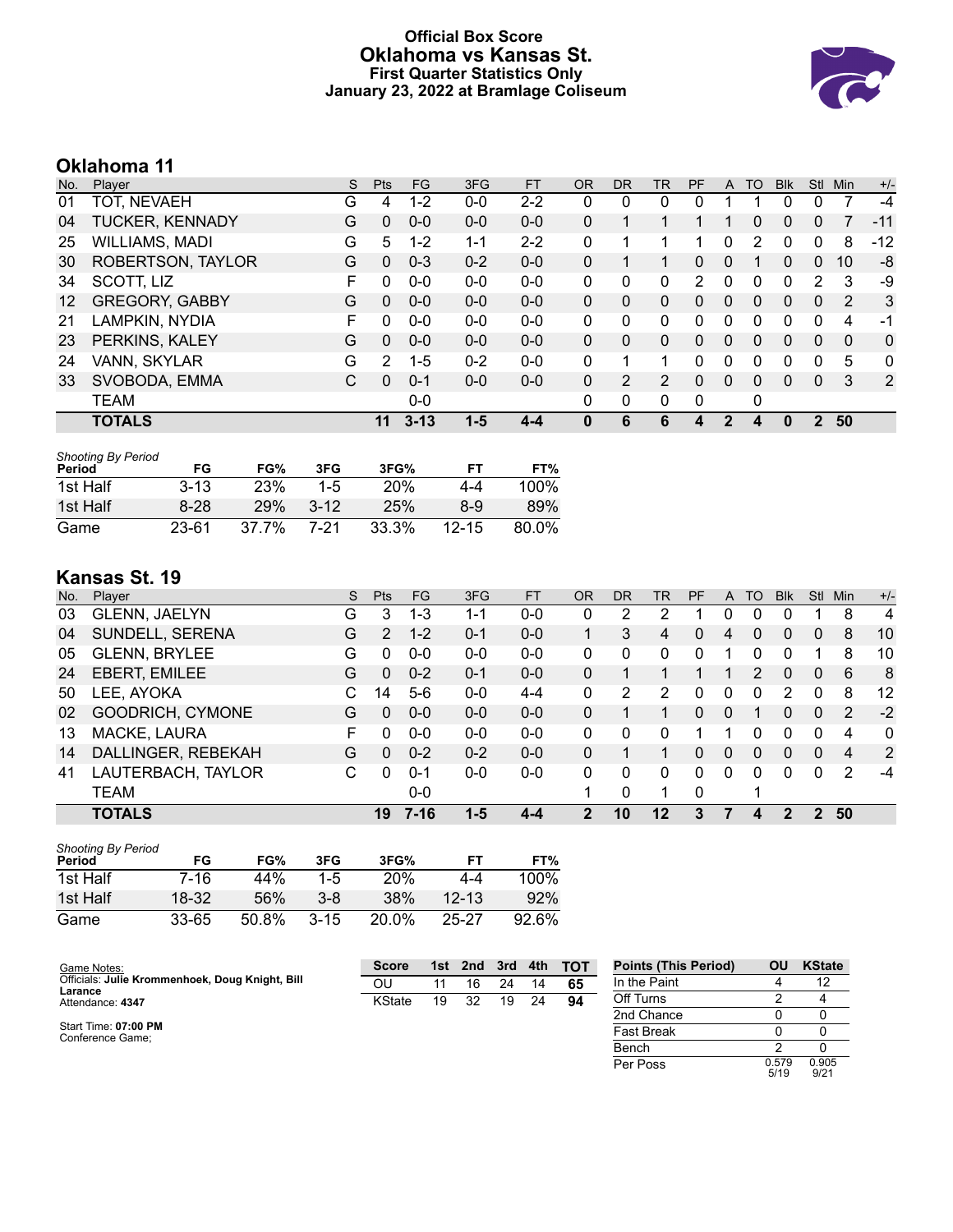#### **Official Play-By-Play Oklahoma vs Kansas St. First Quarter January 23, 2022 at Bramlage Coliseum**



#### **Period 1**

<mark>Startersː</mark><br>Oklahoma: 1 TOT,NEVAEH (G); 4 TUCKER,KENNADY (G); 25 WILLIAMS,MADI (G); 30 ROBERTSON,TAYLOR (G); 34 SCOTT,LIZ (F);<br>**Kansas St.**: 3 GLENN,JAELYN (G); 4 SUNDELL,SERENA (G); 5 GLENN,BRYLEE (G); 24 EBERT,EMILEE (G)

| Time           | <b>VISITORS: Oklahoma</b>             | <b>Score</b>   | <b>Margin</b>  | <b>HOME: Kansas St.</b>                                |
|----------------|---------------------------------------|----------------|----------------|--------------------------------------------------------|
| 09:49          |                                       | $2 - 0$        | H <sub>2</sub> | GOOD! LAYUP by LEE, AYOKA                              |
| 09:49          |                                       |                |                | ASSIST by EBERT, EMILEE                                |
| 09:39          | TURNOVER by WILLIAMS, MADI            |                |                |                                                        |
| 09:14          |                                       | $4 - 0$        | H4             | GOOD! LAYUP by LEE, AYOKA                              |
| 09:14          |                                       |                |                | ASSIST by SUNDELL, SERENA                              |
| 09:04          |                                       |                |                | FOUL by GLENN, JAELYN                                  |
| 08:56          | TURNOVER by TOT, NEVAEH               |                |                |                                                        |
| 08:56          |                                       |                |                | STEAL by GLENN, JAELYN                                 |
| 08:50<br>08:50 | FOUL by SCOTT, LIZ                    |                |                | GOOD! FT by LEE, AYOKA                                 |
| 08:50          |                                       | $5-0$<br>$6-0$ | H <sub>5</sub> | GOOD! FT by LEE, AYOKA                                 |
| 08:33          | MISSED LAYUP by TOT, NEVAEH           |                | H <sub>6</sub> |                                                        |
| 08:31          |                                       |                |                | REBOUND (DEF) by SUNDELL, SERENA                       |
| 08:26          |                                       |                |                | TURNOVER by EBERT, EMILEE                              |
| 08:26          | STEAL by SCOTT, LIZ                   |                |                |                                                        |
| 08:20          | MISSED 3PTR by ROBERTSON, TAYLOR      |                |                |                                                        |
| 08:17          |                                       |                |                | REBOUND (DEF) by SUNDELL, SERENA                       |
| 08:04          |                                       | $9-0$          | H <sub>9</sub> | GOOD! 3PTR by GLENN, JAELYN                            |
| 08:04          |                                       |                |                | ASSIST by SUNDELL, SERENA                              |
| 07:52          | MISSED LAYUP by WILLIAMS, MADI        |                |                |                                                        |
| 07:51          |                                       |                |                | REBOUND (DEF) by EBERT, EMILEE                         |
| 07:51          | FOUL by TUCKER, KENNADY               |                |                |                                                        |
| 07:39          | FOUL by WILLIAMS, MADI                |                |                |                                                        |
| 07:39          |                                       |                |                | SUB OUT: GLENN, JAELYN                                 |
| 07:39          |                                       |                |                | SUB IN: DALLINGER, REBEKAH                             |
| 07:39          | SUB OUT: SCOTT, LIZ                   |                |                |                                                        |
| 07:39          | SUB IN: LAMPKIN, NYDIA                |                |                |                                                        |
| 07:39          |                                       | $10 - 0$       | H 10           | GOOD! FT by LEE, AYOKA                                 |
| 07:39          |                                       | $11-0$         | H 11           | GOOD! FT by LEE, AYOKA                                 |
| 07:39          |                                       |                |                | SUB OUT: EBERT, EMILEE                                 |
| 07:39          |                                       |                |                | SUB IN: MACKE, LAURA                                   |
| 07:27          | TURNOVER by ROBERTSON, TAYLOR         |                |                |                                                        |
| 07:27          |                                       |                |                | STEAL by GLENN, BRYLEE                                 |
| 07:11          |                                       |                |                | MISSED 3PTR by DALLINGER, REBEKAH                      |
| 07:08          | REBOUND (DEF) by ROBERTSON, TAYLOR    |                |                |                                                        |
| 07:00          | SUB OUT: TOT, NEVAEH                  |                |                |                                                        |
| 07:00          | SUB IN: VANN, SKYLAR                  |                |                |                                                        |
| 06:51          | MISSED LAYUP by VANN, SKYLAR          |                |                |                                                        |
| 06:47          |                                       |                |                | REBOUND (DEF) by SUNDELL, SERENA                       |
| 06:21          |                                       |                |                | MISSED 3PTR by DALLINGER, REBEKAH                      |
| 06:17          | REBOUND (DEF) by TUCKER, KENNADY      |                |                |                                                        |
| 06:04          | MISSED 3PTR by VANN, SKYLAR           |                |                |                                                        |
| 06:00          |                                       |                |                | REBOUND (DEF) by DALLINGER, REBEKAH                    |
| 05:45          |                                       | $13-0$         | H 13           | GOOD! LAYUP by LEE, AYOKA<br>ASSIST by SUNDELL, SERENA |
| 05:45<br>05:44 |                                       |                |                |                                                        |
| 05:44          | TIMEOUT 30SEC<br><b>TIMEOUT MEDIA</b> |                |                |                                                        |
| 05:44          |                                       |                |                | SUB OUT: SUNDELL, SERENA                               |
| 05:44          |                                       |                |                | SUB OUT: GLENN, BRYLEE                                 |
| 05:44          |                                       |                |                | SUB IN: GOODRICH, CYMONE                               |
| 05:44          |                                       |                |                | SUB IN: GLENN, JAELYN                                  |
| 05:44          | SUB OUT: LAMPKIN, NYDIA               |                |                |                                                        |
| 05:44          | SUB IN: SVOBODA, EMMA                 |                |                |                                                        |
| 05:37          | TURNOVER by WILLIAMS, MADI            |                |                |                                                        |
| 05:15          |                                       |                |                | MISSED by LEE, AYOKA                                   |
| 05:11          | REBOUND (DEF) by VANN, SKYLAR         |                |                |                                                        |
| 05:08          | MISSED LAYUP by SVOBODA, EMMA         |                |                |                                                        |
| 05:05          |                                       |                |                | REBOUND (DEF) by LEE, AYOKA                            |
| 04:45          |                                       | $15-0$         | H 15           | GOOD! LAYUP by LEE, AYOKA                              |
| 04:45          |                                       |                |                | ASSIST by MACKE, LAURA                                 |
| 04:30          | MISSED LAYUP by ROBERTSON, TAYLOR     |                |                |                                                        |
| 04:30          |                                       |                |                | REBOUND (DEF) by GOODRICH, CYMONE                      |
| 04:30          |                                       |                |                | BLOCK by LEE, AYOKA                                    |
| 04:29          |                                       |                |                | TURNOVER by GOODRICH, CYMONE                           |
| 04:29          |                                       |                |                | SUB OUT: LEE, AYOKA                                    |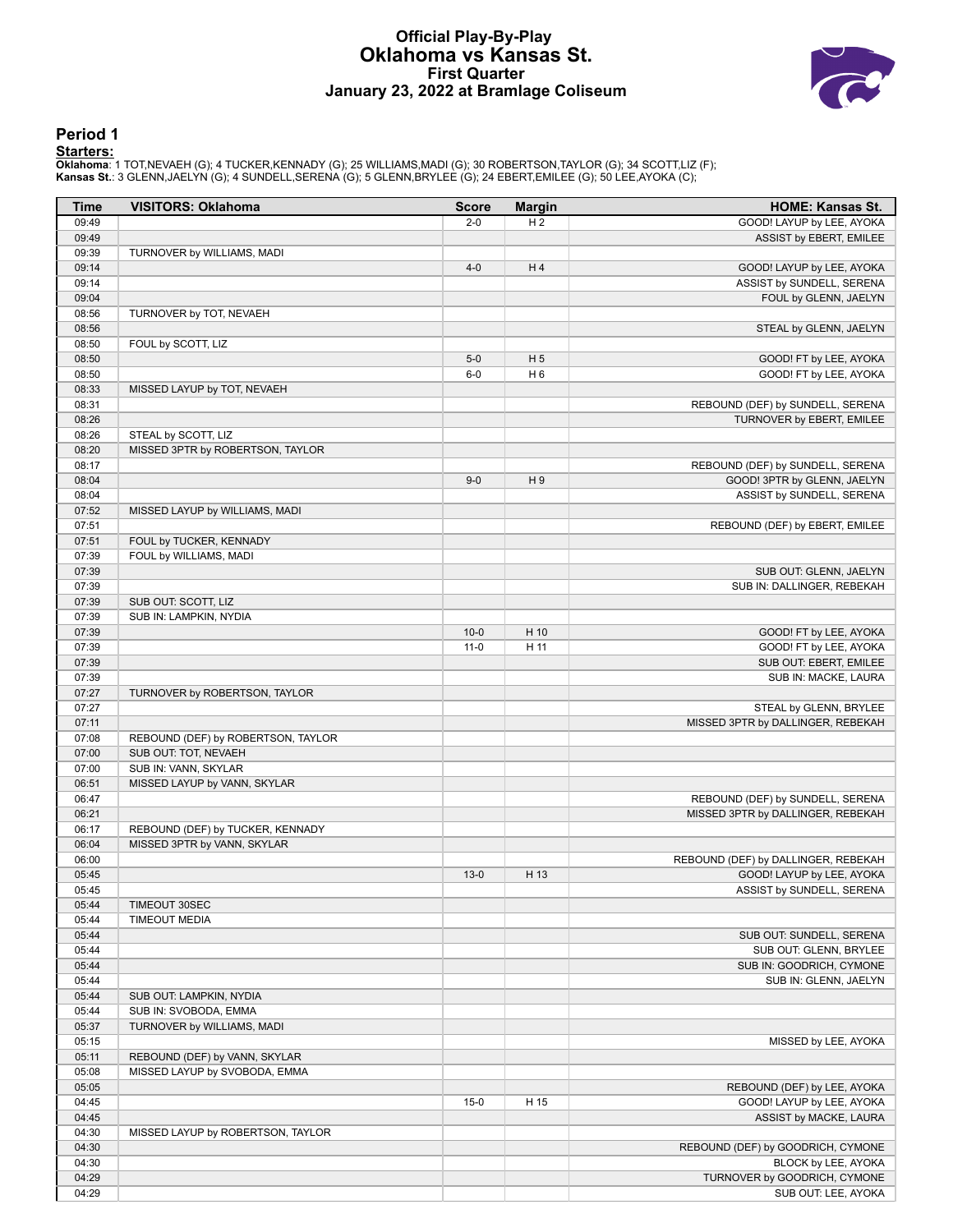| <b>Time</b>    | <b>VISITORS: Oklahoma</b>        | <b>Score</b> | <b>Margin</b> | <b>HOME: Kansas St.</b>             |
|----------------|----------------------------------|--------------|---------------|-------------------------------------|
| 04:29          |                                  |              |               | SUB IN: LAUTERBACH, TAYLOR          |
| 04:29          | SUB OUT: WILLIAMS, MADI          |              |               |                                     |
| 04:29          | SUB IN: TOT, NEVAEH              |              |               |                                     |
| 04:28          | GOOD! JUMPER by VANN, SKYLAR     | $15 - 2$     | H 13          |                                     |
| 04:28          | ASSIST by TUCKER, KENNADY        |              |               |                                     |
| 03:59          |                                  |              |               | MISSED JUMPER by GLENN, JAELYN      |
| 03:56          | REBOUND (DEF) by SVOBODA, EMMA   |              |               |                                     |
| 03:53          |                                  |              |               | FOUL by MACKE, LAURA                |
| 03:53          | GOOD! FT by TOT, NEVAEH          | $15-3$       | H 12          |                                     |
| 03:53          | GOOD! FT by TOT, NEVAEH          | $15 - 4$     | H 11          |                                     |
| 03:53          |                                  |              |               | SUB OUT: GOODRICH, CYMONE           |
| 03:53          |                                  |              |               | SUB OUT: DALLINGER, REBEKAH         |
| 03:53          |                                  |              |               | SUB OUT: MACKE, LAURA               |
| 03:53          |                                  |              |               | SUB IN: SUNDELL, SERENA             |
| 03:53          |                                  |              |               | SUB IN: GLENN, BRYLEE               |
| 03:53          |                                  |              |               | SUB IN: EBERT, EMILEE               |
| 03:49          |                                  |              |               | MISSED JUMPER by EBERT, EMILEE      |
| 03:43          | REBOUND (DEF) by SVOBODA, EMMA   |              |               |                                     |
| 03:42          | MISSED 3PTR by VANN, SKYLAR      |              |               |                                     |
| 03:33          |                                  |              |               | REBOUND (DEF) by GLENN, JAELYN      |
| 03:09          |                                  |              |               | MISSED JUMPER by LAUTERBACH, TAYLOR |
| 03:04          |                                  |              |               | REBOUND (OFF) by SUNDELL, SERENA    |
| 02:49          |                                  |              |               | MISSED 3PTR by EBERT, EMILEE        |
| 02:47          |                                  |              |               | REBOUND (OFF) by TEAM               |
| 02:34          |                                  |              |               | SUB OUT: LAUTERBACH, TAYLOR         |
| 02:34          |                                  |              |               | SUB IN: LEE, AYOKA                  |
| 02:34          | SUB OUT: TUCKER, KENNADY         |              |               |                                     |
| 02:34          | SUB OUT: SVOBODA, EMMA           |              |               |                                     |
| 02:34          |                                  |              |               |                                     |
|                | SUB IN: WILLIAMS, MADI           |              |               |                                     |
| 02:34<br>02:19 | SUB IN: SCOTT, LIZ               |              |               |                                     |
|                | MISSED LAYUP by VANN, SKYLAR     |              |               |                                     |
| 02:19          |                                  |              |               | BLOCK by LEE, AYOKA                 |
| 02:19          |                                  |              |               | TURNOVER by TEAM                    |
| 02:14          |                                  |              |               | REBOUND (DEF) by LEE, AYOKA         |
| 02:05          |                                  |              |               | TURNOVER by EBERT, EMILEE           |
| 02:05          | STEAL by SCOTT, LIZ              |              |               |                                     |
| 01:59          | MISSED 3PTR by ROBERTSON, TAYLOR |              |               |                                     |
| 01:56          |                                  |              |               | REBOUND (DEF) by GLENN, JAELYN      |
| 01:36          | FOUL by SCOTT, LIZ               |              |               |                                     |
| 01:36          | SUB OUT: VANN, SKYLAR            |              |               |                                     |
| 01:36          | SUB OUT: SCOTT, LIZ              |              |               |                                     |
| 01:36          | SUB IN: GREGORY, GABBY           |              |               |                                     |
| 01:36          | SUB IN: LAMPKIN, NYDIA           |              |               |                                     |
| 01:33          |                                  | $17 - 4$     | H 13          | GOOD! JUMPER by LEE, AYOKA          |
| 01:33          |                                  |              |               | ASSIST by SUNDELL, SERENA           |
| 01:25          | GOOD! 3PTR by WILLIAMS, MADI     | $17 - 7$     | H 10          |                                     |
| 01:25          | ASSIST by TOT, NEVAEH            |              |               |                                     |
| 01:07          |                                  |              |               | MISSED JUMPER by GLENN, JAELYN      |
| 01:04          | REBOUND (DEF) by WILLIAMS, MADI  |              |               |                                     |
| 01:01          |                                  |              |               | FOUL by EBERT, EMILEE               |
| 01:01          | GOOD! FT by WILLIAMS, MADI       | $17-8$       | H9            |                                     |
| 01:01          | GOOD! FT by WILLIAMS, MADI       | $17-9$       | H 8           |                                     |
| 00:42          |                                  | $19-9$       | H 10          | GOOD! LAYUP by SUNDELL, SERENA      |
| 00:42          |                                  |              |               | ASSIST by GLENN, BRYLEE             |
| 00:32          | GOOD! LAYUP by TOT, NEVAEH       | $19-11$      | H 8           |                                     |
| 00:00          |                                  |              |               | MISSED 3PTR by SUNDELL, SERENA      |
| 00:00          | REBOUND (DEADB) by TEAM          |              |               |                                     |

# **Oklahoma 11, Kansas St. 19**

| <b>Points (This Period)</b> | OU            | <b>KState</b> |
|-----------------------------|---------------|---------------|
| In the Paint                |               |               |
| Off Turns                   |               |               |
| 2nd Chance                  |               |               |
| <b>Fast Break</b>           |               |               |
| Bench                       |               |               |
| Per Poss                    | 0.579<br>5/19 | 0.905<br>9/21 |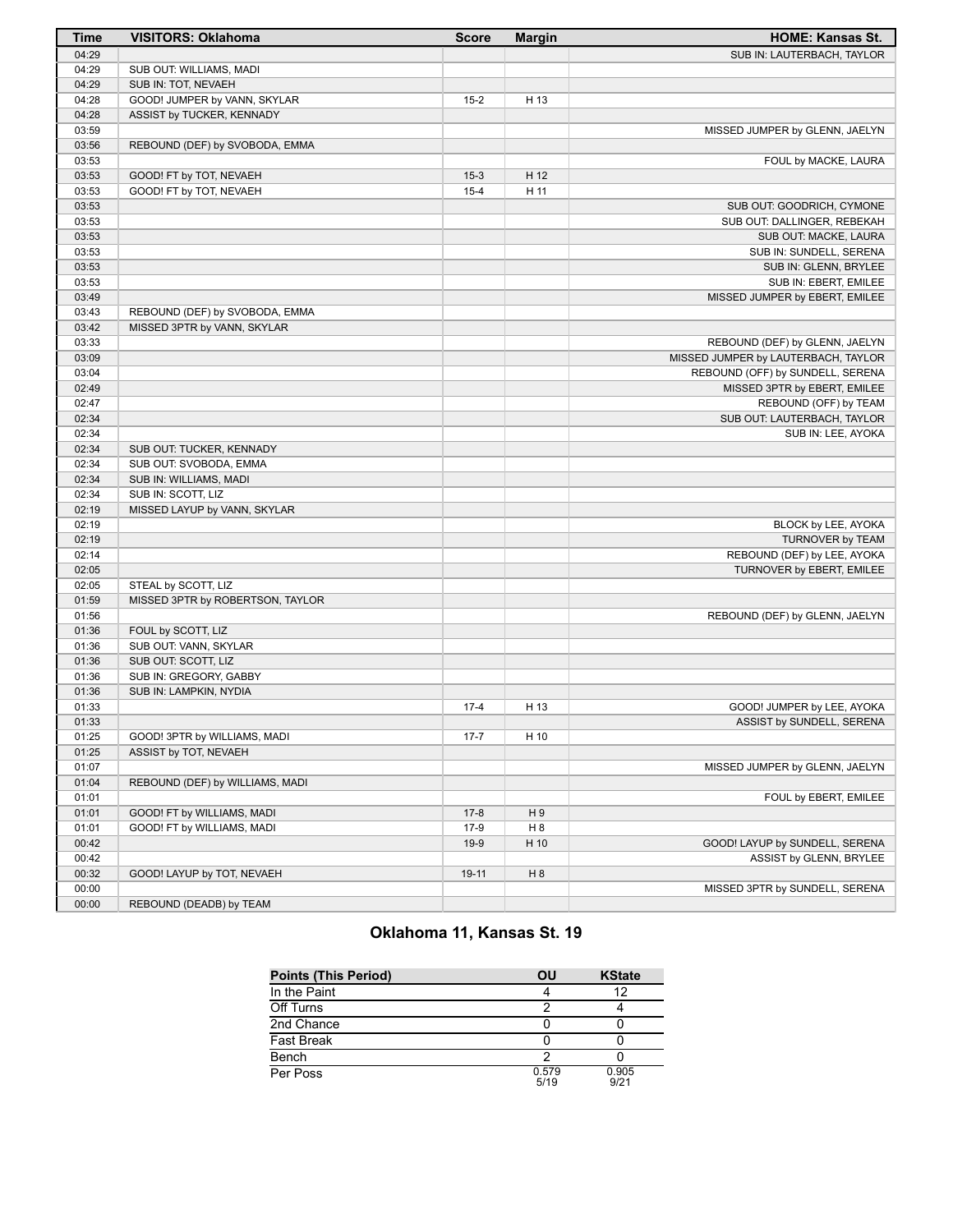### **Official Box Score Oklahoma vs Kansas St. Second Quarter Statistics Only January 23, 2022 at Bramlage Coliseum**



# **Oklahoma 16**

| No. | Player                 | S | <b>Pts</b>     | <b>FG</b> | 3FG     | <b>FT</b> | <b>OR</b> | <b>DR</b> | TR | PF | A        | TO       | <b>Blk</b> | Stl          | Min      | $+/-$        |
|-----|------------------------|---|----------------|-----------|---------|-----------|-----------|-----------|----|----|----------|----------|------------|--------------|----------|--------------|
| 01  | TOT, NEVAEH            | G | 0              | $0 - 1$   | $0 - 0$ | $0-0$     |           | 0         |    | 0  |          | $\Omega$ |            | 0            | 10       | $-16$        |
| 04  | <b>TUCKER, KENNADY</b> | G | 0              | $0 - 0$   | $0 - 0$ | $0 - 0$   | 0         | 0         | 0  |    | 0        | 0        | 0          | $\mathbf{0}$ | 3        | $-9$         |
| 25  | <b>WILLIAMS, MADI</b>  | G | $\overline{2}$ | $1 - 2$   | $0 - 1$ | $0-0$     | 0         | 0         | 0  |    | 0        | 2        | 0          | 0            | 4        | -13          |
| 30  | ROBERTSON, TAYLOR      | G | 8              | $2 - 2$   | $1 - 1$ | $3 - 3$   | $\Omega$  | $\Omega$  | 0  | 0  | $\Omega$ | 0        | 0          | $\Omega$     | 8        | -9           |
| 34  | SCOTT, LIZ             | F | 0              | $0 - 0$   | $0 - 0$ | $0-0$     | 0         | $\Omega$  | 0  | 0  | 0        | 0        | 0          | 0            | $\Omega$ | $-16$        |
| 12  | <b>GREGORY, GABBY</b>  | G | 0              | $0 - 1$   | $0 - 0$ | $0 - 0$   | $\Omega$  | $\Omega$  | 0  | 0  | $\Omega$ | 0        | $\Omega$   | $\mathbf{0}$ | 5        | $-2$         |
| 21  | LAMPKIN, NYDIA         | F | 0              | $0 - 0$   | $0 - 0$ | $0 - 0$   | 0         | $\Omega$  | 0  | U  |          |          | 0          | $\Omega$     | 2        | $\mathbf{0}$ |
| 23  | PERKINS, KALEY         | G | 3              | $1 - 1$   | $1 - 1$ | $0 - 0$   | $\Omega$  | $\Omega$  | 0  |    | 0        |          | 0          | $\mathbf{0}$ | 8        | $-7$         |
| 24  | VANN, SKYLAR           | G | 3              | $1 - 7$   | $0 - 4$ | $1 - 2$   | $\Omega$  |           | 1  | 2  | 0        | 0        | 0          | 0            |          | $-10$        |
| 33  | SVOBODA, EMMA          | С | 0              | $0 - 1$   | $0 - 0$ | $0 - 0$   | 0         |           |    | 0  |          | 0        | 0          | $\Omega$     | 4        | $\mathbf{0}$ |
|     | <b>TEAM</b>            |   |                | $0 - 0$   |         |           | 1         | 0         | 1  | 0  |          | 0        |            |              |          |              |
|     | <b>TOTALS</b>          |   | 16             | $5 - 15$  | $2 - 7$ | $4 - 5$   | 2         | 2         | 4  | 5  | 3        | 4        | 0          | $\Omega$     | 50       |              |

| Shooting By Period |          |       |         |       |           |       |
|--------------------|----------|-------|---------|-------|-----------|-------|
| Period             | FG       | FG%   | 3FG     | 3FG%  | FТ        | FT%   |
| 2nd Half           | $5 - 15$ | 33%   | $2 - 7$ | 29%   | 4-5       | 80%   |
| 2nd Half           | 15-33    | 45%   | 4-9     | 44%   | 4-6       | 67%   |
| Game               | 23-61    | 37.7% | 7-21    | 33.3% | $12 - 15$ | 80.0% |

# **Kansas St. 32**

| No. | Plaver               | S  | <b>Pts</b> | FG.       | 3FG     | <b>FT</b> | 0R       | <b>DR</b> | <b>TR</b>    | <b>PF</b> | A        | TO       | <b>Blk</b> | <b>Stl</b> | Min | $+/-$        |
|-----|----------------------|----|------------|-----------|---------|-----------|----------|-----------|--------------|-----------|----------|----------|------------|------------|-----|--------------|
| 03  | GLENN, JAELYN        | G  | 5          | $2 - 2$   | 1-1     | $0-0$     | 0        | 4         | 4            | 0         | 3        | 0        | 0          |            |     | 16           |
| 04  | SUNDELL, SERENA      | G  | 5          | $2 - 3$   | $1 - 1$ | $0 - 0$   | 0        | 0         | 0            | 0         |          |          |            | 0          | 6   | 1            |
| 05  | <b>GLENN, BRYLEE</b> | G  | 2          | $0 - 0$   | $0 - 0$ | $2 - 2$   | 0        | 0         | $\mathbf{0}$ |           | 0        | 0        | 0          |            | 5   | 6            |
| 24  | EBERT, EMILEE        | G  | $\Omega$   | $0 - 0$   | $0 - 0$ | $0 - 0$   | $\Omega$ |           |              | 0         | 3        | $\Omega$ | $\Omega$   |            | 5   | 6            |
| 50  | LEE, AYOKA           | С  | 18         | $7 - 10$  | $0 - 0$ | $4 - 5$   | 2        | 2         | 4            |           | 0        | 0        |            | 0          | 9   | 17           |
| 02  | GOODRICH, CYMONE     | G  | $\Omega$   | $0 - 0$   | $0 - 0$ | $0 - 0$   | $\Omega$ | 0         | 0            | 0         | $\Omega$ | $\Omega$ | 0          | $\Omega$   | 4   | 15           |
| 13  | MACKE, LAURA         | F. | 2          | $0 - 0$   | $0 - 0$ | $2 - 2$   | 0        |           | 1            | 2         | 0        | 0        | 0          | 0          | 6   | 9            |
| 14  | DALLINGER, REBEKAH   | G  | 0          | $0 - 1$   | $0 - 1$ | $0 - 0$   | 0        | 0         | 0            | 0         |          |          | 0          | $\Omega$   |     | 10           |
| 41  | LAUTERBACH, TAYLOR   | C  | U          | $0 - 0$   | $0 - 0$ | $0 - 0$   | 0        | 0         | $\Omega$     | 0         | 0        | 0        | 0          | $\Omega$   | 0   | $\mathbf{0}$ |
|     | <b>TEAM</b>          |    |            | $0 - 0$   |         |           | 0        | 0         | $\Omega$     | 0         |          | 0        |            |            |     |              |
|     | <b>TOTALS</b>        |    | 32         | $11 - 16$ | $2 - 3$ | $8 - 9$   | 2        | 8         | 10           | 4         | 8        |          | 2          | 3          | 50  |              |

| <b>Shooting By Period</b><br>Period | FG        | FG%   | 3FG      | 3FG%   | FТ        | FT%   |
|-------------------------------------|-----------|-------|----------|--------|-----------|-------|
| 2nd Half                            | $11 - 16$ | 69%   | $2-3$    | 67%    | 8-9       | 89%   |
| 2nd Half                            | $15 - 33$ | 45%   | $0 - 7$  | $00\%$ | $13 - 14$ | 93%   |
| Game                                | $33 - 65$ | 50.8% | $3 - 15$ | 20.0%  | 25-27     | 92.6% |

| <b>Score</b> | 1st | 2nd | 3rd | 4th | <b>TOT</b> | <b>Points (This Period)</b> | OU | <b>KState</b> |
|--------------|-----|-----|-----|-----|------------|-----------------------------|----|---------------|
| OU           |     | 16  | 24  | 14  | 65         | In the Paint                |    | 18            |
| KState       | 19  | 32  | 19  | 24  | 94         | Off Turns                   |    |               |
|              |     |     |     |     |            | 2nd Chance                  |    |               |
|              |     |     |     |     |            | Fast Break                  |    |               |
|              |     |     |     |     |            |                             |    |               |

| <b>Points (This Period)</b> | ΟU            | <b>KState</b>  |
|-----------------------------|---------------|----------------|
| In the Paint                | 4             | 18             |
| Off Turns                   | 3             |                |
| 2nd Chance                  | Ω             |                |
| <b>Fast Break</b>           | U             | 2              |
| Bench                       | հ             | 2              |
| Per Poss                    | 0.800<br>7/20 | 1.684<br>15/19 |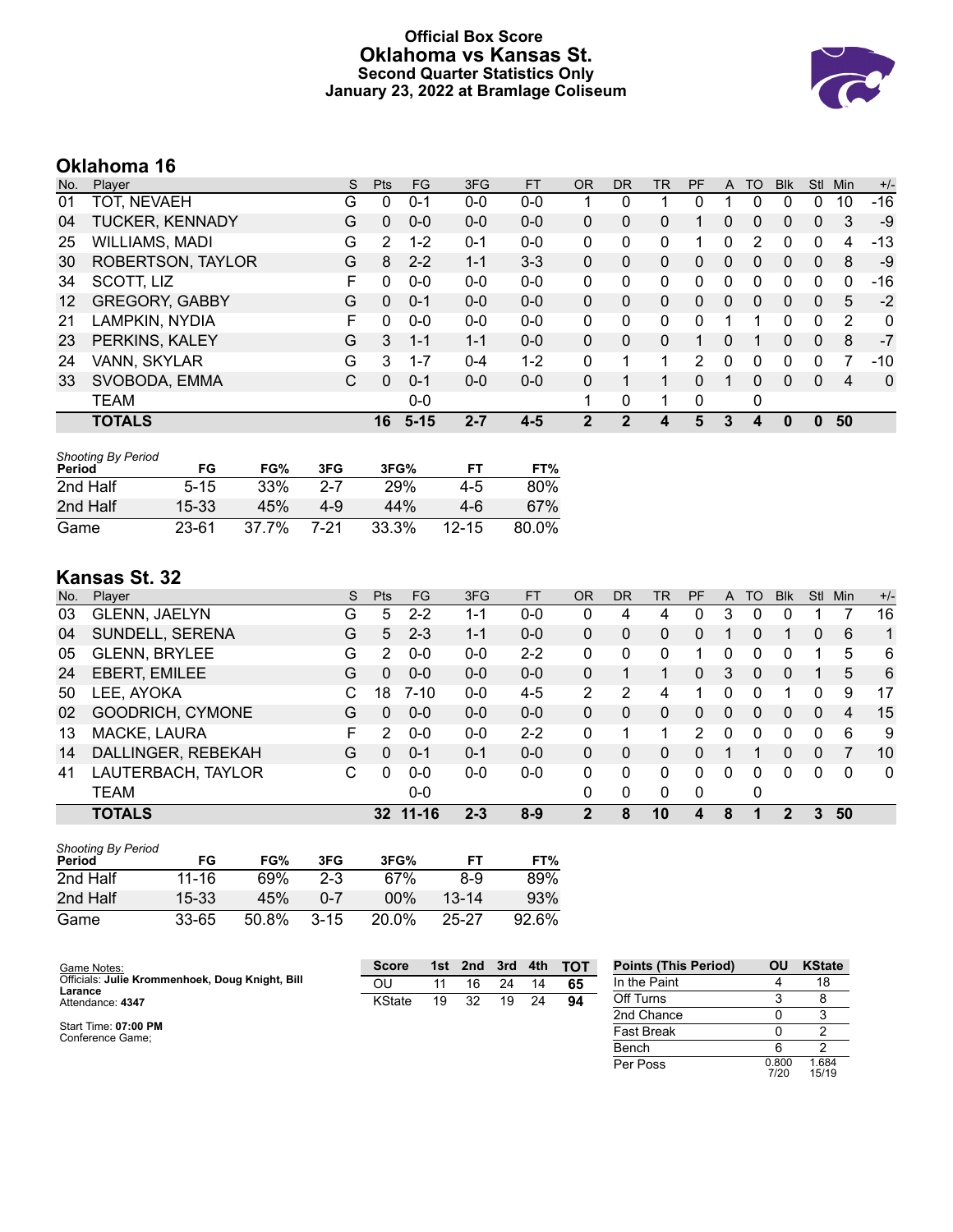#### **Official Play-By-Play Oklahoma vs Kansas St. Second Quarter January 23, 2022 at Bramlage Coliseum**



#### **Period 2**

<mark>Startersː</mark><br>Oklahoma: 1 TOT,NEVAEH (G); 4 TUCKER,KENNADY (G); 25 WILLIAMS,MADI (G); 30 ROBERTSON,TAYLOR (G); 34 SCOTT,LIZ (F);<br>**Kansas St.**: 3 GLENN,JAELYN (G); 4 SUNDELL,SERENA (G); 5 GLENN,BRYLEE (G); 24 EBERT,EMILEE (G)

| <b>Time</b>    | <b>VISITORS: Oklahoma</b>      | <b>Score</b> | <b>Margin</b> | HOME: Kansas St.                  |
|----------------|--------------------------------|--------------|---------------|-----------------------------------|
| 10:00          |                                |              |               | SUB OUT: SUNDELL, SERENA          |
| 10:00          |                                |              |               | SUB IN: GOODRICH, CYMONE          |
| 10:00          | SUB OUT: ROBERTSON, TAYLOR     |              |               |                                   |
| 10:00          | SUB IN: TUCKER, KENNADY        |              |               |                                   |
| 09:34          | TURNOVER by WILLIAMS, MADI     |              |               |                                   |
| 09:14          |                                | $21 - 11$    | H 10          | GOOD! LAYUP by LEE, AYOKA         |
| 09:14          |                                |              |               | ASSIST by EBERT, EMILEE           |
| 09:04          | MISSED 3PTR by WILLIAMS, MADI  |              |               |                                   |
| 09:00          |                                |              |               | REBOUND (DEF) by GLENN, JAELYN    |
| 08:50          |                                | $23 - 11$    | H 12          | GOOD! JUMPER by LEE, AYOKA        |
| 08:50          |                                |              |               | ASSIST by EBERT, EMILEE           |
| 08:39          | TURNOVER by LAMPKIN, NYDIA     |              |               |                                   |
| 08:39          |                                |              |               | STEAL by EBERT, EMILEE            |
| 08:20          |                                | $25 - 11$    | H 14          | GOOD! JUMPER by LEE, AYOKA        |
| 08:20          |                                |              |               | ASSIST by GLENN, JAELYN           |
| 08:07          | GOOD! LAYUP by WILLIAMS, MADI  | $25-13$      | H 12          |                                   |
| 08:07          | ASSIST by LAMPKIN, NYDIA       |              |               |                                   |
| 07:49          |                                | $28-13$      | H 15          | GOOD! 3PTR by GLENN, JAELYN       |
| 07:49          |                                |              |               | ASSIST by EBERT, EMILEE           |
| 07:47          | TIMEOUT 30SEC                  |              |               |                                   |
| 07:47          | <b>TIMEOUT MEDIA</b>           |              |               |                                   |
| 07:47          | SUB OUT: GREGORY, GABBY        |              |               |                                   |
| 07:47          | SUB OUT: LAMPKIN, NYDIA        |              |               |                                   |
| 07:47          | SUB IN: VANN, SKYLAR           |              |               |                                   |
| 07:47          | SUB IN: ROBERTSON, TAYLOR      |              |               |                                   |
| 07:47          | MISSED LAYUP by TOT, NEVAEH    |              |               |                                   |
| 07:47          |                                |              |               | REBOUND (DEF) by GLENN, JAELYN    |
| 07:47          |                                |              |               | SUB OUT: GLENN, BRYLEE            |
| 07:47          |                                |              |               | SUB OUT: EBERT, EMILEE            |
| 07:47          |                                |              |               | SUB IN: MACKE, LAURA              |
| 07:47          |                                |              |               | SUB IN: DALLINGER, REBEKAH        |
| 07:21          | FOUL by TUCKER, KENNADY        |              |               |                                   |
| 07:21          |                                | 29-13        | H 16          | GOOD! FT by LEE, AYOKA            |
| 07:21          |                                | $30 - 13$    | H 17          | GOOD! FT by LEE, AYOKA            |
| 07:21          | SUB OUT: TUCKER, KENNADY       |              |               |                                   |
| 07:21<br>06:54 | SUB IN: PERKINS, KALEY         |              |               |                                   |
| 06:51          | MISSED LAYUP by VANN, SKYLAR   |              |               |                                   |
| 06:46          |                                | $32 - 13$    |               | REBOUND (DEF) by LEE, AYOKA       |
| 06:40          |                                |              | H 19          | GOOD! LAYUP by GLENN, JAELYN [FB] |
| 06:40          | TURNOVER by WILLIAMS, MADI     |              |               |                                   |
| 06:30          |                                |              |               | STEAL by GLENN, JAELYN            |
| 06:30          | FOUL by WILLIAMS, MADI         | $33-13$      | H 20          | GOOD! FT by MACKE, LAURA          |
| 06:30          |                                | $34-13$      | H 21          | GOOD! FT by MACKE, LAURA          |
| 06:30          | SUB OUT: WILLIAMS, MADI        |              |               |                                   |
| 06:30          | SUB IN: GREGORY, GABBY         |              |               |                                   |
| 06:21          | MISSED 3PTR by VANN, SKYLAR    |              |               |                                   |
| 06:18          |                                |              |               | REBOUND (DEF) by GLENN, JAELYN    |
| 06:05          |                                | $36-13$      | H 23          | GOOD! JUMPER by LEE, AYOKA        |
| 06:05          |                                |              |               | ASSIST by GLENN, JAELYN           |
| 05:49          | MISSED 3PTR by VANN, SKYLAR    |              |               |                                   |
| 05:43          | REBOUND (OFF) by TOT, NEVAEH   |              |               |                                   |
| 05:39          | MISSED LAYUP by GREGORY, GABBY |              |               |                                   |
| 05:39          |                                |              |               | BLOCK by LEE, AYOKA               |
| 05:39          |                                |              |               | REBOUND (DEF) by LEE, AYOKA       |
| 05:39          |                                |              |               | SUB OUT: GOODRICH, CYMONE         |
| 05:39          |                                |              |               | SUB IN: SUNDELL, SERENA           |
| 05:27          | FOUL by VANN, SKYLAR           |              |               |                                   |
| 05:27          |                                |              |               | MISSED FT by LEE, AYOKA           |
| 05:27          |                                |              |               | REBOUND (DEADB) by TEAM           |
| 05:27          |                                | $37-13$      | H 24          | GOOD! FT by LEE, AYOKA            |
| 05:13          |                                |              |               |                                   |
|                |                                |              |               |                                   |
|                | GOOD! LAYUP by VANN, SKYLAR    | $37-15$      | H 22          |                                   |
| 05:13<br>04:59 | ASSIST by TOT, NEVAEH          |              |               | MISSED JUMPER by LEE, AYOKA       |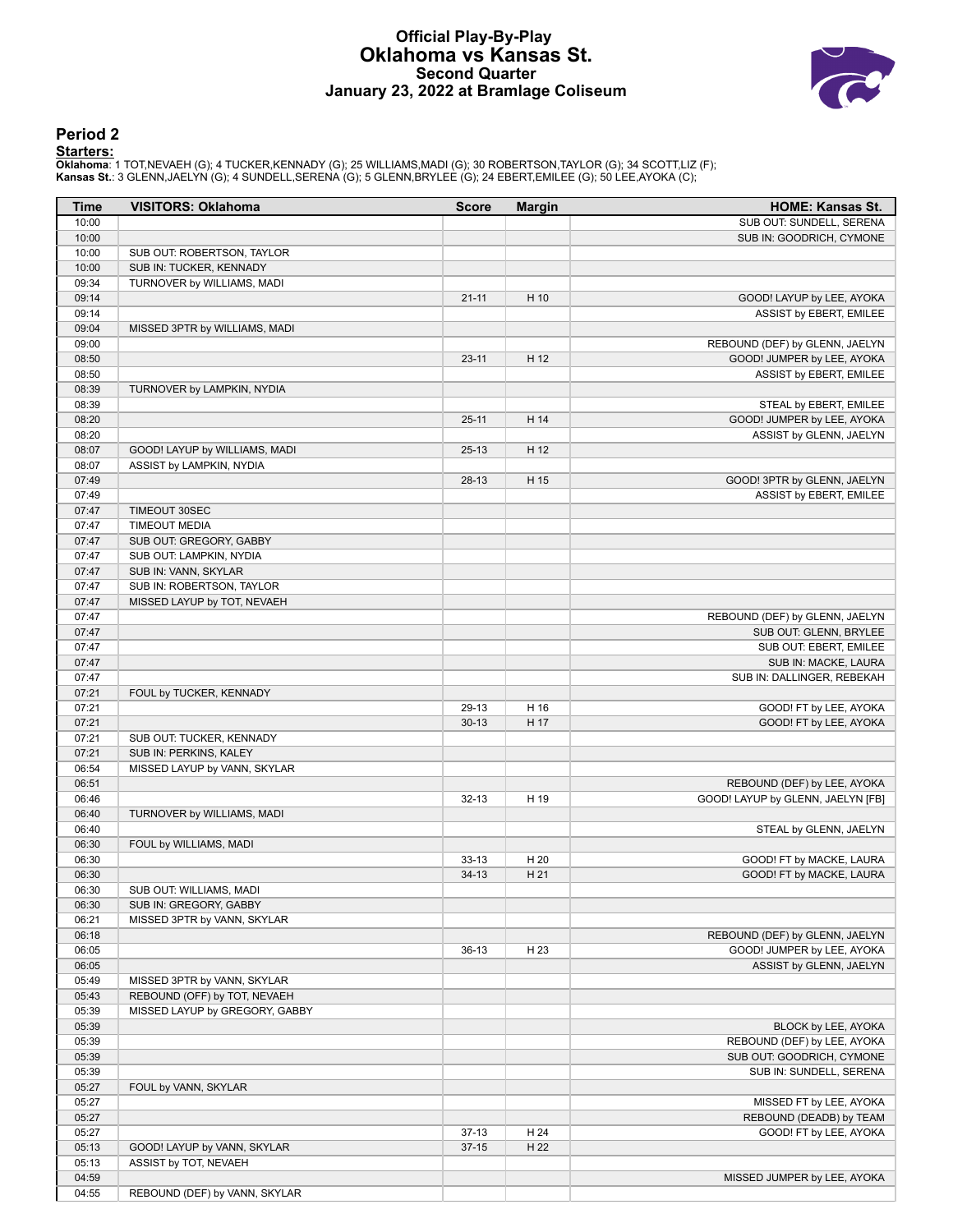| <b>Time</b>    | <b>VISITORS: Oklahoma</b>         | <b>Score</b> | <b>Margin</b> | <b>HOME: Kansas St.</b>                                         |
|----------------|-----------------------------------|--------------|---------------|-----------------------------------------------------------------|
| 04:51          | MISSED 3PTR by VANN, SKYLAR       |              |               |                                                                 |
| 04:47          |                                   |              |               | REBOUND (DEF) by GLENN, JAELYN                                  |
| 04:38          |                                   | 39-15        | H 24          | GOOD! LAYUP by LEE, AYOKA                                       |
| 04:38          |                                   |              |               | ASSIST by SUNDELL, SERENA                                       |
| 04:25          | GOOD! JUMPER by ROBERTSON, TAYLOR | 39-17        | H 22          |                                                                 |
| 03:51          |                                   |              |               | MISSED 3PTR by DALLINGER, REBEKAH                               |
| 03:50          |                                   |              |               | REBOUND (OFF) by LEE, AYOKA                                     |
| 03:50          |                                   | 41-17        | H 24          | GOOD! LAYUP by LEE, AYOKA                                       |
| 03:50          | FOUL by PERKINS, KALEY            |              |               |                                                                 |
| 03:50          | SUB OUT: GREGORY, GABBY           |              |               |                                                                 |
| 03:50          | SUB IN: SVOBODA, EMMA             |              |               |                                                                 |
| 03:50          |                                   | 42-17        | H 25          | GOOD! FT by LEE, AYOKA                                          |
| 03:33          | MISSED LAYUP by VANN, SKYLAR      |              |               |                                                                 |
| 03:33          |                                   |              |               |                                                                 |
| 03:28          |                                   |              |               | BLOCK by SUNDELL, SERENA                                        |
|                |                                   |              |               | REBOUND (DEF) by MACKE, LAURA<br>TURNOVER by DALLINGER, REBEKAH |
| 03:16<br>03:11 |                                   |              |               |                                                                 |
|                |                                   |              |               | FOUL by MACKE, LAURA                                            |
| 03:11          |                                   |              |               | SUB OUT: MACKE, LAURA                                           |
| 03:11          |                                   |              |               | SUB OUT: DALLINGER, REBEKAH                                     |
| 03:11          |                                   |              |               | SUB IN: GLENN, BRYLEE                                           |
| 03:11          |                                   |              |               | SUB IN: EBERT, EMILEE                                           |
| 03:09          | GOOD! 3PTR by PERKINS, KALEY      | 42-20        | H 22          |                                                                 |
| 02:46          |                                   | 45-20        | H 25          | GOOD! 3PTR by SUNDELL, SERENA                                   |
| 02:46          |                                   |              |               | ASSIST by GLENN, JAELYN                                         |
| 02:33          |                                   |              |               | FOUL by GLENN, BRYLEE                                           |
| 02:31          | MISSED FT by VANN, SKYLAR         |              |               |                                                                 |
| 02:31          | REBOUND (DEADB) by TEAM           |              |               |                                                                 |
| 02:31          | GOOD! FT by VANN, SKYLAR          | 45-21        | H 24          |                                                                 |
| 02:31          |                                   |              |               | SUB OUT: GLENN, JAELYN                                          |
| 02:31          |                                   |              |               | SUB IN: DALLINGER, REBEKAH                                      |
| 02:19          |                                   |              |               | MISSED JUMPER by LEE, AYOKA                                     |
| 02:16          | REBOUND (DEF) by SVOBODA, EMMA    |              |               |                                                                 |
| 02:14          | MISSED 3PTR by VANN, SKYLAR       |              |               |                                                                 |
| 02:09          |                                   |              |               | REBOUND (DEF) by EBERT, EMILEE                                  |
| 01:56          |                                   |              |               | MISSED LAYUP by SUNDELL, SERENA                                 |
| 01:55          |                                   |              |               | REBOUND (OFF) by LEE, AYOKA                                     |
| 01:55          |                                   |              |               | MISSED LAYUP by LEE, AYOKA                                      |
| 01:55          | REBOUND (DEADB) by TEAM           |              |               |                                                                 |
| 01:54          |                                   |              |               | FOUL by LEE, AYOKA                                              |
| 01:38          | GOOD! 3PTR by ROBERTSON, TAYLOR   | 45-24        | H 21          |                                                                 |
| 01:38          | ASSIST by SVOBODA, EMMA           |              |               |                                                                 |
| 01:22          |                                   | 47-24        | H 23          | GOOD! LAYUP by LEE, AYOKA                                       |
| 01:22          |                                   |              |               | ASSIST by DALLINGER, REBEKAH                                    |
| 01:08          | MISSED LAYUP by SVOBODA, EMMA     |              |               |                                                                 |
| 01:07          | REBOUND (OFF) by TEAM             |              |               |                                                                 |
| 01:06          |                                   |              |               | SUB OUT: LEE, AYOKA                                             |
| 01:06          |                                   |              |               | SUB IN: MACKE, LAURA                                            |
| 00:57          | TURNOVER by PERKINS, KALEY        |              |               |                                                                 |
| 00:57          |                                   |              |               | STEAL by GLENN, BRYLEE                                          |
| 00:36          | FOUL by VANN, SKYLAR              |              |               |                                                                 |
| 00:36          |                                   | 48-24        | H 24          | GOOD! FT by GLENN, BRYLEE                                       |
| 00:36          |                                   | 49-24        | H 25          | GOOD! FT by GLENN, BRYLEE                                       |
| 00:36          | SUB OUT: VANN, SKYLAR             |              |               |                                                                 |
| 00:36          | SUB IN: GREGORY, GABBY            |              |               |                                                                 |
| 00:10          |                                   |              |               | FOUL by MACKE, LAURA                                            |
| 00:10          | GOOD! FT by ROBERTSON, TAYLOR     | 49-25        | H 24          |                                                                 |
| 00:10          | GOOD! FT by ROBERTSON, TAYLOR     | 49-26        | H 23          |                                                                 |
| 00:10          | GOOD! FT by ROBERTSON, TAYLOR     | 49-27        | H 22          |                                                                 |
| 00:10          |                                   |              |               | SUB OUT: MACKE, LAURA                                           |
| 00:10          |                                   |              |               | SUB IN: LEE, AYOKA                                              |
|                |                                   |              | H 24          |                                                                 |
| 00:00          |                                   | 51-27        |               | GOOD! LAYUP by SUNDELL, SERENA                                  |

# **Oklahoma 27, Kansas St. 51**

| <b>Points (This Period)</b> | OU            | <b>KState</b>  |
|-----------------------------|---------------|----------------|
| In the Paint                |               | 18             |
| Off Turns                   |               |                |
| 2nd Chance                  |               |                |
| <b>Fast Break</b>           |               |                |
| Bench                       |               |                |
| Per Poss                    | 0.800<br>7/20 | 1.684<br>15/19 |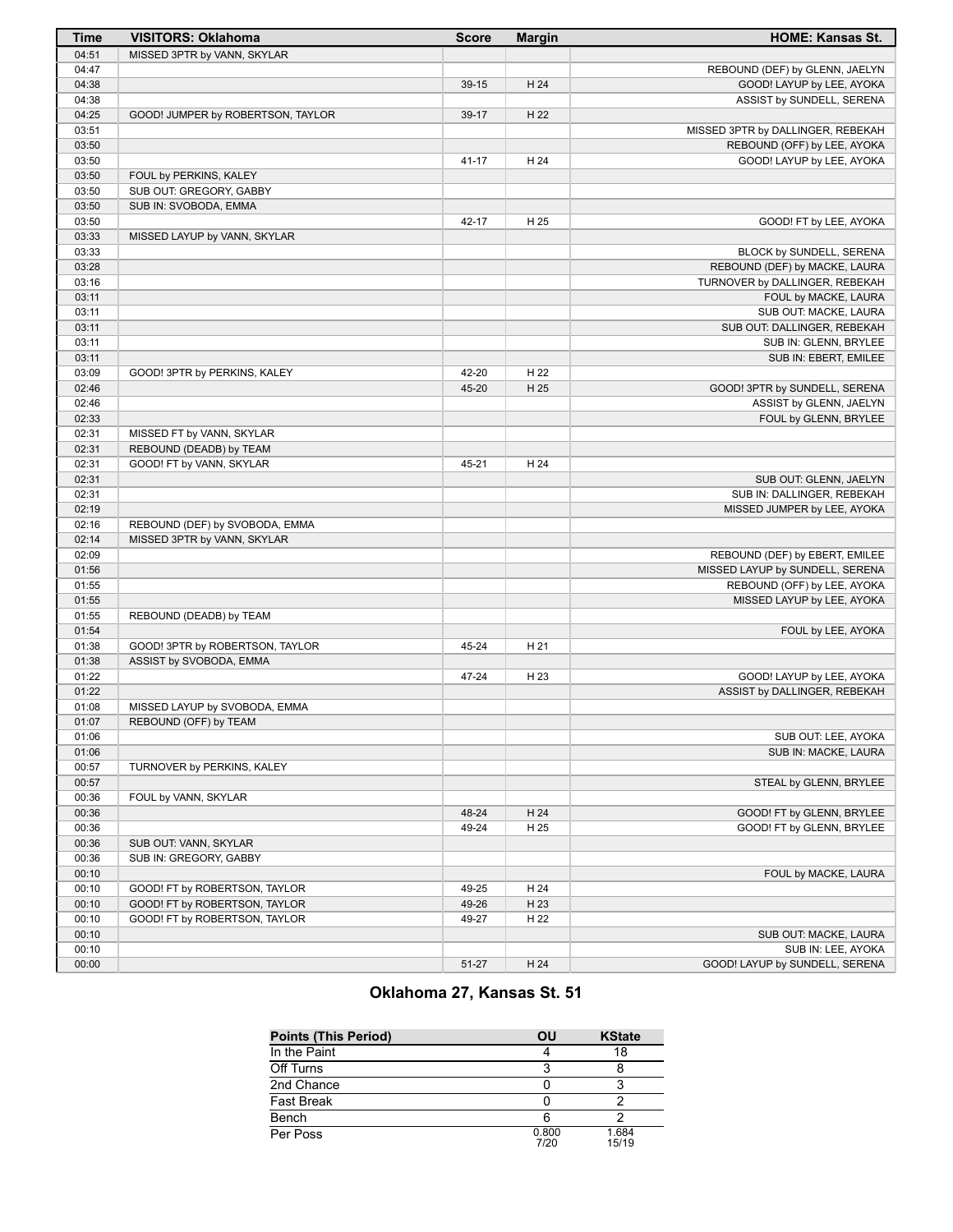### **Official Box Score Oklahoma vs Kansas St. Second Half Statistics Only January 23, 2022 at Bramlage Coliseum**



# **Oklahoma 38**

| No. | Player                 | S  | <b>Pts</b>    | <b>FG</b> | 3FG     | <b>FT</b> | <b>OR</b> | <b>DR</b> | <b>TR</b>      | PF            | A        | TO | <b>B</b> lk  | Stl      | <b>Min</b>   | $+/-$        |
|-----|------------------------|----|---------------|-----------|---------|-----------|-----------|-----------|----------------|---------------|----------|----|--------------|----------|--------------|--------------|
| 01  | TOT, NEVAEH            | G  | 3             | $1 - 3$   | 1-1     | $0-0$     | 0         |           |                | 0             | 2        | 2  | 0            |          | 17           | $-13$        |
| 04  | <b>TUCKER, KENNADY</b> | G  | 3             | $1 - 2$   | $1 - 2$ | $0 - 0$   | 0         |           |                | 3.            | 0        | 0  | 0            |          | 15           | 1            |
| 12  | <b>GREGORY, GABBY</b>  | G  | 5             | $2 - 5$   | $0 - 0$ | $1 - 1$   |           | 1         | $\overline{2}$ | 0             | 0        |    | 0            | 0        | 6            | 0            |
| 21  | LAMPKIN, NYDIA         | F. | 0             | $0 - 0$   | $0 - 0$ | $0 - 0$   |           | 0         | 1.             | $\Omega$      | $\Omega$ | 0  | 0            | 0        | 1            | $-2$         |
| 23  | PERKINS, KALEY         | G  | 2             | $1 - 1$   | $0 - 0$ | $0-0$     | 0         | 1         | 1              | 0             | 0        | 0  | 0            | $\Omega$ | 2            | $\mathbf{0}$ |
| 24  | VANN, SKYLAR           | G  | $\mathcal{P}$ | $1 - 4$   | $0 - 1$ | $0 - 0$   |           | $\Omega$  |                | $\mathcal{P}$ | $\Omega$ | 2  | $\Omega$     |          | 8            | $-2$         |
| 25  | <b>WILLIAMS, MADI</b>  | G  | 4             | $2 - 5$   | $0 - 1$ | $0 - 0$   | 0         |           |                |               |          | 3  | 0            |          | 15           | -9           |
| 30  | ROBERTSON, TAYLOR      | G  | 11            | $3 - 8$   | $2 - 4$ | $3 - 3$   | 0         | 3         | 3              | $\Omega$      | 4        | 0  |              |          | 18           | $-5$         |
| 33  | SVOBODA, EMMA          | C  | 4             | $2 - 3$   | $0 - 0$ | $0 - 2$   | 0         | 4         | 4              |               |          | 0  |              | U        | 11           | 9            |
| 34  | SCOTT, LIZ             | F  | 4             | $2 - 2$   | $0 - 0$ | $0 - 0$   | 0         | 1         |                | 3             |          |    | 0            | 0        | 6            | $-4$         |
|     | <b>TEAM</b>            |    | 0             | $0 - 0$   | $0 - 0$ | $0 - 0$   | 0         | 0         | 0              | $\Omega$      | 0        | 0  | 0            | $\Omega$ | $\mathbf{0}$ | $\mathbf{0}$ |
|     | <b>TOTALS</b>          |    | 38            | 15-33     | 4-9     | $4-6$     | 3         | 13        | 16             | 10            | 9        | 9  | $\mathbf{2}$ | 5        | 100          | $\bf{0}$     |

| <b>Shooting By Period</b><br>Period | FG        | FG%      | 3FG    | 3FG%  | FТ        | FT%   | Last FG Half: OU 4th-00:42 |
|-------------------------------------|-----------|----------|--------|-------|-----------|-------|----------------------------|
| 2nd Half                            | 15-33     | 45%      | 4-9    | 44%   | 4-6       | 67%   |                            |
| Game                                | $23 - 61$ | $37.7\%$ | $7-21$ | 33.3% | $12 - 15$ | 80.0% |                            |

# **Kansas St. 43**

| No. | Plaver               | S  | <b>Pts</b>     | <b>FG</b> | 3FG     | <b>FT</b> | <b>OR</b>      | <b>DR</b> | TR | PF       | A        | <b>TO</b> | <b>B</b> lk | Stl      | Min      | $+/-$        |
|-----|----------------------|----|----------------|-----------|---------|-----------|----------------|-----------|----|----------|----------|-----------|-------------|----------|----------|--------------|
| 02  | GOODRICH, CYMONE     | G  | 0              | $0 - 1$   | $0 - 0$ | $0 - 0$   | 0              |           |    | 0        | 0        |           | 0           | 0        | 4        | 1            |
| 03  | GLENN, JAELYN        | G  | 0              | $0 - 1$   | 0-1     | $0 - 0$   |                | 4         | 5  |          | 4        |           | 0           | 3        | 19       | 3            |
| 04  | SUNDELL, SERENA      | G  | 4              | $1 - 3$   | $0 - 1$ | $2 - 2$   | 0              |           |    |          | 3        | 0         | 0           |          | 18       | 1.           |
| 05  | <b>GLENN, BRYLEE</b> | G  | $\overline{4}$ | $1 - 7$   | $0 - 1$ | $2 - 2$   | $\overline{2}$ |           | 3  | 3        |          | 2.        | 0           | 0        | 13       | 14           |
| 13  | MACKE, LAURA         | F. | 4              | $1 - 2$   | $0 - 1$ | $2 - 2$   | 0              |           |    |          | 2        | 0         | $\Omega$    |          |          | 9            |
| 14  | DALLINGER, REBEKAH   | G  | $\Omega$       | $0 - 2$   | $0 - 2$ | $0 - 0$   | 0              |           |    | 0        | 1        | 0         | $\Omega$    | $\Omega$ |          | -6           |
| 24  | <b>EBERT, EMILEE</b> | G  | 2              | $1 - 3$   | $0 - 1$ | $0 - 0$   | 0              | 2         | 2  |          | 2        | 3         | 0           |          | 15       | -8           |
| 41  | LAUTERBACH, TAYLOR   | С  | 0              | $0 - 0$   | $0 - 0$ | $0 - 0$   | 0              | 0         | 0  | 0        | $\Omega$ | 0         | $\Omega$    | 0        | $\Omega$ | $\mathbf{0}$ |
| 50  | LEE, AYOKA           |    | 29             | $11 - 14$ | $0 - 0$ | $7-8$     | 2              | 4         | 6  | 0        | 0        | 0         | 0           |          | 17       | 5            |
|     | <b>TEAM</b>          |    | 0              | $0 - 0$   | $0 - 0$ | $0 - 0$   |                |           | 2  | $\Omega$ | 0        | 0         | 0           | 0        | 0        | $\mathbf{0}$ |
|     | <b>TOTALS</b>        |    | 43             | $15 - 33$ | $0 - 7$ | $13 - 14$ | 6              | 16        | 22 | 7        | 13       | 7         | 0           |          | 100      | $\mathbf{0}$ |

| <b>Shooting By Period</b><br>Period | FG        | FG%   | 3FG      | 3FG%   |           | FT%   |
|-------------------------------------|-----------|-------|----------|--------|-----------|-------|
| 2nd Half                            | 15-33     | 45%   | በ-7      | $00\%$ | $13 - 14$ | 93%   |
| Game                                | $33 - 65$ | 50.8% | $3 - 15$ | 20.0%  | $25 - 27$ | 92.6% |

*Last FG Half:* KState 4th-01:00

| Game Notes:                                     | <b>Score</b> | 1st. | 2nd | 3rd | 4th | <b>TOT</b> | <b>Points from (This Period)</b> |    | <b>OU KState</b> |
|-------------------------------------------------|--------------|------|-----|-----|-----|------------|----------------------------------|----|------------------|
| Officials: Julie Krommenhoek, Doug Knight, Bill | OU           | 11   | 16  | 24  | 14  | 65         | In the Paint                     | 16 | 28               |
| Larance<br>Attendance: 4347                     | KState       | 19   | 32  | 19  | 24  | 94         | Off Turns                        |    | 10               |
|                                                 |              |      |     |     |     |            | 2nd Chance                       |    | 10               |
| Start Time: 07:00 PM<br>Conference Game;        |              |      |     |     |     |            | <b>Fast Break</b>                |    |                  |
|                                                 |              |      |     |     |     |            | Bench                            |    |                  |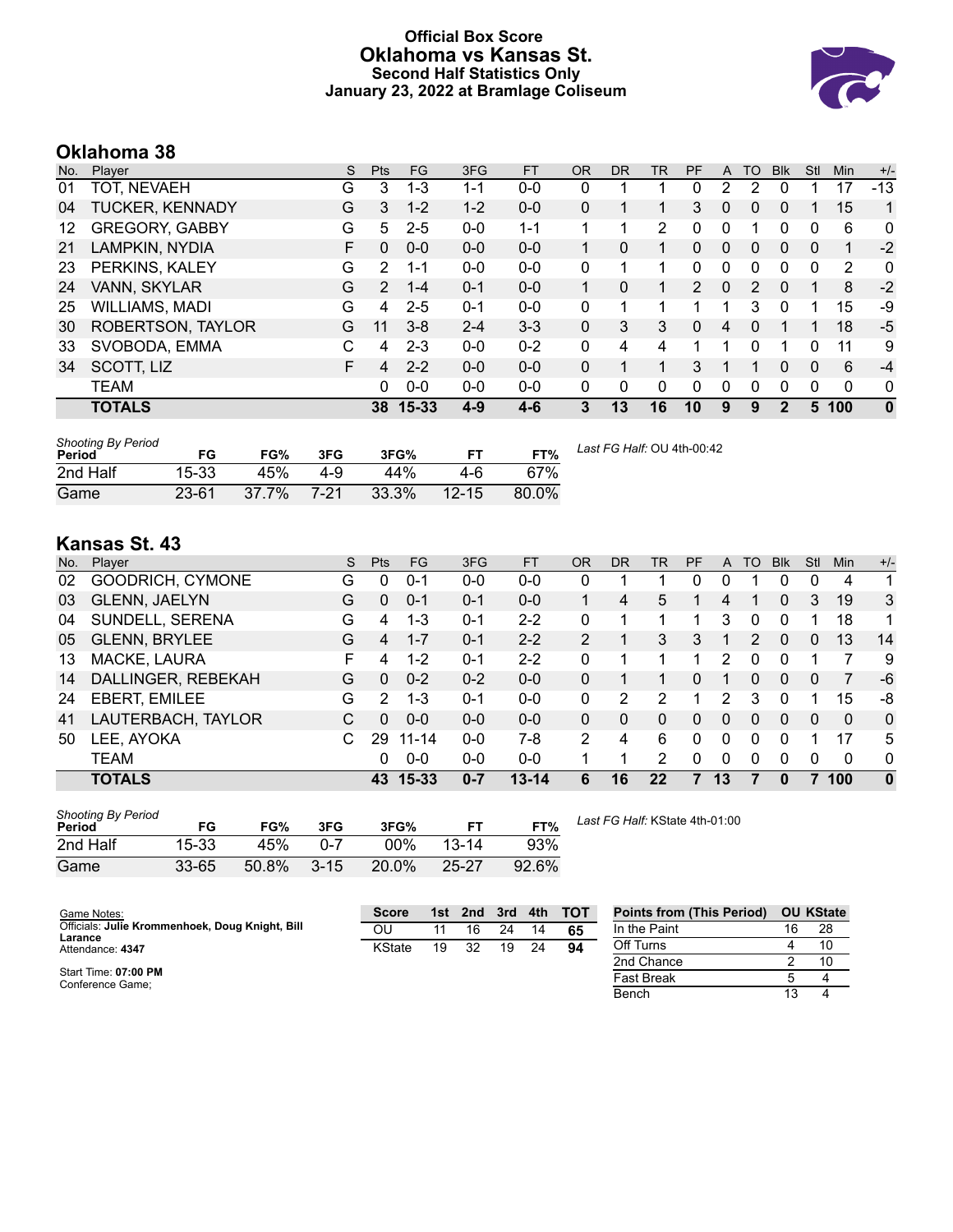### **Official Box Score Oklahoma vs Kansas St. Third Quarter Statistics Only January 23, 2022 at Bramlage Coliseum**



# **Oklahoma 38**

| No.               | Player                 | S | Pts           | FG.       | 3FG     | <b>FT</b> | <b>OR</b>    | <b>DR</b> | <b>TR</b>      | PF | A            | TO             | <b>Blk</b> | Stl      | Min          | $+/-$       |
|-------------------|------------------------|---|---------------|-----------|---------|-----------|--------------|-----------|----------------|----|--------------|----------------|------------|----------|--------------|-------------|
| 01                | TOT, NEVAEH            | G | 3             | $1 - 3$   | 1-1     | $0-0$     | 0            |           |                | 0  |              |                |            |          | 9            | 1           |
| 04                | <b>TUCKER, KENNADY</b> | G | 3             | $1 - 2$   | $1 - 2$ | $0 - 0$   | $\Omega$     |           |                |    | 0            | $\Omega$       | 0          |          | 10           | 5           |
| 25                | WILLIAMS, MADI         | G | 4             | $2 - 5$   | $0 - 1$ | $0 - 0$   | 0            |           | 1              | 0  |              | 2              | 0          |          | 10           | 5           |
| 30                | ROBERTSON, TAYLOR      | G | 8             | $3-6$     | $2 - 3$ | $0 - 0$   | $\mathbf{0}$ | 3         | 3              | 0  | 2            | $\Omega$       | 0          | $\Omega$ | 10           | 5           |
| 34                | SCOTT, LIZ             | F | 4             | $2 - 2$   | $0 - 0$ | $0-0$     | 0            | 0         | 0              |    | 0            | 0              | 0          | 0        | 3            | -1          |
| $12 \overline{ }$ | <b>GREGORY, GABBY</b>  | G | $\Omega$      | $0 - 0$   | $0 - 0$ | $0 - 0$   | $\Omega$     | 0         | $\Omega$       | 0  | $\Omega$     | $\Omega$       | 0          | $\Omega$ | $\mathbf{0}$ | $\mathbf 0$ |
| 21                | LAMPKIN, NYDIA         | F | 0             | $0 - 0$   | $0 - 0$ | $0 - 0$   | 1            | 0         | 1              | 0  | 0            | 0              | 0          | 0        |              | $-2$        |
| 23                | PERKINS, KALEY         | G | 0             | $0 - 0$   | $0 - 0$ | $0 - 0$   | $\mathbf{0}$ | 0         | 0              | 0  | $\mathbf{0}$ | $\Omega$       | 0          | $\Omega$ | 0            | $\mathbf 0$ |
| 24                | VANN, SKYLAR           | G | 0             | $0 - 0$   | $0 - 0$ | $0 - 0$   | 1            | 0         | 1              |    | 0            | $\Omega$       | 0          | 0        | 1            | 4           |
| 33                | SVOBODA, EMMA          | С | $\mathcal{P}$ | $1 - 2$   | $0 - 0$ | $0 - 0$   | $\mathbf{0}$ | 2         | $\overline{2}$ | 0  |              | $\Omega$       | 0          | $\Omega$ | 5            | 8           |
|                   | <b>TEAM</b>            |   |               | $0 - 0$   |         |           | 0            | 0         | 0              | 0  |              | 0              |            |          |              |             |
|                   | <b>TOTALS</b>          |   | 24            | $10 - 20$ | $4 - 7$ | $0 - 0$   | 2            | 8         | 10             | 3  | 5            | $\overline{2}$ | 0          | 3        | 50           |             |

| <b>Shooting By Period</b><br>Period | FG        | FG%   | 3FG  | 3FG%  | FT        | FT%   |
|-------------------------------------|-----------|-------|------|-------|-----------|-------|
| 2nd Half                            | 0-0       | ገ%    | ი-ი  | በ%    | ი-ი       | $0\%$ |
| Game                                | $23 - 61$ | 37.7% | 7-21 | 33.3% | $12 - 15$ | 80.0% |

# **Kansas St. 43**

| No. | Plaver               | S | Pts | FG      | 3FG     | <b>FT</b> | <b>OR</b>    | DR | TR       | PF | A        | TO           | <b>B</b> lk | <b>Stl</b>     | Min | $+/-$        |
|-----|----------------------|---|-----|---------|---------|-----------|--------------|----|----------|----|----------|--------------|-------------|----------------|-----|--------------|
| 03  | GLENN, JAELYN        | G | 0   | $0 - 0$ | $0 - 0$ | $0 - 0$   |              | 2  | 3        | 0  | 3        | 0            | 0           |                | 9   | $-7$         |
| 04  | SUNDELL, SERENA      | G | 0   | $0 - 2$ | $0 - 1$ | $0 - 0$   | $\Omega$     | 0  | 0        | 0  |          | 0            | 0           | $\Omega$       | 9   | $-7$         |
| 05  | <b>GLENN, BRYLEE</b> | G | 2   | 1-4     | $0 - 1$ | $0-0$     | 0            |    |          |    |          |              | 0           | 0              | 5   | 3            |
| 24  | EBERT, EMILEE        | G | 0   | $0 - 1$ | $0 - 1$ | $0-0$     | $\mathbf{0}$ | 2  | 2        |    | 2        | 2            | 0           |                | 9   | $-7$         |
| 50  | LEE, AYOKA           | C | 17  | 7-8     | $0 - 0$ | $3 - 4$   | 1            | 2  | 3        | 0  | 0        | 0            | 0           | 0              | 10  | -5           |
| 02  | GOODRICH, CYMONE     | G | 0   | $0 - 0$ | $0 - 0$ | $0 - 0$   | $\Omega$     | 0  | 0        | 0  | $\Omega$ | $\Omega$     | 0           | $\Omega$       |     | 2            |
| 13  | MACKE, LAURA         | F | 0   | $0 - 0$ | $0 - 0$ | $0-0$     | 0            | 0  | $\Omega$ | 0  | 0        | <sup>0</sup> | 0           | 0              |     | 2            |
| 14  | DALLINGER, REBEKAH   | G | 0   | $0 - 2$ | $0 - 2$ | $0 - 0$   | 0            |    | 1        | 0  |          | $\Omega$     | 0           | $\Omega$       | 7   | -6           |
| 41  | LAUTERBACH, TAYLOR   | С | U   | $0 - 0$ | $0 - 0$ | $0 - 0$   | $\Omega$     | 0  | $\Omega$ | 0  | 0        | <sup>0</sup> | 0           | 0              | 0   | $\mathbf{0}$ |
|     | <b>TEAM</b>          |   |     | $0 - 0$ |         |           | 0            | 0  | 0        | 0  |          | 0            |             |                |     |              |
|     | <b>TOTALS</b>        |   | 19  | 8-17    | $0 - 5$ | $3 - 4$   | 2            | 8  | 10       | 2  |          | 3            | 0           | $\overline{2}$ | 50  |              |

| <b>Shooting By Period</b><br>Period | FG    | FG%   | 3FG      | 3FG%  | FT        | FT%   |
|-------------------------------------|-------|-------|----------|-------|-----------|-------|
| 2nd Half                            | ი-ი   | 0%    | ი-ი      | በ%    | ი-ი       | 0%    |
| Game                                | 33-65 | 50.8% | $3 - 15$ | 20.0% | $25 - 27$ | 92.6% |

| Game Notes:                                     | <b>Score</b> |    | 1st 2nd 3rd |    |    | 4th TOT | <b>Points (This Period)</b> | ΟU             | <b>KState</b>  |
|-------------------------------------------------|--------------|----|-------------|----|----|---------|-----------------------------|----------------|----------------|
| Officials: Julie Krommenhoek, Doug Knight, Bill | OU           | 11 | 16          | 24 | 14 | 65      | In the Paint                |                | 14             |
| Larance<br>Attendance: 4347                     | KState       | 19 | 32          | 19 | 24 | 94      | Off Turns                   |                |                |
|                                                 |              |    |             |    |    |         | 2nd Chance                  |                |                |
| Start Time: 07:00 PM<br>Conference Game;        |              |    |             |    |    |         | <b>Fast Break</b>           |                |                |
|                                                 |              |    |             |    |    |         | Bench                       |                |                |
|                                                 |              |    |             |    |    |         | Per Poss                    | 1.200<br>10/20 | 0.950<br>10/20 |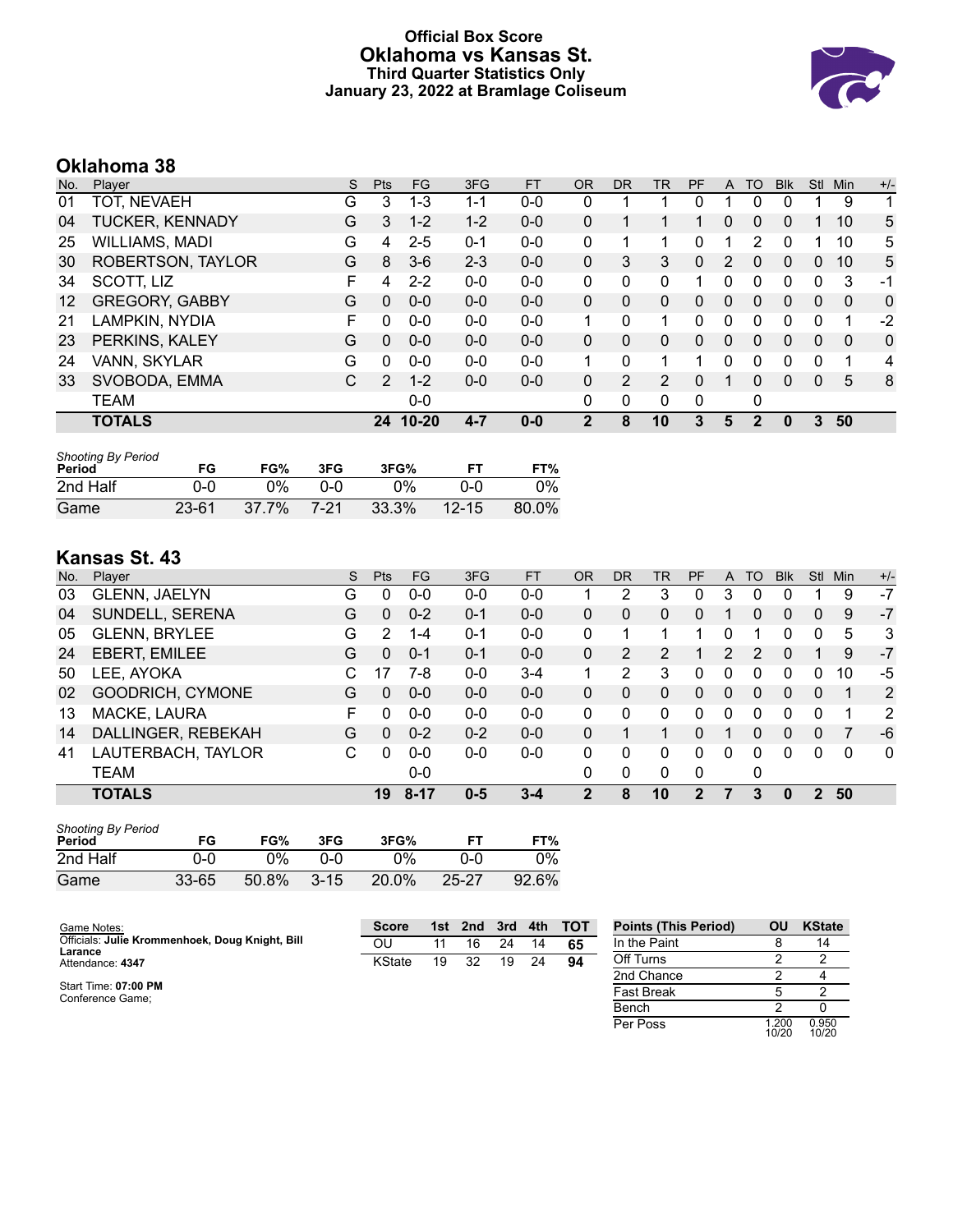#### **Official Play-By-Play Oklahoma vs Kansas St. Third Quarter January 23, 2022 at Bramlage Coliseum**



#### **Period 3**

<mark>Startersː</mark><br>Oklahoma: 1 TOT,NEVAEH (G); 4 TUCKER,KENNADY (G); 25 WILLIAMS,MADI (G); 30 ROBERTSON,TAYLOR (G); 34 SCOTT,LIZ (F);<br>**Kansas St.**: 3 GLENN,JAELYN (G); 4 SUNDELL,SERENA (G); 5 GLENN,BRYLEE (G); 24 EBERT,EMILEE (G)

| Time           | <b>VISITORS: Oklahoma</b>          | <b>Score</b> | <b>Margin</b> | HOME: Kansas St.                                                    |
|----------------|------------------------------------|--------------|---------------|---------------------------------------------------------------------|
| 10:00          | SUB OUT: GREGORY, GABBY            |              |               |                                                                     |
| 10:00          | SUB OUT: PERKINS, KALEY            |              |               |                                                                     |
| 10:00          | SUB OUT: SVOBODA, EMMA             |              |               |                                                                     |
| 10:00          | SUB IN: TUCKER, KENNADY            |              |               |                                                                     |
| 10:00          | SUB IN: WILLIAMS, MADI             |              |               |                                                                     |
| 10:00          | SUB IN: SCOTT, LIZ                 |              |               |                                                                     |
| 10:00          |                                    |              |               | SUB OUT: DALLINGER, REBEKAH                                         |
| 10:00          |                                    |              |               | SUB IN: GLENN, JAELYN                                               |
| 09:45          | GOOD! 3PTR by TOT, NEVAEH          | 51-30        | H 21          |                                                                     |
| 09:45          | ASSIST by WILLIAMS, MADI           |              |               |                                                                     |
| 09:33          |                                    |              |               | MISSED 3PTR by GLENN, BRYLEE                                        |
| 09:31          | REBOUND (DEF) by TOT, NEVAEH       |              |               |                                                                     |
| 09:22          | MISSED LAYUP by ROBERTSON, TAYLOR  |              |               |                                                                     |
| 09:17          |                                    |              |               | REBOUND (DEF) by EBERT, EMILEE                                      |
| 09:06          |                                    | 53-30        | H 23          | GOOD! LAYUP by LEE, AYOKA                                           |
| 09:06          |                                    |              |               | ASSIST by SUNDELL, SERENA                                           |
| 08:53          | MISSED LAYUP by WILLIAMS, MADI     |              |               |                                                                     |
| 08:50          |                                    |              |               | REBOUND (DEF) by LEE, AYOKA                                         |
| 08:42          | FOUL by SCOTT, LIZ                 |              |               |                                                                     |
| 08:30          |                                    |              |               | TURNOVER by GLENN, BRYLEE                                           |
| 08:30          | STEAL by TOT, NEVAEH               |              |               |                                                                     |
| 08:25          | MISSED LAYUP by TOT, NEVAEH        |              |               |                                                                     |
| 08:21          |                                    |              |               | REBOUND (DEF) by GLENN, BRYLEE                                      |
| 08:11          |                                    | 55-30        | H 25          | GOOD! LAYUP by LEE, AYOKA                                           |
| 08:11          |                                    |              |               | ASSIST by EBERT, EMILEE                                             |
| 07:57          | GOOD! LAYUP by SCOTT, LIZ          | 55-32        | H 23          |                                                                     |
| 07:40          |                                    | 57-32        | H 25          | GOOD! LAYUP by LEE, AYOKA                                           |
| 07:40          |                                    |              |               | ASSIST by EBERT, EMILEE                                             |
| 07:23          | GOOD! JUMPER by SCOTT, LIZ         | 57-34        | H 23          |                                                                     |
| 07:23          | ASSIST by TOT, NEVAEH              |              |               |                                                                     |
| 07:01          |                                    |              |               | MISSED JUMPER by GLENN, BRYLEE                                      |
| 06:58          | REBOUND (DEF) by WILLIAMS, MADI    |              |               |                                                                     |
| 06:54          | MISSED LAYUP by WILLIAMS, MADI     |              |               |                                                                     |
| 06:48<br>06:46 |                                    | 59-34        | H 25          | REBOUND (DEF) by GLENN, JAELYN<br>GOOD! LAYUP by GLENN, BRYLEE [FB] |
| 06:46          |                                    |              |               | ASSIST by GLENN, JAELYN                                             |
| 06:40          | SUB OUT: TOT, NEVAEH               |              |               |                                                                     |
| 06:40          | SUB OUT: SCOTT, LIZ                |              |               |                                                                     |
| 06:40          | SUB IN: VANN, SKYLAR               |              |               |                                                                     |
| 06:40          | SUB IN: SVOBODA, EMMA              |              |               |                                                                     |
| 06:40          |                                    |              |               | SUB OUT: GLENN, BRYLEE                                              |
| 06:40          |                                    |              |               | SUB IN: DALLINGER, REBEKAH                                          |
| 06:40          |                                    |              |               | FOUL by EBERT, EMILEE                                               |
| 06:36          | GOOD! 3PTR by ROBERTSON, TAYLOR    | 59-37        | H 22          |                                                                     |
| 06:36          | ASSIST by SVOBODA, EMMA            |              |               |                                                                     |
| 06:17          | FOUL by VANN, SKYLAR               |              |               |                                                                     |
| 06:17          |                                    | 60-37        | H 23          | GOOD! FT by LEE, AYOKA                                              |
| 06:17          |                                    |              |               | MISSED FT by LEE, AYOKA                                             |
| 06:16          | REBOUND (DEF) by SVOBODA, EMMA     |              |               |                                                                     |
| 06:07          | MISSED LAYUP by SVOBODA, EMMA      |              |               |                                                                     |
| 06:04          |                                    |              |               | REBOUND (DEF) by LEE, AYOKA                                         |
| 05:57          |                                    |              |               | MISSED 3PTR by SUNDELL, SERENA                                      |
| 05:53          | REBOUND (DEF) by ROBERTSON, TAYLOR |              |               |                                                                     |
| 05:49          | MISSED 3PTR by TUCKER, KENNADY     |              |               |                                                                     |
| 05:46          | REBOUND (OFF) by VANN, SKYLAR      |              |               |                                                                     |
| 05:40          | GOOD! JUMPER by ROBERTSON, TAYLOR  | 60-39        | H 21          |                                                                     |
| 05:26          |                                    |              |               | TIMEOUT 30SEC                                                       |
| 05:26          | <b>TIMEOUT MEDIA</b>               |              |               |                                                                     |
| 05:26          | SUB OUT: VANN, SKYLAR              |              |               |                                                                     |
| 05:26          | SUB IN: TOT, NEVAEH                |              |               |                                                                     |
| 05:08          |                                    |              |               | TURNOVER by EBERT, EMILEE                                           |
| 05:08          | STEAL by TUCKER, KENNADY           |              |               |                                                                     |
| 05:02          | TURNOVER by WILLIAMS, MADI         |              |               |                                                                     |
| 05:02          |                                    |              |               | STEAL by GLENN, JAELYN                                              |
| 04:43          |                                    | 62-39        | H 23          | GOOD! JUMPER by LEE, AYOKA                                          |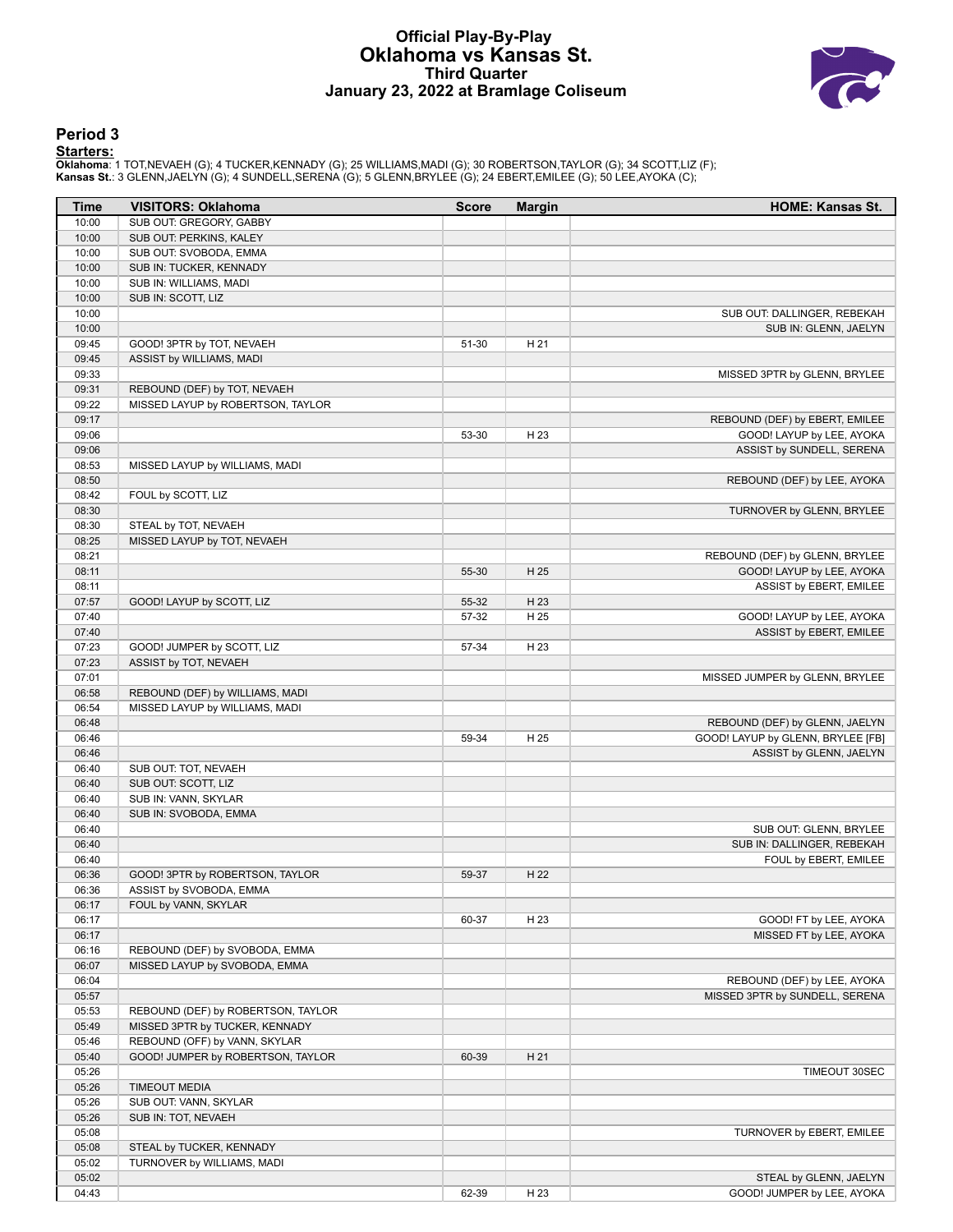| 04:43<br>ASSIST by GLENN, JAELYN<br>04:30<br>GOOD! 3PTR by ROBERTSON, TAYLOR<br>62-42<br>H 20<br>04:14<br>H 22<br>64-42<br>GOOD! JUMPER by LEE, AYOKA<br>04:14<br>ASSIST by GLENN, JAELYN<br>04:04<br>H 20<br>GOOD! LAYUP by SVOBODA, EMMA<br>64-44<br>04:04<br>ASSIST by ROBERTSON, TAYLOR<br>03:44<br>MISSED 3PTR by DALLINGER, REBEKAH<br>03:41<br>REBOUND (DEF) by SVOBODA, EMMA<br>03:24<br>MISSED JUMPER by ROBERTSON, TAYLOR<br>03:21<br>REBOUND (DEF) by EBERT, EMILEE<br>03:08<br>MISSED 3PTR by EBERT, EMILEE<br>03:05<br>REBOUND (DEF) by TUCKER, KENNADY<br>02:58<br>TURNOVER by WILLIAMS, MADI<br>02:58<br>STEAL by EBERT, EMILEE<br>02:53<br>TURNOVER by EBERT, EMILEE<br>02:53<br>STEAL by WILLIAMS, MADI<br>02:49<br>GOOD! LAYUP by WILLIAMS, MADI [FB]<br>64-46<br>H 18<br>02:36<br>MISSED JUMPER by LEE, AYOKA<br>02:32<br>REBOUND (DEF) by ROBERTSON, TAYLOR<br>02:28<br>GOOD! 3PTR by TUCKER, KENNADY [FB]<br>64-49<br>H 15<br>02:28<br>ASSIST by ROBERTSON, TAYLOR<br>02:06<br>MISSED LAYUP by SUNDELL, SERENA<br>02:03<br>REBOUND (OFF) by GLENN, JAELYN<br>01:55<br>GOOD! LAYUP by LEE, AYOKA<br>66-49<br>H 17<br>01:55<br>ASSIST by DALLINGER, REBEKAH<br>01:46<br>MISSED LAYUP by TOT, NEVAEH<br>01:42<br>REBOUND (DEF) by GLENN, JAELYN<br>01:26<br>FOUL by TUCKER, KENNADY<br>01:26<br><b>TIMEOUT MEDIA</b><br>01:26<br>SUB OUT: GLENN, JAELYN<br>01:26<br>SUB OUT: SUNDELL, SERENA<br>01:26<br>SUB OUT: EBERT, EMILEE<br>01:26<br>SUB IN: GOODRICH, CYMONE<br>01:26<br>SUB IN: GLENN, BRYLEE<br>01:26<br>SUB IN: MACKE, LAURA<br>01:26<br>SUB OUT: SVOBODA, EMMA<br>01:26<br>SUB IN: LAMPKIN, NYDIA<br>01:26<br>67-49<br>H 18<br>GOOD! FT by LEE, AYOKA<br>01:26<br>68-49<br>H 19<br>GOOD! FT by LEE, AYOKA<br>01:12<br>MISSED 3PTR by WILLIAMS, MADI<br>01:08<br>REBOUND (OFF) by LAMPKIN, NYDIA<br>01:07<br>FOUL by GLENN, BRYLEE<br>01:04<br>MISSED 3PTR by ROBERTSON, TAYLOR<br>00:59<br>REBOUND (DEF) by DALLINGER, REBEKAH<br>00:48<br>MISSED LAYUP by GLENN, BRYLEE<br>00:43<br>REBOUND (OFF) by LEE, AYOKA<br>00:43<br>70-49<br>H 21<br>GOOD! LAYUP by LEE, AYOKA<br>00:35<br>70-51<br>H 19<br>GOOD! LAYUP by WILLIAMS, MADI<br>00:04<br>MISSED 3PTR by DALLINGER, REBEKAH<br>00:00<br>REBOUND (DEF) by ROBERTSON, TAYLOR | <b>Time</b> | <b>VISITORS: Oklahoma</b> | <b>Score</b> | <b>Margin</b> | <b>HOME: Kansas St.</b> |
|---------------------------------------------------------------------------------------------------------------------------------------------------------------------------------------------------------------------------------------------------------------------------------------------------------------------------------------------------------------------------------------------------------------------------------------------------------------------------------------------------------------------------------------------------------------------------------------------------------------------------------------------------------------------------------------------------------------------------------------------------------------------------------------------------------------------------------------------------------------------------------------------------------------------------------------------------------------------------------------------------------------------------------------------------------------------------------------------------------------------------------------------------------------------------------------------------------------------------------------------------------------------------------------------------------------------------------------------------------------------------------------------------------------------------------------------------------------------------------------------------------------------------------------------------------------------------------------------------------------------------------------------------------------------------------------------------------------------------------------------------------------------------------------------------------------------------------------------------------------------------------------------------------------------------------------------------------------------------------------------------------------------------------------------------------------------------------------------------------------------------------------------------------------------------------------------------------------------------------------------------------------|-------------|---------------------------|--------------|---------------|-------------------------|
|                                                                                                                                                                                                                                                                                                                                                                                                                                                                                                                                                                                                                                                                                                                                                                                                                                                                                                                                                                                                                                                                                                                                                                                                                                                                                                                                                                                                                                                                                                                                                                                                                                                                                                                                                                                                                                                                                                                                                                                                                                                                                                                                                                                                                                                               |             |                           |              |               |                         |
|                                                                                                                                                                                                                                                                                                                                                                                                                                                                                                                                                                                                                                                                                                                                                                                                                                                                                                                                                                                                                                                                                                                                                                                                                                                                                                                                                                                                                                                                                                                                                                                                                                                                                                                                                                                                                                                                                                                                                                                                                                                                                                                                                                                                                                                               |             |                           |              |               |                         |
|                                                                                                                                                                                                                                                                                                                                                                                                                                                                                                                                                                                                                                                                                                                                                                                                                                                                                                                                                                                                                                                                                                                                                                                                                                                                                                                                                                                                                                                                                                                                                                                                                                                                                                                                                                                                                                                                                                                                                                                                                                                                                                                                                                                                                                                               |             |                           |              |               |                         |
|                                                                                                                                                                                                                                                                                                                                                                                                                                                                                                                                                                                                                                                                                                                                                                                                                                                                                                                                                                                                                                                                                                                                                                                                                                                                                                                                                                                                                                                                                                                                                                                                                                                                                                                                                                                                                                                                                                                                                                                                                                                                                                                                                                                                                                                               |             |                           |              |               |                         |
|                                                                                                                                                                                                                                                                                                                                                                                                                                                                                                                                                                                                                                                                                                                                                                                                                                                                                                                                                                                                                                                                                                                                                                                                                                                                                                                                                                                                                                                                                                                                                                                                                                                                                                                                                                                                                                                                                                                                                                                                                                                                                                                                                                                                                                                               |             |                           |              |               |                         |
|                                                                                                                                                                                                                                                                                                                                                                                                                                                                                                                                                                                                                                                                                                                                                                                                                                                                                                                                                                                                                                                                                                                                                                                                                                                                                                                                                                                                                                                                                                                                                                                                                                                                                                                                                                                                                                                                                                                                                                                                                                                                                                                                                                                                                                                               |             |                           |              |               |                         |
|                                                                                                                                                                                                                                                                                                                                                                                                                                                                                                                                                                                                                                                                                                                                                                                                                                                                                                                                                                                                                                                                                                                                                                                                                                                                                                                                                                                                                                                                                                                                                                                                                                                                                                                                                                                                                                                                                                                                                                                                                                                                                                                                                                                                                                                               |             |                           |              |               |                         |
|                                                                                                                                                                                                                                                                                                                                                                                                                                                                                                                                                                                                                                                                                                                                                                                                                                                                                                                                                                                                                                                                                                                                                                                                                                                                                                                                                                                                                                                                                                                                                                                                                                                                                                                                                                                                                                                                                                                                                                                                                                                                                                                                                                                                                                                               |             |                           |              |               |                         |
|                                                                                                                                                                                                                                                                                                                                                                                                                                                                                                                                                                                                                                                                                                                                                                                                                                                                                                                                                                                                                                                                                                                                                                                                                                                                                                                                                                                                                                                                                                                                                                                                                                                                                                                                                                                                                                                                                                                                                                                                                                                                                                                                                                                                                                                               |             |                           |              |               |                         |
|                                                                                                                                                                                                                                                                                                                                                                                                                                                                                                                                                                                                                                                                                                                                                                                                                                                                                                                                                                                                                                                                                                                                                                                                                                                                                                                                                                                                                                                                                                                                                                                                                                                                                                                                                                                                                                                                                                                                                                                                                                                                                                                                                                                                                                                               |             |                           |              |               |                         |
|                                                                                                                                                                                                                                                                                                                                                                                                                                                                                                                                                                                                                                                                                                                                                                                                                                                                                                                                                                                                                                                                                                                                                                                                                                                                                                                                                                                                                                                                                                                                                                                                                                                                                                                                                                                                                                                                                                                                                                                                                                                                                                                                                                                                                                                               |             |                           |              |               |                         |
|                                                                                                                                                                                                                                                                                                                                                                                                                                                                                                                                                                                                                                                                                                                                                                                                                                                                                                                                                                                                                                                                                                                                                                                                                                                                                                                                                                                                                                                                                                                                                                                                                                                                                                                                                                                                                                                                                                                                                                                                                                                                                                                                                                                                                                                               |             |                           |              |               |                         |
|                                                                                                                                                                                                                                                                                                                                                                                                                                                                                                                                                                                                                                                                                                                                                                                                                                                                                                                                                                                                                                                                                                                                                                                                                                                                                                                                                                                                                                                                                                                                                                                                                                                                                                                                                                                                                                                                                                                                                                                                                                                                                                                                                                                                                                                               |             |                           |              |               |                         |
|                                                                                                                                                                                                                                                                                                                                                                                                                                                                                                                                                                                                                                                                                                                                                                                                                                                                                                                                                                                                                                                                                                                                                                                                                                                                                                                                                                                                                                                                                                                                                                                                                                                                                                                                                                                                                                                                                                                                                                                                                                                                                                                                                                                                                                                               |             |                           |              |               |                         |
|                                                                                                                                                                                                                                                                                                                                                                                                                                                                                                                                                                                                                                                                                                                                                                                                                                                                                                                                                                                                                                                                                                                                                                                                                                                                                                                                                                                                                                                                                                                                                                                                                                                                                                                                                                                                                                                                                                                                                                                                                                                                                                                                                                                                                                                               |             |                           |              |               |                         |
|                                                                                                                                                                                                                                                                                                                                                                                                                                                                                                                                                                                                                                                                                                                                                                                                                                                                                                                                                                                                                                                                                                                                                                                                                                                                                                                                                                                                                                                                                                                                                                                                                                                                                                                                                                                                                                                                                                                                                                                                                                                                                                                                                                                                                                                               |             |                           |              |               |                         |
|                                                                                                                                                                                                                                                                                                                                                                                                                                                                                                                                                                                                                                                                                                                                                                                                                                                                                                                                                                                                                                                                                                                                                                                                                                                                                                                                                                                                                                                                                                                                                                                                                                                                                                                                                                                                                                                                                                                                                                                                                                                                                                                                                                                                                                                               |             |                           |              |               |                         |
|                                                                                                                                                                                                                                                                                                                                                                                                                                                                                                                                                                                                                                                                                                                                                                                                                                                                                                                                                                                                                                                                                                                                                                                                                                                                                                                                                                                                                                                                                                                                                                                                                                                                                                                                                                                                                                                                                                                                                                                                                                                                                                                                                                                                                                                               |             |                           |              |               |                         |
|                                                                                                                                                                                                                                                                                                                                                                                                                                                                                                                                                                                                                                                                                                                                                                                                                                                                                                                                                                                                                                                                                                                                                                                                                                                                                                                                                                                                                                                                                                                                                                                                                                                                                                                                                                                                                                                                                                                                                                                                                                                                                                                                                                                                                                                               |             |                           |              |               |                         |
|                                                                                                                                                                                                                                                                                                                                                                                                                                                                                                                                                                                                                                                                                                                                                                                                                                                                                                                                                                                                                                                                                                                                                                                                                                                                                                                                                                                                                                                                                                                                                                                                                                                                                                                                                                                                                                                                                                                                                                                                                                                                                                                                                                                                                                                               |             |                           |              |               |                         |
|                                                                                                                                                                                                                                                                                                                                                                                                                                                                                                                                                                                                                                                                                                                                                                                                                                                                                                                                                                                                                                                                                                                                                                                                                                                                                                                                                                                                                                                                                                                                                                                                                                                                                                                                                                                                                                                                                                                                                                                                                                                                                                                                                                                                                                                               |             |                           |              |               |                         |
|                                                                                                                                                                                                                                                                                                                                                                                                                                                                                                                                                                                                                                                                                                                                                                                                                                                                                                                                                                                                                                                                                                                                                                                                                                                                                                                                                                                                                                                                                                                                                                                                                                                                                                                                                                                                                                                                                                                                                                                                                                                                                                                                                                                                                                                               |             |                           |              |               |                         |
|                                                                                                                                                                                                                                                                                                                                                                                                                                                                                                                                                                                                                                                                                                                                                                                                                                                                                                                                                                                                                                                                                                                                                                                                                                                                                                                                                                                                                                                                                                                                                                                                                                                                                                                                                                                                                                                                                                                                                                                                                                                                                                                                                                                                                                                               |             |                           |              |               |                         |
|                                                                                                                                                                                                                                                                                                                                                                                                                                                                                                                                                                                                                                                                                                                                                                                                                                                                                                                                                                                                                                                                                                                                                                                                                                                                                                                                                                                                                                                                                                                                                                                                                                                                                                                                                                                                                                                                                                                                                                                                                                                                                                                                                                                                                                                               |             |                           |              |               |                         |
|                                                                                                                                                                                                                                                                                                                                                                                                                                                                                                                                                                                                                                                                                                                                                                                                                                                                                                                                                                                                                                                                                                                                                                                                                                                                                                                                                                                                                                                                                                                                                                                                                                                                                                                                                                                                                                                                                                                                                                                                                                                                                                                                                                                                                                                               |             |                           |              |               |                         |
|                                                                                                                                                                                                                                                                                                                                                                                                                                                                                                                                                                                                                                                                                                                                                                                                                                                                                                                                                                                                                                                                                                                                                                                                                                                                                                                                                                                                                                                                                                                                                                                                                                                                                                                                                                                                                                                                                                                                                                                                                                                                                                                                                                                                                                                               |             |                           |              |               |                         |
|                                                                                                                                                                                                                                                                                                                                                                                                                                                                                                                                                                                                                                                                                                                                                                                                                                                                                                                                                                                                                                                                                                                                                                                                                                                                                                                                                                                                                                                                                                                                                                                                                                                                                                                                                                                                                                                                                                                                                                                                                                                                                                                                                                                                                                                               |             |                           |              |               |                         |
|                                                                                                                                                                                                                                                                                                                                                                                                                                                                                                                                                                                                                                                                                                                                                                                                                                                                                                                                                                                                                                                                                                                                                                                                                                                                                                                                                                                                                                                                                                                                                                                                                                                                                                                                                                                                                                                                                                                                                                                                                                                                                                                                                                                                                                                               |             |                           |              |               |                         |
|                                                                                                                                                                                                                                                                                                                                                                                                                                                                                                                                                                                                                                                                                                                                                                                                                                                                                                                                                                                                                                                                                                                                                                                                                                                                                                                                                                                                                                                                                                                                                                                                                                                                                                                                                                                                                                                                                                                                                                                                                                                                                                                                                                                                                                                               |             |                           |              |               |                         |
|                                                                                                                                                                                                                                                                                                                                                                                                                                                                                                                                                                                                                                                                                                                                                                                                                                                                                                                                                                                                                                                                                                                                                                                                                                                                                                                                                                                                                                                                                                                                                                                                                                                                                                                                                                                                                                                                                                                                                                                                                                                                                                                                                                                                                                                               |             |                           |              |               |                         |
|                                                                                                                                                                                                                                                                                                                                                                                                                                                                                                                                                                                                                                                                                                                                                                                                                                                                                                                                                                                                                                                                                                                                                                                                                                                                                                                                                                                                                                                                                                                                                                                                                                                                                                                                                                                                                                                                                                                                                                                                                                                                                                                                                                                                                                                               |             |                           |              |               |                         |
|                                                                                                                                                                                                                                                                                                                                                                                                                                                                                                                                                                                                                                                                                                                                                                                                                                                                                                                                                                                                                                                                                                                                                                                                                                                                                                                                                                                                                                                                                                                                                                                                                                                                                                                                                                                                                                                                                                                                                                                                                                                                                                                                                                                                                                                               |             |                           |              |               |                         |
|                                                                                                                                                                                                                                                                                                                                                                                                                                                                                                                                                                                                                                                                                                                                                                                                                                                                                                                                                                                                                                                                                                                                                                                                                                                                                                                                                                                                                                                                                                                                                                                                                                                                                                                                                                                                                                                                                                                                                                                                                                                                                                                                                                                                                                                               |             |                           |              |               |                         |
|                                                                                                                                                                                                                                                                                                                                                                                                                                                                                                                                                                                                                                                                                                                                                                                                                                                                                                                                                                                                                                                                                                                                                                                                                                                                                                                                                                                                                                                                                                                                                                                                                                                                                                                                                                                                                                                                                                                                                                                                                                                                                                                                                                                                                                                               |             |                           |              |               |                         |
|                                                                                                                                                                                                                                                                                                                                                                                                                                                                                                                                                                                                                                                                                                                                                                                                                                                                                                                                                                                                                                                                                                                                                                                                                                                                                                                                                                                                                                                                                                                                                                                                                                                                                                                                                                                                                                                                                                                                                                                                                                                                                                                                                                                                                                                               |             |                           |              |               |                         |
|                                                                                                                                                                                                                                                                                                                                                                                                                                                                                                                                                                                                                                                                                                                                                                                                                                                                                                                                                                                                                                                                                                                                                                                                                                                                                                                                                                                                                                                                                                                                                                                                                                                                                                                                                                                                                                                                                                                                                                                                                                                                                                                                                                                                                                                               |             |                           |              |               |                         |
|                                                                                                                                                                                                                                                                                                                                                                                                                                                                                                                                                                                                                                                                                                                                                                                                                                                                                                                                                                                                                                                                                                                                                                                                                                                                                                                                                                                                                                                                                                                                                                                                                                                                                                                                                                                                                                                                                                                                                                                                                                                                                                                                                                                                                                                               |             |                           |              |               |                         |
|                                                                                                                                                                                                                                                                                                                                                                                                                                                                                                                                                                                                                                                                                                                                                                                                                                                                                                                                                                                                                                                                                                                                                                                                                                                                                                                                                                                                                                                                                                                                                                                                                                                                                                                                                                                                                                                                                                                                                                                                                                                                                                                                                                                                                                                               |             |                           |              |               |                         |
|                                                                                                                                                                                                                                                                                                                                                                                                                                                                                                                                                                                                                                                                                                                                                                                                                                                                                                                                                                                                                                                                                                                                                                                                                                                                                                                                                                                                                                                                                                                                                                                                                                                                                                                                                                                                                                                                                                                                                                                                                                                                                                                                                                                                                                                               |             |                           |              |               |                         |
|                                                                                                                                                                                                                                                                                                                                                                                                                                                                                                                                                                                                                                                                                                                                                                                                                                                                                                                                                                                                                                                                                                                                                                                                                                                                                                                                                                                                                                                                                                                                                                                                                                                                                                                                                                                                                                                                                                                                                                                                                                                                                                                                                                                                                                                               |             |                           |              |               |                         |
|                                                                                                                                                                                                                                                                                                                                                                                                                                                                                                                                                                                                                                                                                                                                                                                                                                                                                                                                                                                                                                                                                                                                                                                                                                                                                                                                                                                                                                                                                                                                                                                                                                                                                                                                                                                                                                                                                                                                                                                                                                                                                                                                                                                                                                                               |             |                           |              |               |                         |
|                                                                                                                                                                                                                                                                                                                                                                                                                                                                                                                                                                                                                                                                                                                                                                                                                                                                                                                                                                                                                                                                                                                                                                                                                                                                                                                                                                                                                                                                                                                                                                                                                                                                                                                                                                                                                                                                                                                                                                                                                                                                                                                                                                                                                                                               |             |                           |              |               |                         |
|                                                                                                                                                                                                                                                                                                                                                                                                                                                                                                                                                                                                                                                                                                                                                                                                                                                                                                                                                                                                                                                                                                                                                                                                                                                                                                                                                                                                                                                                                                                                                                                                                                                                                                                                                                                                                                                                                                                                                                                                                                                                                                                                                                                                                                                               |             |                           |              |               |                         |
|                                                                                                                                                                                                                                                                                                                                                                                                                                                                                                                                                                                                                                                                                                                                                                                                                                                                                                                                                                                                                                                                                                                                                                                                                                                                                                                                                                                                                                                                                                                                                                                                                                                                                                                                                                                                                                                                                                                                                                                                                                                                                                                                                                                                                                                               |             |                           |              |               |                         |
|                                                                                                                                                                                                                                                                                                                                                                                                                                                                                                                                                                                                                                                                                                                                                                                                                                                                                                                                                                                                                                                                                                                                                                                                                                                                                                                                                                                                                                                                                                                                                                                                                                                                                                                                                                                                                                                                                                                                                                                                                                                                                                                                                                                                                                                               |             |                           |              |               |                         |
|                                                                                                                                                                                                                                                                                                                                                                                                                                                                                                                                                                                                                                                                                                                                                                                                                                                                                                                                                                                                                                                                                                                                                                                                                                                                                                                                                                                                                                                                                                                                                                                                                                                                                                                                                                                                                                                                                                                                                                                                                                                                                                                                                                                                                                                               |             |                           |              |               |                         |
|                                                                                                                                                                                                                                                                                                                                                                                                                                                                                                                                                                                                                                                                                                                                                                                                                                                                                                                                                                                                                                                                                                                                                                                                                                                                                                                                                                                                                                                                                                                                                                                                                                                                                                                                                                                                                                                                                                                                                                                                                                                                                                                                                                                                                                                               |             |                           |              |               |                         |
|                                                                                                                                                                                                                                                                                                                                                                                                                                                                                                                                                                                                                                                                                                                                                                                                                                                                                                                                                                                                                                                                                                                                                                                                                                                                                                                                                                                                                                                                                                                                                                                                                                                                                                                                                                                                                                                                                                                                                                                                                                                                                                                                                                                                                                                               |             |                           |              |               |                         |
|                                                                                                                                                                                                                                                                                                                                                                                                                                                                                                                                                                                                                                                                                                                                                                                                                                                                                                                                                                                                                                                                                                                                                                                                                                                                                                                                                                                                                                                                                                                                                                                                                                                                                                                                                                                                                                                                                                                                                                                                                                                                                                                                                                                                                                                               |             |                           |              |               |                         |
|                                                                                                                                                                                                                                                                                                                                                                                                                                                                                                                                                                                                                                                                                                                                                                                                                                                                                                                                                                                                                                                                                                                                                                                                                                                                                                                                                                                                                                                                                                                                                                                                                                                                                                                                                                                                                                                                                                                                                                                                                                                                                                                                                                                                                                                               |             |                           |              |               |                         |

# **Oklahoma 51, Kansas St. 70**

| <b>Points (This Period)</b> | OU             | <b>KState</b>  |
|-----------------------------|----------------|----------------|
| In the Paint                |                | 14             |
| Off Turns                   |                |                |
| 2nd Chance                  |                |                |
| <b>Fast Break</b>           | 5              |                |
| Bench                       |                |                |
| Per Poss                    | 1.200<br>10/20 | 0.950<br>10/20 |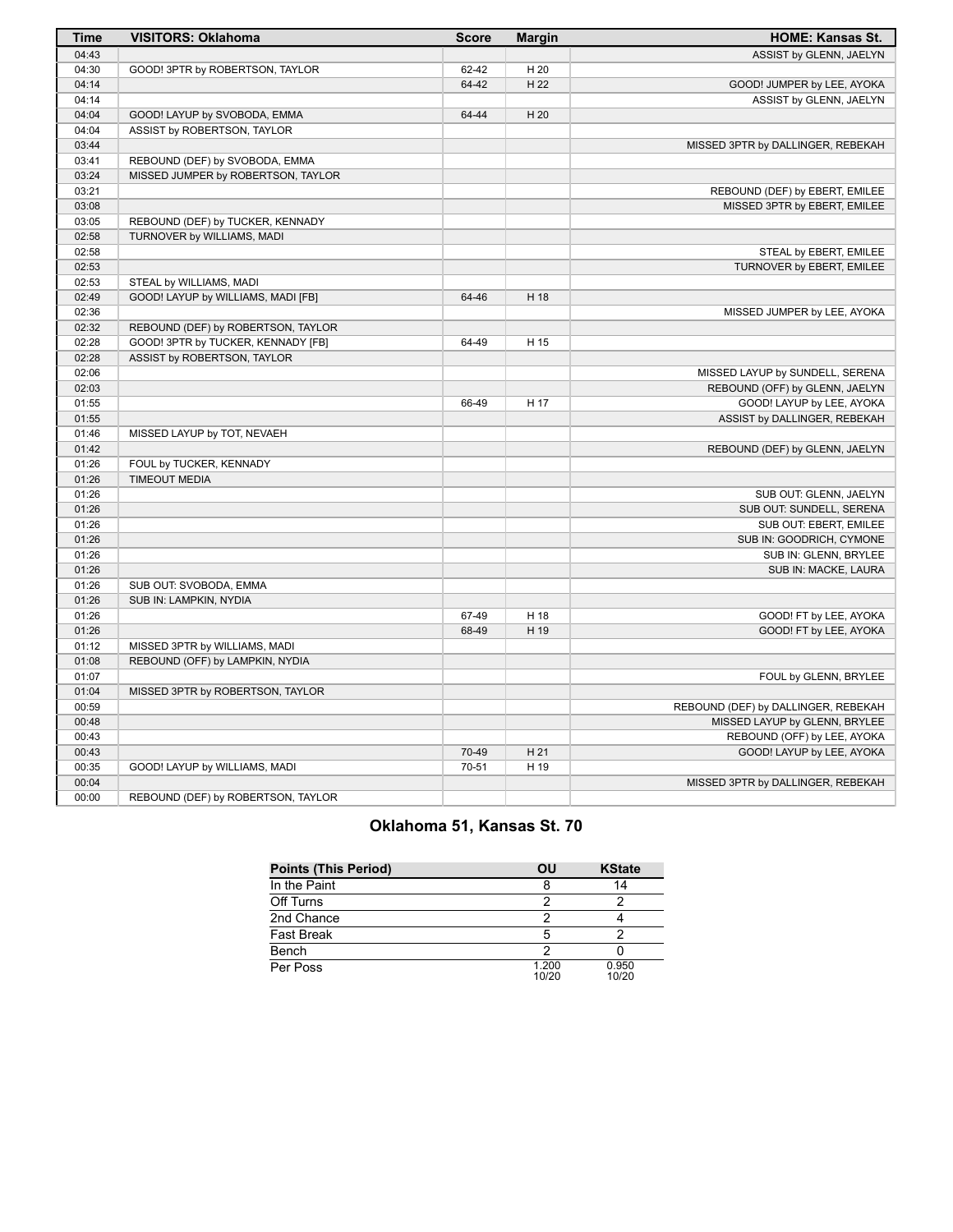### **Official Box Score Oklahoma vs Kansas St. Fourth Quarter Statistics Only January 23, 2022 at Bramlage Coliseum**



# **Oklahoma 14**

| No.               | Player                 | S | <b>Pts</b> | <b>FG</b> | 3FG     | <b>FT</b> | <b>OR</b> | <b>DR</b>    | TR | PF | A            | TO       | <b>BIK</b> | Stl           | Min      | $+/-$        |
|-------------------|------------------------|---|------------|-----------|---------|-----------|-----------|--------------|----|----|--------------|----------|------------|---------------|----------|--------------|
| 01                | TOT, NEVAEH            | G | 0          | $0 - 0$   | $0-0$   | $0-0$     | 0         | 0            | 0  | 0  |              |          |            | 0             | 8        | $-14$        |
| 04                | <b>TUCKER, KENNADY</b> | G | 0          | $0 - 0$   | $0 - 0$ | $0 - 0$   | 0         | $\mathbf{0}$ | 0  | 2  | 0            | 0        | 0          | 0             | 5        | $-4$         |
| 25                | <b>WILLIAMS, MADI</b>  | G | 0          | $0 - 0$   | $0 - 0$ | $0 - 0$   | 0         | 0            | 0  |    |              |          | 0          | 0             | 5        | -14          |
| 30                | ROBERTSON, TAYLOR      | G | 3          | $0 - 2$   | $0 - 1$ | $3 - 3$   | $\Omega$  | 0            | 0  | 0  | 2            | 0        | 1          |               | 8        | $-10$        |
| 34                | SCOTT, LIZ             | F | 0          | $0 - 0$   | $0 - 0$ | $0 - 0$   | 0         |              | 1  | 2  |              |          | 0          | $\mathbf{0}$  | 3        | -3           |
| $12 \overline{ }$ | <b>GREGORY, GABBY</b>  | G | 5          | $2 - 5$   | $0 - 0$ | $1 - 1$   |           |              | 2  | 0  | $\mathbf{0}$ |          | 0          | $\mathbf{0}$  | 6        | $\mathbf{0}$ |
| 21                | LAMPKIN, NYDIA         | F | 0          | $0 - 0$   | $0 - 0$ | $0 - 0$   | 0         | 0            | 0  | 0  | $\Omega$     | $\Omega$ | 0          | $\Omega$      | $\Omega$ | $\mathbf{0}$ |
| 23                | PERKINS, KALEY         | G | 2          | $1 - 1$   | $0 - 0$ | $0 - 0$   | 0         |              |    | 0  | $\mathbf{0}$ | 0        | 0          | $\mathbf{0}$  | 2        | $\mathbf{0}$ |
| 24                | VANN, SKYLAR           | G | 2          | 1-4       | $0 - 1$ | $0 - 0$   | 0         | 0            | 0  |    | 0            | 2        | 0          |               |          | -6           |
| 33                | SVOBODA, EMMA          | C | 2          | $1 - 1$   | $0 - 0$ | $0 - 2$   | $\Omega$  | 2            | 2  |    | $\Omega$     | 0        | 1          | $\mathbf{0}$  | 6        | $\mathbf{1}$ |
|                   | <b>TEAM</b>            |   |            | $0 - 0$   |         |           | 0         | 0            | 0  | 0  |              | 0        |            |               |          |              |
|                   | <b>TOTALS</b>          |   | 14         | $5 - 13$  | $0 - 2$ | $4 - 6$   |           | 5            | 6  | 7  | 4            |          | 2          | $\mathcal{P}$ | 50       |              |

| <b>Shooting By Period</b> |       |     |     |                        |           |       |  |  |  |  |  |
|---------------------------|-------|-----|-----|------------------------|-----------|-------|--|--|--|--|--|
| Period                    | FG    | FG% | 3FG | 3FG%                   | <b>FT</b> | FT%   |  |  |  |  |  |
| Game                      | 23-61 |     |     | 37.7% 7-21 33.3% 12-15 |           | 80.0% |  |  |  |  |  |

# **Kansas St. 24**

| No. | Plaver               | S  | <b>Pts</b> | FG      | 3FG     | <b>FT</b> | 0R       | DR | TR           | PF | $\mathsf{A}$   | TO | <b>B</b> lk | Stl | Min      | $+/-$        |
|-----|----------------------|----|------------|---------|---------|-----------|----------|----|--------------|----|----------------|----|-------------|-----|----------|--------------|
| 03  | GLENN, JAELYN        | G  | 0          | $0 - 1$ | $0 - 1$ | $0-0$     | 0        | 2  | 2            |    |                |    | 0           | 2   | 10       | 10           |
| 04  | SUNDELL, SERENA      | G  | 4          | 1-1     | $0 - 0$ | $2 - 2$   | 0        |    | 1.           |    | $\mathcal{P}$  | 0  | 0           |     | 9        | 8            |
| 05  | <b>GLENN, BRYLEE</b> | G  | 2          | $0 - 3$ | $0 - 0$ | $2 - 2$   | 2        | 0  | 2            | 2  |                |    | 0           | 0   | 8        | 11           |
| 24  | <b>EBERT, EMILEE</b> | G  | 2          | $1 - 2$ | $0 - 0$ | $0-0$     | 0        | 0  | 0            | 0  | $\overline{0}$ |    | 0           | 0   | 6        | $-1$         |
| 50  | LEE, AYOKA           | C. | 12         | $4-6$   | $0 - 0$ | $4 - 4$   | 1        | 2  | 3            | 0  | 0              | 0  | 0           |     |          | 10           |
| 02  | GOODRICH, CYMONE     | G  | 0          | $0 - 1$ | $0 - 0$ | $0 - 0$   | 0        |    |              | 0  | $\Omega$       |    | 0           | 0   | 3        | $-1$         |
| 13  | MACKE, LAURA         | F  | 4          | $1 - 2$ | $0 - 1$ | $2 - 2$   | 0        |    |              |    | 2              | 0  | O           |     | 6        | 7            |
| 14  | DALLINGER, REBEKAH   | G  | 0          | $0 - 0$ | $0 - 0$ | $0 - 0$   | $\Omega$ | 0  | 0            | 0  | $\Omega$       | 0  | 0           | 0   | $\Omega$ | $\mathbf{0}$ |
| 41  | LAUTERBACH, TAYLOR   | С  | U          | $0 - 0$ | $0 - 0$ | $0 - 0$   | 0        | 0  | $\mathbf{0}$ | 0  | 0              | 0  | 0           | 0   | $\Omega$ | $\mathbf 0$  |
|     | <b>TEAM</b>          |    |            | $0 - 0$ |         |           |          | 1  | 2            | 0  |                | 0  |             |     |          |              |
|     | <b>TOTALS</b>        |    | 24         | 7-16    | $0 - 2$ | $10 - 10$ | 4        | 8  | 12           | 5  | 6              | Δ  |             | 5   | 50       |              |

| <b>Shooting By Period</b> |       |       |        |       |       |       |  |  |  |  |  |  |
|---------------------------|-------|-------|--------|-------|-------|-------|--|--|--|--|--|--|
| Period                    | FG    | FG%   | 3FG    | 3FG%  | FT.   | FT%   |  |  |  |  |  |  |
| Game                      | 33-65 | 50.8% | $3-15$ | 20.0% | 25-27 | 92.6% |  |  |  |  |  |  |

| Game Notes:                                     | <b>Score</b>  | 1st | 2nd 3rd |    | 4th | <b>- тот</b> | <b>Points (This Period)</b> | OU            | <b>KState</b>  |
|-------------------------------------------------|---------------|-----|---------|----|-----|--------------|-----------------------------|---------------|----------------|
| Officials: Julie Krommenhoek, Doug Knight, Bill | OU            | 11  | 16      | 24 | 14  | 65           | In the Paint                |               | 14             |
| Larance<br>Attendance: 4347                     | <b>KState</b> | 19  | 32      | 19 | 24  | 94           | Off Turns                   |               |                |
|                                                 |               |     |         |    |     |              | 2nd Chance                  |               | 6              |
| Start Time: 07:00 PM<br>Conference Game;        |               |     |         |    |     |              | <b>Fast Break</b>           |               |                |
|                                                 |               |     |         |    |     |              | Bench                       |               |                |
|                                                 |               |     |         |    |     |              | Per Poss                    | 0.667<br>7/21 | 1.143<br>12/21 |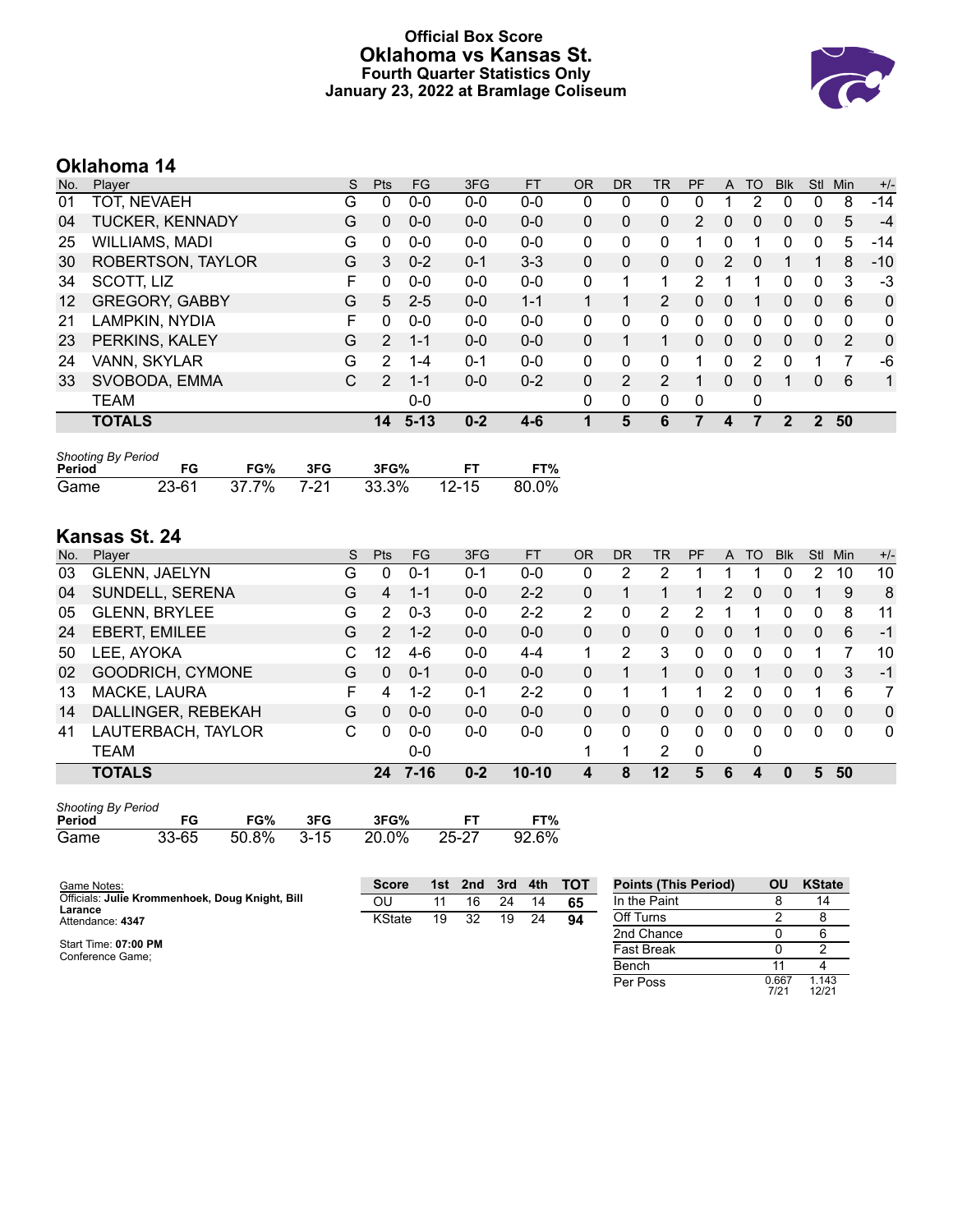#### **Official Play-By-Play Oklahoma vs Kansas St. Fourth Quarter January 23, 2022 at Bramlage Coliseum**



#### **Period 4**

<mark>Startersː</mark><br>Oklahoma: 1 TOT,NEVAEH (G); 4 TUCKER,KENNADY (G); 25 WILLIAMS,MADI (G); 30 ROBERTSON,TAYLOR (G); 34 SCOTT,LIZ (F);<br>**Kansas St.**: 3 GLENN,JAELYN (G); 4 SUNDELL,SERENA (G); 5 GLENN,BRYLEE (G); 24 EBERT,EMILEE (G)

| <b>Time</b> | <b>VISITORS: Oklahoma</b>       | <b>Score</b> | <b>Margin</b> | HOME: Kansas St.                    |
|-------------|---------------------------------|--------------|---------------|-------------------------------------|
| 10:00       |                                 |              |               | SUB OUT: DALLINGER, REBEKAH         |
| 10:00       |                                 |              |               | SUB IN: GLENN, JAELYN               |
| 10:00       | SUB OUT: TUCKER, KENNADY        |              |               |                                     |
| 10:00       | SUB OUT: LAMPKIN, NYDIA         |              |               |                                     |
| 10:00       | SUB IN: VANN, SKYLAR            |              |               |                                     |
| 10:00       | SUB IN: SCOTT, LIZ              |              |               |                                     |
| 09:33       |                                 |              |               | MISSED JUMPER by LEE, AYOKA         |
| 09:32       |                                 |              |               | REBOUND (OFF) by GLENN, BRYLEE      |
| 09:32       | FOUL by VANN, SKYLAR            |              |               |                                     |
| 09:32       |                                 | $71-51$      | H 20          | GOOD! FT by GLENN, BRYLEE           |
| 09:32       |                                 | 72-51        | H 21          | GOOD! FT by GLENN, BRYLEE           |
| 09:20       | TURNOVER by TOT, NEVAEH         |              |               |                                     |
| 09:20       |                                 |              |               | STEAL by LEE, AYOKA                 |
| 09:07       |                                 |              |               | MISSED LAYUP by GLENN, BRYLEE       |
| 09:04       |                                 |              |               | MISSED LAYUP by LEE, AYOKA          |
| 09:04       | BLOCK by ROBERTSON, TAYLOR      |              |               |                                     |
| 09:04       | REBOUND (DEF) by SCOTT, LIZ     |              |               |                                     |
| 09:04       | TURNOVER by SCOTT, LIZ          |              |               |                                     |
| 09:04       |                                 |              |               | SUB OUT: GOODRICH, CYMONE           |
| 09:04       |                                 |              |               | SUB IN: SUNDELL, SERENA             |
| 09:04       | SUB OUT: SCOTT, LIZ             |              |               |                                     |
| 09:04       | SUB IN: GREGORY, GABBY          |              |               |                                     |
| 09:03       |                                 |              |               | REBOUND (OFF) by LEE, AYOKA         |
| 09:01       |                                 | 74-51        | H 23          | GOOD! LAYUP by LEE, AYOKA           |
| 09:01       |                                 |              |               | ASSIST by MACKE, LAURA              |
| 08:47       |                                 |              |               | FOUL by MACKE, LAURA                |
| 08:47       |                                 |              |               | SUB OUT: MACKE, LAURA               |
| 08:47       |                                 |              |               | SUB IN: EBERT, EMILEE               |
| 08:47       | SUB OUT: VANN, SKYLAR           |              |               |                                     |
| 08:47       | SUB IN: SVOBODA, EMMA           |              |               |                                     |
| 08:37       | MISSED LAYUP by GREGORY, GABBY  |              |               |                                     |
| 08:37       | REBOUND (OFF) by GREGORY, GABBY |              |               |                                     |
| 08:37       |                                 |              |               | FOUL by SUNDELL, SERENA             |
| 08:37       | TURNOVER by WILLIAMS, MADI      |              |               |                                     |
| 08:37       |                                 |              |               | STEAL by SUNDELL, SERENA            |
| 08:34       |                                 | 76-51        | H 25          | GOOD! LAYUP by SUNDELL, SERENA [FB] |
| 08:29       | TURNOVER by GREGORY, GABBY      |              |               |                                     |
| 08:29       |                                 |              |               | STEAL by GLENN, JAELYN              |
| 08:09       |                                 |              |               | TURNOVER by GLENN, BRYLEE           |
| 07:44       | MISSED JUMPER by GREGORY, GABBY |              |               |                                     |
| 07:41       |                                 |              |               | REBOUND (DEF) by LEE, AYOKA         |
| 07:22       | FOUL by SVOBODA, EMMA           |              |               |                                     |
| 07:22       | SUB OUT: TOT, NEVAEH            |              |               |                                     |
| 07:22       | SUB IN: TUCKER, KENNADY         |              |               |                                     |
| 07:19       |                                 |              |               | TURNOVER by EBERT, EMILEE           |
| 07:07       | GOOD! LAYUP by SVOBODA, EMMA    | 76-53        | H 23          |                                     |
| 07:07       | ASSIST by ROBERTSON, TAYLOR     |              |               |                                     |
| 06:51       | FOUL by TUCKER, KENNADY         |              |               |                                     |
| 06:49       |                                 | 78-53        | H 25          | GOOD! LAYUP by LEE, AYOKA           |
| 06:49       |                                 |              |               | ASSIST by SUNDELL, SERENA           |
| 06:37       |                                 |              |               | FOUL by GLENN, BRYLEE               |
| 06:37       | MISSED FT by SVOBODA, EMMA      |              |               |                                     |
| 06:37       | REBOUND (DEADB) by TEAM         |              |               |                                     |
| 06:37       | MISSED FT by SVOBODA, EMMA      |              |               |                                     |
| 06:36       |                                 |              |               | REBOUND (DEF) by LEE, AYOKA         |
| 06:14       |                                 |              |               | MISSED LAYUP by EBERT, EMILEE       |
| 06:14       | BLOCK by SVOBODA, EMMA          |              |               |                                     |
| 06:13       |                                 |              |               | REBOUND (OFF) by TEAM               |
| 06:11       |                                 | 80-53        | H 27          | GOOD! JUMPER by EBERT, EMILEE       |
| 06:11       |                                 |              |               | ASSIST by SUNDELL, SERENA           |
| 06:02       |                                 |              |               | FOUL by GLENN, BRYLEE               |
| 06:02       | SUB OUT: WILLIAMS, MADI         |              |               |                                     |
| 06:02       | SUB IN: VANN, SKYLAR            |              |               |                                     |
| 06:02       | GOOD! FT by ROBERTSON, TAYLOR   | 80-54        | H 26          |                                     |
| 06:02       | GOOD! FT by ROBERTSON, TAYLOR   | 80-55        | H 25          |                                     |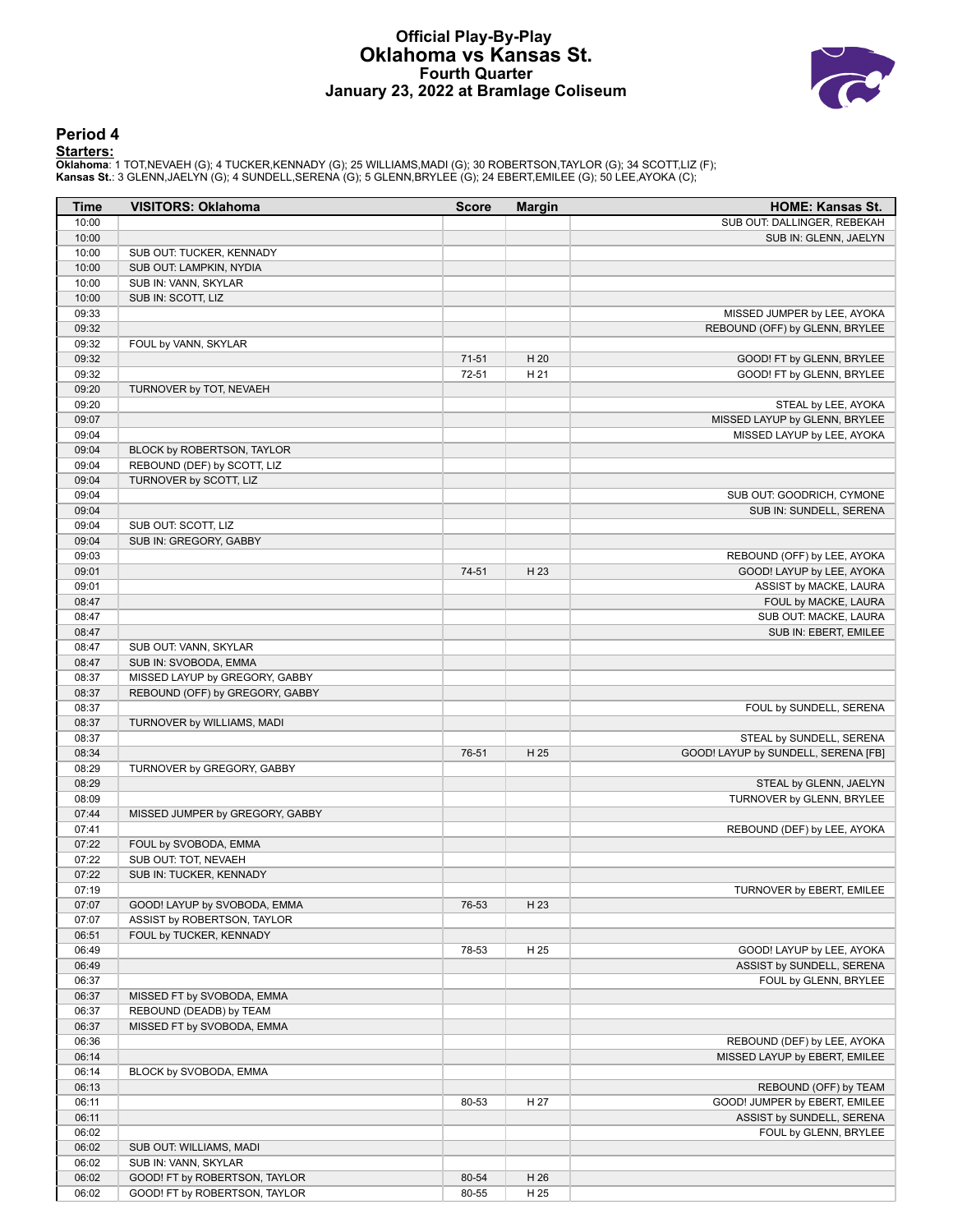| Time           | <b>VISITORS: Oklahoma</b>                                        | <b>Score</b> | <b>Margin</b> | <b>HOME: Kansas St.</b>           |
|----------------|------------------------------------------------------------------|--------------|---------------|-----------------------------------|
| 06:02          | GOOD! FT by ROBERTSON, TAYLOR                                    | 80-56        | H 24          |                                   |
| 06:02          |                                                                  |              |               | SUB OUT: GLENN, BRYLEE            |
| 06:02          |                                                                  |              |               | SUB IN: GOODRICH, CYMONE          |
| 05:39          |                                                                  |              |               | MISSED LAYUP by GOODRICH, CYMONE  |
| 05:35<br>05:28 | REBOUND (DEF) by SVOBODA, EMMA<br>MISSED LAYUP by VANN, SKYLAR   |              |               |                                   |
| 05:25          |                                                                  |              |               | REBOUND (DEF) by GOODRICH, CYMONE |
| 05:19          |                                                                  |              |               | MISSED 3PTR by GLENN, JAELYN      |
| 05:16          | REBOUND (DEF) by SVOBODA, EMMA                                   |              |               |                                   |
| 05:05          | GOOD! JUMPER by GREGORY, GABBY                                   | 80-58        | H 22          |                                   |
| 05:05          | ASSIST by ROBERTSON, TAYLOR                                      |              |               |                                   |
| 05:05          |                                                                  |              |               | FOUL by GLENN, JAELYN             |
| 05:05          |                                                                  |              |               | SUB OUT: EBERT, EMILEE            |
| 05:05          |                                                                  |              |               | SUB IN: MACKE, LAURA              |
| 05:05          | SUB OUT: SVOBODA, EMMA                                           |              |               |                                   |
| 05:05<br>05:05 | SUB IN: SCOTT, LIZ<br>GOOD! FT by GREGORY, GABBY                 | 80-59        | H 21          |                                   |
| 05:05          | SUB OUT: GREGORY, GABBY                                          |              |               |                                   |
| 05:05          | SUB IN: TOT, NEVAEH                                              |              |               |                                   |
| 04:41          |                                                                  | 82-59        | H 23          | GOOD! LAYUP by LEE, AYOKA         |
| 04:41          |                                                                  |              |               | ASSIST by MACKE, LAURA            |
| 04:31          | TURNOVER by VANN, SKYLAR                                         |              |               |                                   |
| 04:31          | <b>TIMEOUT MEDIA</b>                                             |              |               |                                   |
| 04:10          | FOUL by SCOTT, LIZ                                               |              |               |                                   |
| 04:10          |                                                                  | 83-59        | H 24          | GOOD! FT by LEE, AYOKA            |
| 04:10          |                                                                  | 84-59        | H 25          | GOOD! FT by LEE, AYOKA            |
| 03:59          | GOOD! LAYUP by VANN, SKYLAR                                      | 84-61        | H 23          |                                   |
| 03:59<br>03:48 | ASSIST by SCOTT, LIZ                                             |              |               | TURNOVER by GOODRICH, CYMONE      |
| 03:48          | STEAL by ROBERTSON, TAYLOR                                       |              |               |                                   |
| 03:43          | MISSED 3PTR by ROBERTSON, TAYLOR                                 |              |               |                                   |
| 03:42          |                                                                  |              |               | REBOUND (DEF) by TEAM             |
| 03:42          |                                                                  |              |               | SUB OUT: GOODRICH, CYMONE         |
| 03:42          |                                                                  |              |               | SUB IN: GLENN, BRYLEE             |
| 03:27          | FOUL by SCOTT, LIZ                                               |              |               |                                   |
| 03:27          | SUB OUT: SCOTT, LIZ                                              |              |               |                                   |
| 03:27          | SUB IN: WILLIAMS, MADI                                           |              |               |                                   |
| 03:27          |                                                                  | 85-61        | H 24<br>H 25  | GOOD! FT by LEE, AYOKA            |
| 03:27<br>03:20 | MISSED 3PTR by VANN, SKYLAR                                      | 86-61        |               | GOOD! FT by LEE, AYOKA            |
| 03:17          |                                                                  |              |               | REBOUND (DEF) by GLENN, JAELYN    |
| 03:16          |                                                                  |              |               | TURNOVER by GLENN, JAELYN         |
| 03:16          | STEAL by VANN, SKYLAR                                            |              |               |                                   |
| 03:11          | MISSED LAYUP by ROBERTSON, TAYLOR                                |              |               |                                   |
| 03:08          |                                                                  |              |               | REBOUND (DEF) by GLENN, JAELYN    |
| 03:03          |                                                                  |              |               | MISSED LAYUP by GLENN, BRYLEE     |
| 03:00          |                                                                  |              |               | REBOUND (OFF) by GLENN, BRYLEE    |
| 02:53          |                                                                  | 88-61        | H 27          | GOOD! LAYUP by LEE, AYOKA         |
| 02:53<br>02:37 | TURNOVER by VANN, SKYLAR                                         |              |               | ASSIST by GLENN, JAELYN           |
| 02:37          |                                                                  |              |               | STEAL by MACKE, LAURA             |
| 02:37          | FOUL by WILLIAMS, MADI                                           |              |               |                                   |
| 02:37          |                                                                  | 89-61        | H 28          | GOOD! FT by MACKE, LAURA          |
| 02:37          |                                                                  | 90-61        | H 29          | GOOD! FT by MACKE, LAURA          |
| 02:37          |                                                                  |              |               | SUB OUT: LEE, AYOKA               |
| 02:37          |                                                                  |              |               | SUB IN: EBERT, EMILEE             |
| 02:28          | MISSED LAYUP by VANN, SKYLAR                                     |              |               |                                   |
| 02:25          |                                                                  |              |               | REBOUND (DEF) by SUNDELL, SERENA  |
| 02:08          | FOUL by TUCKER, KENNADY                                          |              |               |                                   |
| 02:08<br>02:08 | SUB OUT: TUCKER, KENNADY<br>SUB OUT: WILLIAMS, MADI              |              |               |                                   |
| 02:08          | SUB OUT: ROBERTSON, TAYLOR                                       |              |               |                                   |
| 02:08          | SUB IN: GREGORY, GABBY                                           |              |               |                                   |
| 02:08          | SUB IN: PERKINS, KALEY                                           |              |               |                                   |
| 02:08          | SUB IN: SVOBODA, EMMA                                            |              |               |                                   |
| 02:08          |                                                                  | 91-61        | H 30          | GOOD! FT by SUNDELL, SERENA       |
| 02:08          |                                                                  | $92 - 61$    | H 31          | GOOD! FT by SUNDELL, SERENA       |
| 01:58          | TURNOVER by TOT, NEVAEH                                          |              |               |                                   |
| 01:58          |                                                                  |              |               | STEAL by GLENN, JAELYN            |
| 01:29          |                                                                  |              |               | MISSED 3PTR by MACKE, LAURA       |
| 01:27<br>01:15 | REBOUND (DEF) by GREGORY, GABBY<br>GOOD! LAYUP by GREGORY, GABBY | 92-63        | H 29          |                                   |
| 01:15          | ASSIST by TOT, NEVAEH                                            |              |               |                                   |
| 01:00          |                                                                  | 94-63        | H 31          | GOOD! LAYUP by MACKE, LAURA       |
| 01:00          |                                                                  |              |               | ASSIST by GLENN, BRYLEE           |
| 00:42          | GOOD! JUMPER by PERKINS, KALEY                                   | 94-65        | H 29          |                                   |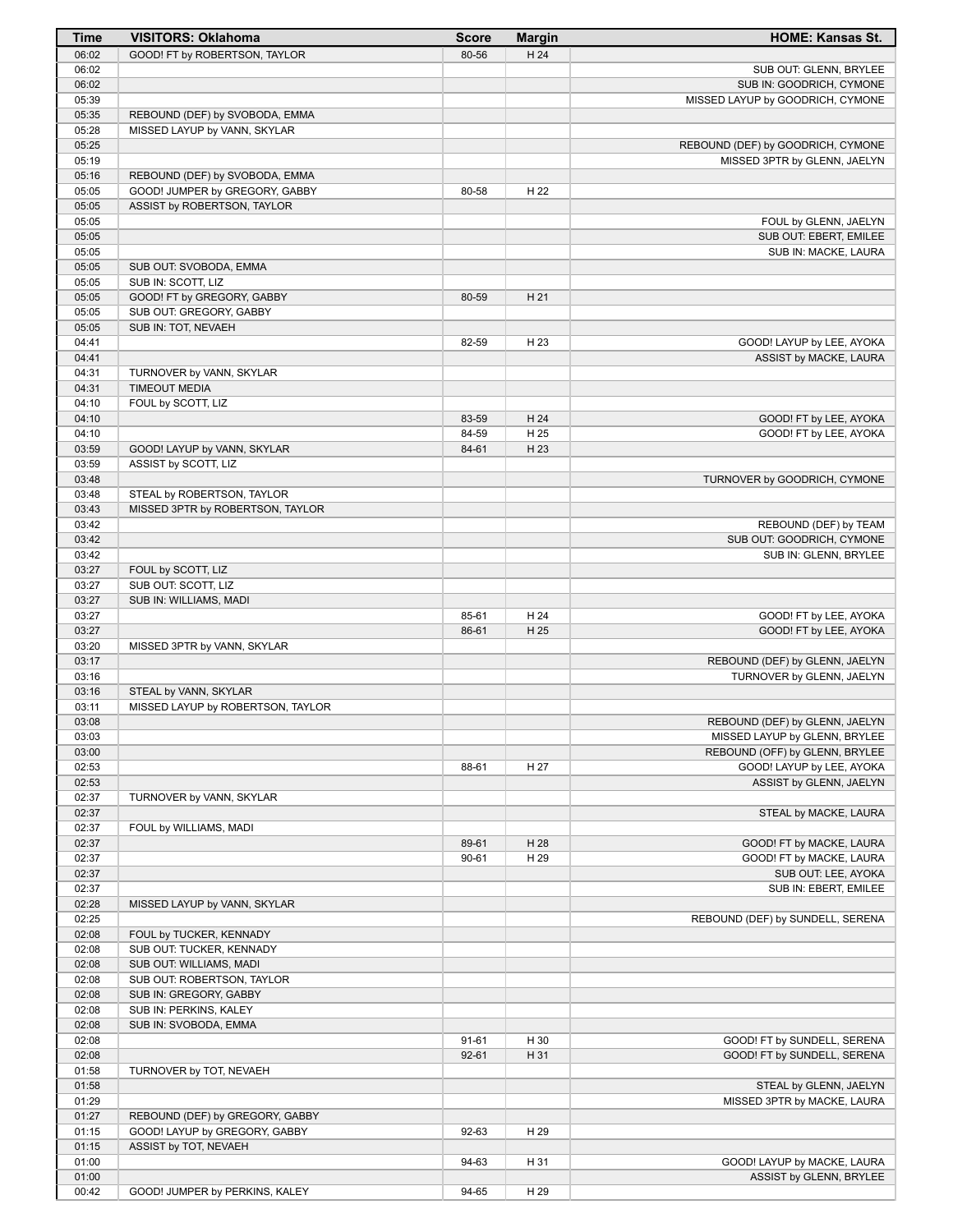| <b>Time</b> | VISITORS: Oklahoma              | Score | <b>Margin</b> | <b>HOME: Kansas St.</b>       |
|-------------|---------------------------------|-------|---------------|-------------------------------|
| 00:17       |                                 |       |               | MISSED LAYUP by GLENN, BRYLEE |
| 00:14       | REBOUND (DEF) by PERKINS, KALEY |       |               |                               |
| 00:04       | MISSED JUMPER by GREGORY, GABBY |       |               |                               |
| 00:01       |                                 |       |               | REBOUND (DEF) by MACKE, LAURA |

# **Oklahoma 65, Kansas St. 94**

| <b>Points (This Period)</b> | OU            | <b>KState</b>  |
|-----------------------------|---------------|----------------|
| In the Paint                |               | 14             |
| Off Turns                   |               |                |
| 2nd Chance                  |               |                |
| Fast Break                  |               |                |
| Bench                       | 11            |                |
| Per Poss                    | 0.667<br>7/21 | 1.143<br>12/21 |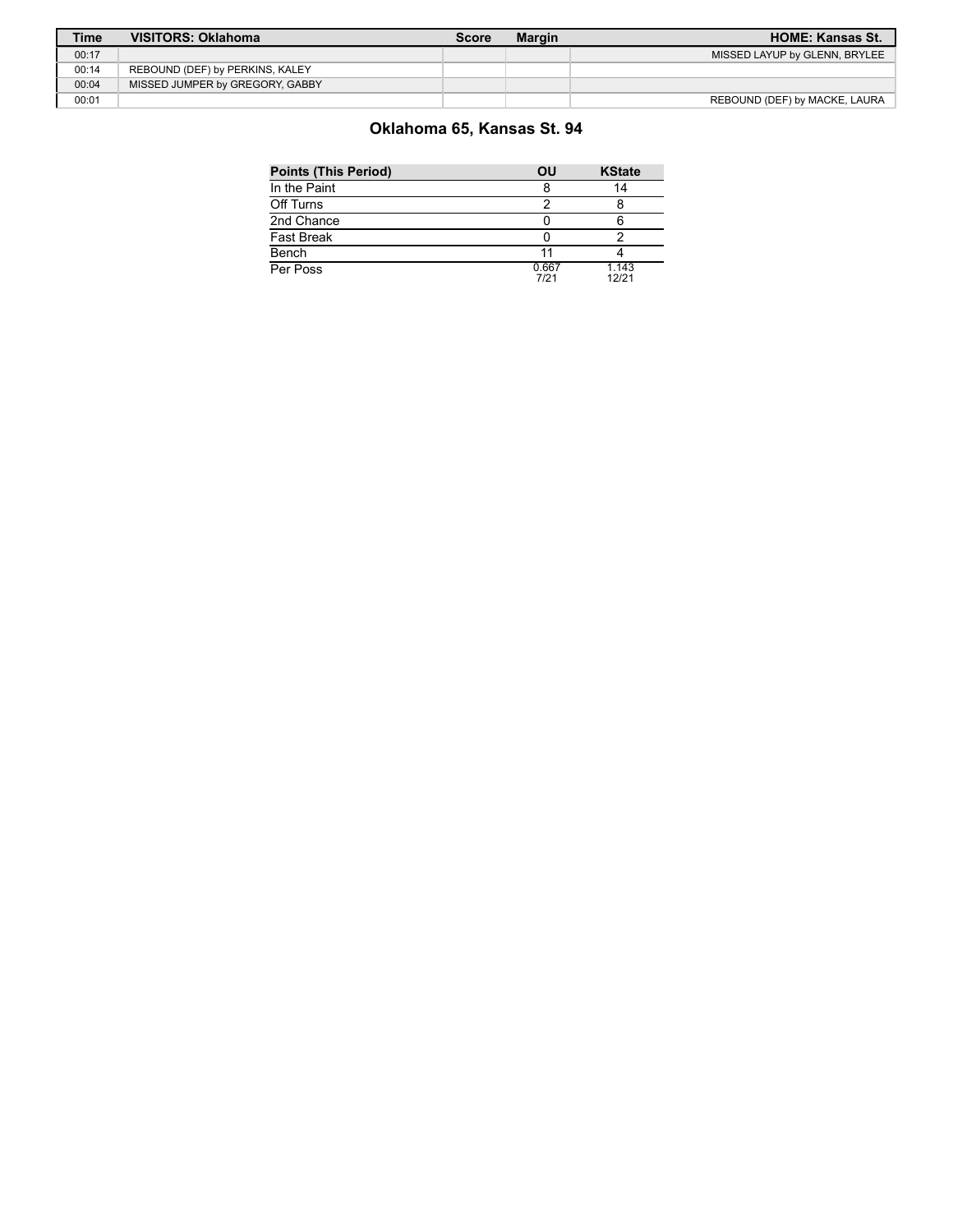#### **Official Scoring/Possession Reference Chart Oklahoma vs Kansas St. Period 1 January 23, 2022 at Bramlage Coliseum**



**Period 1**

<mark>Startersː</mark><br>Oklahoma: 1 TOT,NEVAEH (G); 4 TUCKER,KENNADY (G); 25 WILLIAMS,MADI (G); 30 ROBERTSON,TAYLOR (G); 34 SCOTT,LIZ (F);<br>**Kansas St.**: 3 GLENN,JAELYN (G); 4 SUNDELL,SERENA (G); 5 GLENN,BRYLEE (G); 24 EBERT,EMILEE (G)

| <b>Time</b> | <b>VISITORS: Oklahoma</b>    | <b>Score</b> | <b>Margin</b>  | <b>HOME: Kansas St.</b>        |
|-------------|------------------------------|--------------|----------------|--------------------------------|
| 09:49       |                              | $2 - 0$      | H <sub>2</sub> | GOOD! LAYUP by LEE, AYOKA      |
| 09:14       |                              | $4 - 0$      | H <sub>4</sub> | GOOD! LAYUP by LEE, AYOKA      |
| 08:50       |                              | $5-0$        | H <sub>5</sub> | GOOD! FT by LEE, AYOKA         |
| 08:50       |                              | $6-0$        | H 6            | GOOD! FT by LEE, AYOKA         |
| 08:04       |                              | $9-0$        | H 9            | GOOD! 3PTR by GLENN, JAELYN    |
| 07:39       |                              | $10 - 0$     | H 10           | GOOD! FT by LEE, AYOKA         |
| 07:39       |                              | $11 - 0$     | H 11           | GOOD! FT by LEE, AYOKA         |
| 05:45       |                              | $13 - 0$     | H 13           | GOOD! LAYUP by LEE, AYOKA      |
| 04:45       |                              | $15-0$       | H 15           | GOOD! LAYUP by LEE, AYOKA      |
| 04:28       | GOOD! JUMPER by VANN, SKYLAR | $15-2$       | H 13           |                                |
| 03:53       | GOOD! FT by TOT, NEVAEH      | $15-3$       | H 12           |                                |
| 03:53       | GOOD! FT by TOT, NEVAEH      | $15 - 4$     | H 11           |                                |
| 01:33       |                              | $17 - 4$     | H 13           | GOOD! JUMPER by LEE, AYOKA     |
| 01:25       | GOOD! 3PTR by WILLIAMS, MADI | $17 - 7$     | H 10           |                                |
| 01:01       | GOOD! FT by WILLIAMS, MADI   | $17-8$       | H 9            |                                |
| 01:01       | GOOD! FT by WILLIAMS, MADI   | $17-9$       | H 8            |                                |
| 00:42       |                              | $19-9$       | H 10           | GOOD! LAYUP by SUNDELL, SERENA |
| 00:32       | GOOD! LAYUP by TOT, NEVAEH   | 19-11        | H <sub>8</sub> |                                |

**Oklahoma 11, Kansas St. 19**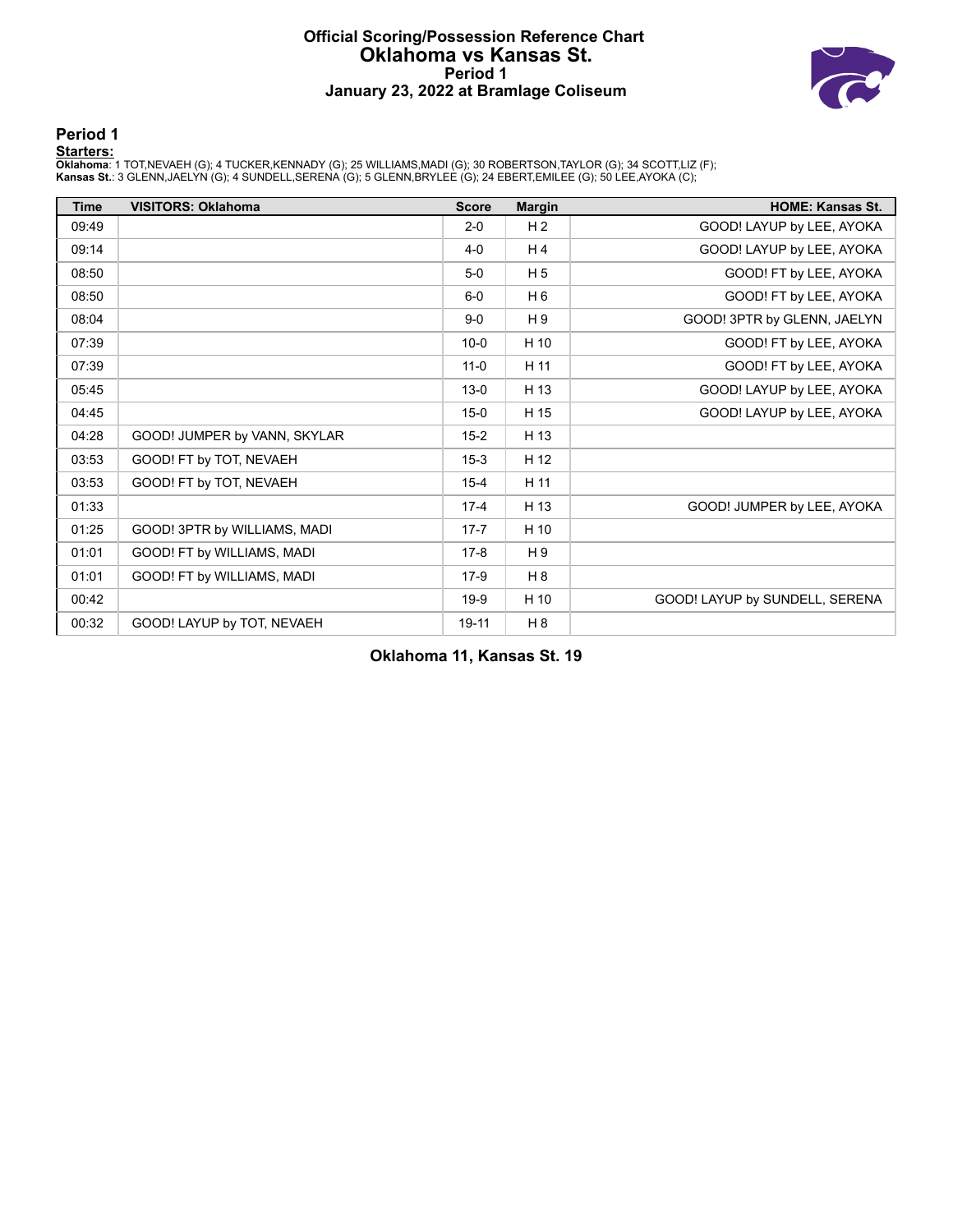#### **Official Scoring/Possession Reference Chart Oklahoma vs Kansas St. Period 2 January 23, 2022 at Bramlage Coliseum**



**Period 2**

<mark>Startersː</mark><br>Oklahoma: 1 TOT,NEVAEH (G); 4 TUCKER,KENNADY (G); 25 WILLIAMS,MADI (G); 30 ROBERTSON,TAYLOR (G); 34 SCOTT,LIZ (F);<br>**Kansas St.**: 3 GLENN,JAELYN (G); 4 SUNDELL,SERENA (G); 5 GLENN,BRYLEE (G); 24 EBERT,EMILEE (G)

| <b>Time</b> | <b>VISITORS: Oklahoma</b>         | <b>Score</b> | <b>Margin</b> | <b>HOME: Kansas St.</b>           |
|-------------|-----------------------------------|--------------|---------------|-----------------------------------|
| 09:14       |                                   | $21 - 11$    | H 10          | GOOD! LAYUP by LEE, AYOKA         |
| 08:50       |                                   | $23 - 11$    | H 12          | GOOD! JUMPER by LEE, AYOKA        |
| 08:20       |                                   | $25 - 11$    | H 14          | GOOD! JUMPER by LEE, AYOKA        |
| 08:07       | GOOD! LAYUP by WILLIAMS, MADI     | $25-13$      | H 12          |                                   |
| 07:49       |                                   | 28-13        | H 15          | GOOD! 3PTR by GLENN, JAELYN       |
| 07:21       |                                   | 29-13        | H 16          | GOOD! FT by LEE, AYOKA            |
| 07:21       |                                   | $30 - 13$    | H 17          | GOOD! FT by LEE, AYOKA            |
| 06:46       |                                   | $32 - 13$    | H 19          | GOOD! LAYUP by GLENN, JAELYN [FB] |
| 06:30       |                                   | $33 - 13$    | H 20          | GOOD! FT by MACKE, LAURA          |
| 06:30       |                                   | $34-13$      | H 21          | GOOD! FT by MACKE, LAURA          |
| 06:05       |                                   | $36-13$      | H 23          | GOOD! JUMPER by LEE, AYOKA        |
| 05:27       |                                   | $37-13$      | H 24          | GOOD! FT by LEE, AYOKA            |
| 05:13       | GOOD! LAYUP by VANN, SKYLAR       | $37-15$      | H 22          |                                   |
| 04:38       |                                   | 39-15        | H 24          | GOOD! LAYUP by LEE, AYOKA         |
| 04:25       | GOOD! JUMPER by ROBERTSON, TAYLOR | $39-17$      | H 22          |                                   |
| 03:50       |                                   | $41 - 17$    | H 24          | GOOD! LAYUP by LEE, AYOKA         |
| 03:50       |                                   | 42-17        | H 25          | GOOD! FT by LEE, AYOKA            |
| 03:09       | GOOD! 3PTR by PERKINS, KALEY      | 42-20        | H 22          |                                   |
| 02:46       |                                   | 45-20        | H 25          | GOOD! 3PTR by SUNDELL, SERENA     |
| 02:31       | GOOD! FT by VANN, SKYLAR          | 45-21        | H 24          |                                   |
| 01:38       | GOOD! 3PTR by ROBERTSON, TAYLOR   | 45-24        | H 21          |                                   |
| 01:22       |                                   | 47-24        | H 23          | GOOD! LAYUP by LEE, AYOKA         |
| 00:36       |                                   | 48-24        | H 24          | GOOD! FT by GLENN, BRYLEE         |
| 00:36       |                                   | 49-24        | H 25          | GOOD! FT by GLENN, BRYLEE         |
| 00:10       | GOOD! FT by ROBERTSON, TAYLOR     | 49-25        | H 24          |                                   |
| 00:10       | GOOD! FT by ROBERTSON, TAYLOR     | 49-26        | H 23          |                                   |
| 00:10       | GOOD! FT by ROBERTSON, TAYLOR     | 49-27        | H 22          |                                   |
| 00:00       |                                   | 51-27        | H 24          | GOOD! LAYUP by SUNDELL, SERENA    |

**Oklahoma 27, Kansas St. 51**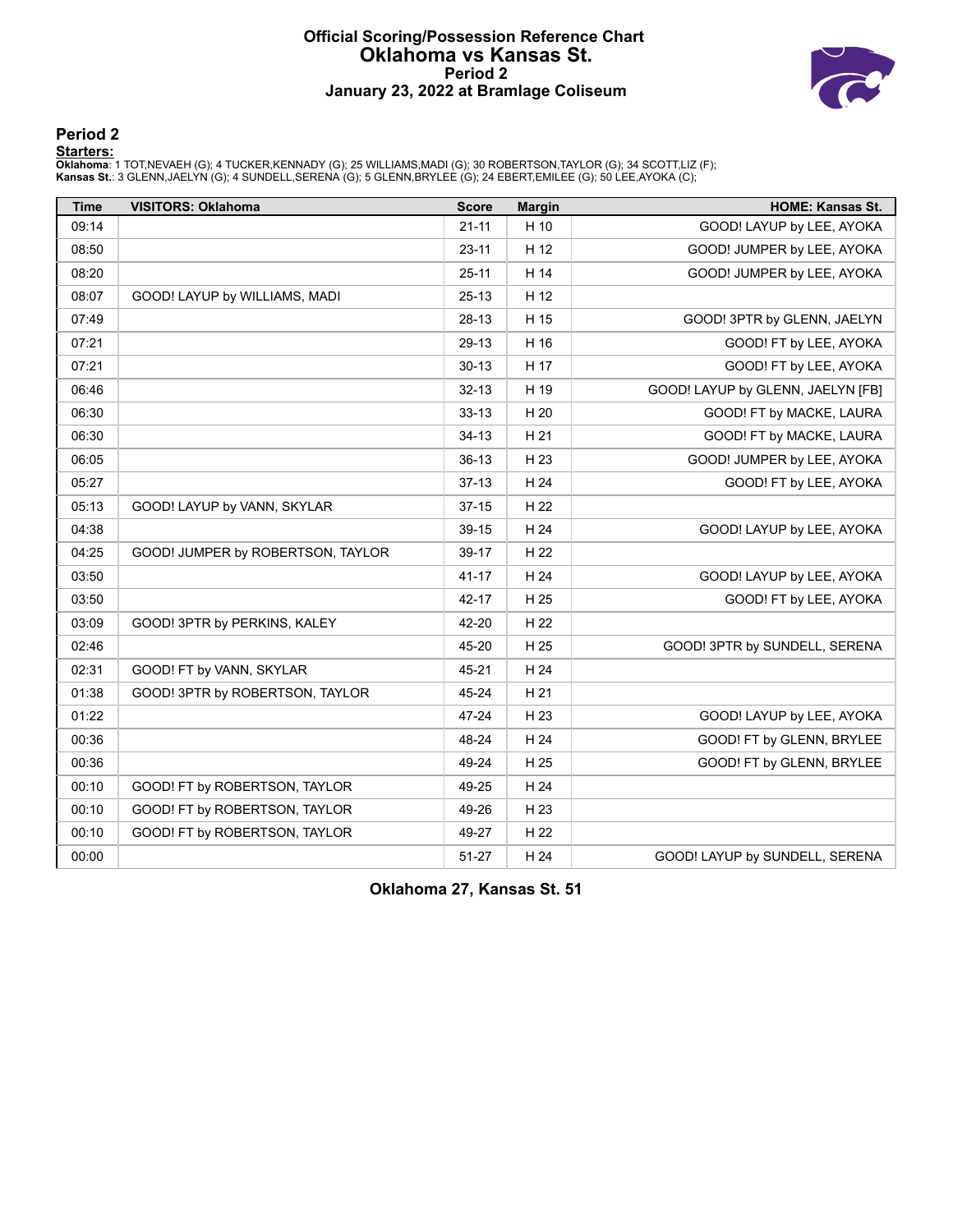#### **Official Scoring/Possession Reference Chart Oklahoma vs Kansas St. Period 3 January 23, 2022 at Bramlage Coliseum**



#### **Period 3**

<mark>Startersː</mark><br>Oklahoma: 1 TOT,NEVAEH (G); 4 TUCKER,KENNADY (G); 25 WILLIAMS,MADI (G); 30 ROBERTSON,TAYLOR (G); 34 SCOTT,LIZ (F);<br>**Kansas St.**: 3 GLENN,JAELYN (G); 4 SUNDELL,SERENA (G); 5 GLENN,BRYLEE (G); 24 EBERT,EMILEE (G)

| <b>Time</b> | <b>VISITORS: Oklahoma</b>          | <b>Score</b> | <b>Margin</b> | <b>HOME: Kansas St.</b>           |
|-------------|------------------------------------|--------------|---------------|-----------------------------------|
| 09:45       | GOOD! 3PTR by TOT, NEVAEH          | 51-30        | H 21          |                                   |
| 09:06       |                                    | 53-30        | H 23          | GOOD! LAYUP by LEE, AYOKA         |
| 08:11       |                                    | 55-30        | H 25          | GOOD! LAYUP by LEE, AYOKA         |
| 07:57       | GOOD! LAYUP by SCOTT, LIZ          | 55-32        | H 23          |                                   |
| 07:40       |                                    | 57-32        | H 25          | GOOD! LAYUP by LEE, AYOKA         |
| 07:23       | GOOD! JUMPER by SCOTT, LIZ         | 57-34        | H 23          |                                   |
| 06:46       |                                    | 59-34        | H 25          | GOOD! LAYUP by GLENN, BRYLEE [FB] |
| 06:36       | GOOD! 3PTR by ROBERTSON, TAYLOR    | 59-37        | H 22          |                                   |
| 06:17       |                                    | 60-37        | H 23          | GOOD! FT by LEE, AYOKA            |
| 05:40       | GOOD! JUMPER by ROBERTSON, TAYLOR  | 60-39        | H 21          |                                   |
| 04:43       |                                    | 62-39        | H 23          | GOOD! JUMPER by LEE, AYOKA        |
| 04:30       | GOOD! 3PTR by ROBERTSON, TAYLOR    | 62-42        | H 20          |                                   |
| 04:14       |                                    | 64-42        | H 22          | GOOD! JUMPER by LEE, AYOKA        |
| 04:04       | GOOD! LAYUP by SVOBODA, EMMA       | 64-44        | H 20          |                                   |
| 02:49       | GOOD! LAYUP by WILLIAMS, MADI [FB] | 64-46        | H 18          |                                   |
| 02:28       | GOOD! 3PTR by TUCKER, KENNADY [FB] | 64-49        | H 15          |                                   |
| 01:55       |                                    | 66-49        | H 17          | GOOD! LAYUP by LEE, AYOKA         |
| 01:26       |                                    | 67-49        | H 18          | GOOD! FT by LEE, AYOKA            |
| 01:26       |                                    | 68-49        | H 19          | GOOD! FT by LEE, AYOKA            |
| 00:43       |                                    | 70-49        | H 21          | GOOD! LAYUP by LEE, AYOKA         |
| 00:35       | GOOD! LAYUP by WILLIAMS, MADI      | 70-51        | H 19          |                                   |

**Oklahoma 51, Kansas St. 70**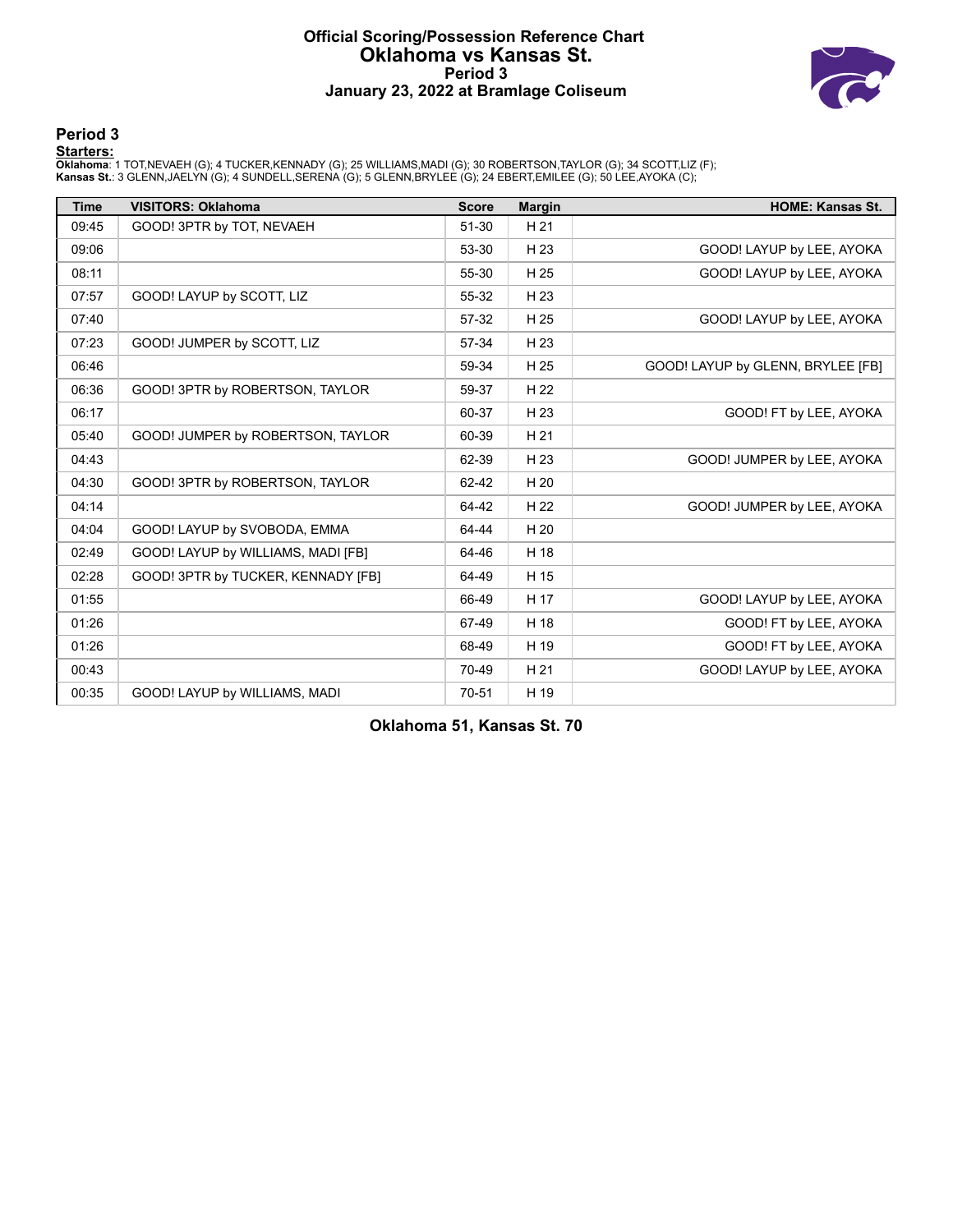#### **Official Scoring/Possession Reference Chart Oklahoma vs Kansas St. Period 4 January 23, 2022 at Bramlage Coliseum**



**Period 4**

<mark>Startersː</mark><br>Oklahoma: 1 TOT,NEVAEH (G); 4 TUCKER,KENNADY (G); 25 WILLIAMS,MADI (G); 30 ROBERTSON,TAYLOR (G); 34 SCOTT,LIZ (F);<br>**Kansas St.**: 3 GLENN,JAELYN (G); 4 SUNDELL,SERENA (G); 5 GLENN,BRYLEE (G); 24 EBERT,EMILEE (G)

| <b>Time</b> | <b>VISITORS: Oklahoma</b>      | <b>Score</b> | <b>Margin</b> | <b>HOME: Kansas St.</b>             |
|-------------|--------------------------------|--------------|---------------|-------------------------------------|
| 09:32       |                                | $71 - 51$    | H 20          | GOOD! FT by GLENN, BRYLEE           |
| 09:32       |                                | $72 - 51$    | H 21          | GOOD! FT by GLENN, BRYLEE           |
| 09:01       |                                | 74-51        | H 23          | GOOD! LAYUP by LEE, AYOKA           |
| 08:34       |                                | 76-51        | H 25          | GOOD! LAYUP by SUNDELL, SERENA [FB] |
| 07:07       | GOOD! LAYUP by SVOBODA, EMMA   | 76-53        | H 23          |                                     |
| 06:49       |                                | 78-53        | H 25          | GOOD! LAYUP by LEE, AYOKA           |
| 06:11       |                                | 80-53        | H 27          | GOOD! JUMPER by EBERT, EMILEE       |
| 06:02       | GOOD! FT by ROBERTSON, TAYLOR  | 80-54        | H 26          |                                     |
| 06:02       | GOOD! FT by ROBERTSON, TAYLOR  | 80-55        | H 25          |                                     |
| 06:02       | GOOD! FT by ROBERTSON, TAYLOR  | 80-56        | H 24          |                                     |
| 05:05       | GOOD! JUMPER by GREGORY, GABBY | 80-58        | H 22          |                                     |
| 05:05       | GOOD! FT by GREGORY, GABBY     | 80-59        | H 21          |                                     |
| 04:41       |                                | 82-59        | H 23          | GOOD! LAYUP by LEE, AYOKA           |
| 04:10       |                                | 83-59        | H 24          | GOOD! FT by LEE, AYOKA              |
| 04:10       |                                | 84-59        | H 25          | GOOD! FT by LEE, AYOKA              |
| 03:59       | GOOD! LAYUP by VANN, SKYLAR    | 84-61        | H 23          |                                     |
| 03:27       |                                | 85-61        | H 24          | GOOD! FT by LEE, AYOKA              |
| 03:27       |                                | 86-61        | H 25          | GOOD! FT by LEE, AYOKA              |
| 02:53       |                                | 88-61        | H 27          | GOOD! LAYUP by LEE, AYOKA           |
| 02:37       |                                | 89-61        | H 28          | GOOD! FT by MACKE, LAURA            |
| 02:37       |                                | $90 - 61$    | H 29          | GOOD! FT by MACKE, LAURA            |
| 02:08       |                                | $91 - 61$    | H 30          | GOOD! FT by SUNDELL, SERENA         |
| 02:08       |                                | $92 - 61$    | H 31          | GOOD! FT by SUNDELL, SERENA         |
| 01:15       | GOOD! LAYUP by GREGORY, GABBY  | 92-63        | H 29          |                                     |
| 01:00       |                                | 94-63        | H 31          | GOOD! LAYUP by MACKE, LAURA         |
| 00:42       | GOOD! JUMPER by PERKINS, KALEY | 94-65        | H 29          |                                     |

**Oklahoma 65, Kansas St. 94**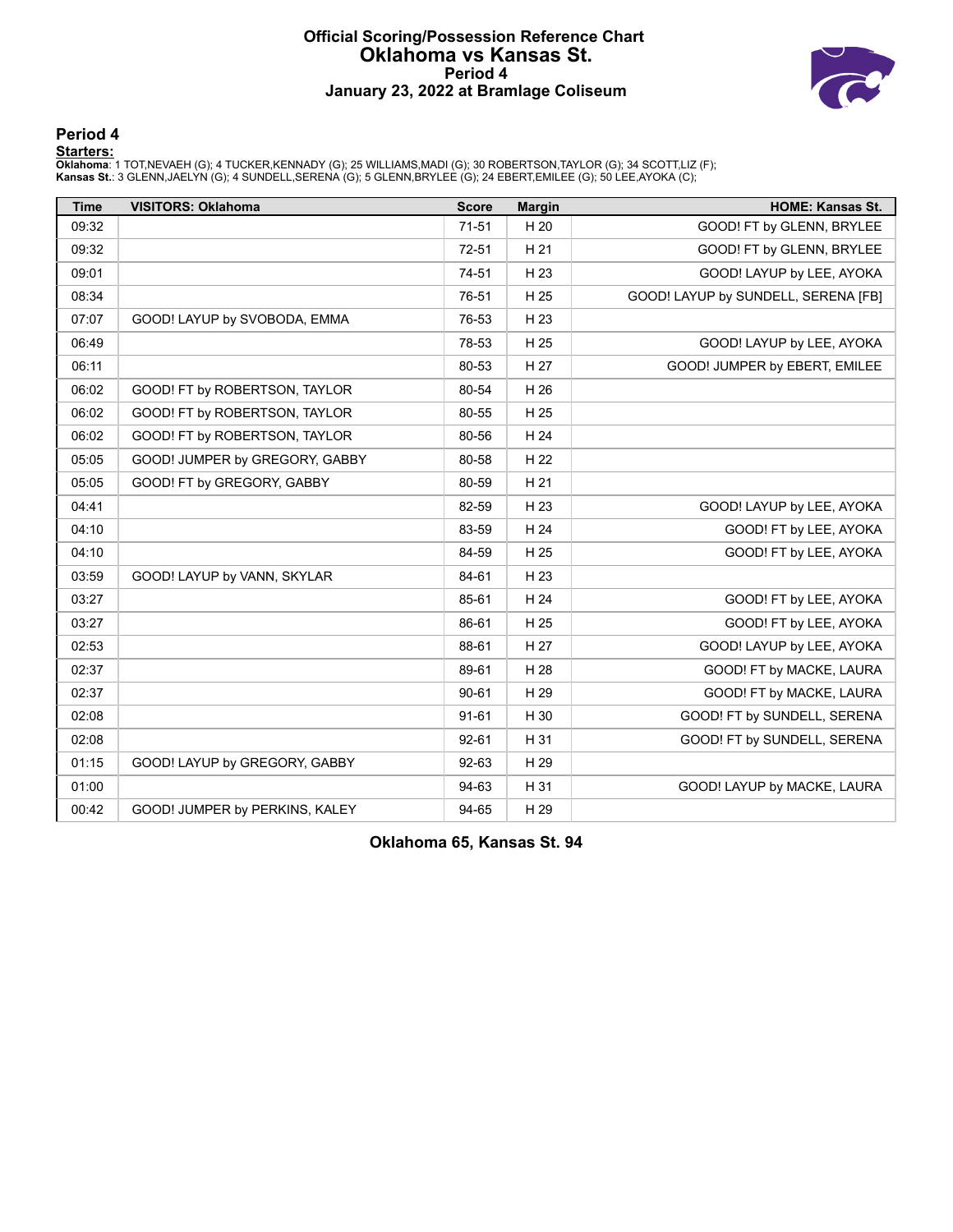#### **Official Substitutions Log Oklahoma vs Kansas St. Period 1 January 23, 2022 at Bramlage Coliseum**

| <b>VISITORS: Oklahoma</b>  | <b>Time</b> | <b>Score</b> | <b>HOME: Kansas St.</b>     |
|----------------------------|-------------|--------------|-----------------------------|
| 1 TOT, NEVAEH              |             |              | 3 GLENN, JAELYN             |
| 4 TUCKER, KENNADY          |             |              | 4 SUNDELL, SERENA           |
| 25 WILLIAMS, MADI          |             |              | 5 GLENN, BRYLEE             |
| 30 ROBERTSON, TAYLOR       |             |              | 24 EBERT, EMILEE            |
| 34 SCOTT,LIZ               |             |              | 50 LEE, AYOKA               |
|                            | 07:39       | $0 - 9$      | SUB OUT: GLENN, JAELYN      |
|                            | 07:39       |              | SUB IN: DALLINGER, REBEKAH  |
| SUB OUT: 34 SCOTT,LIZ      | 07:39       |              |                             |
| SUB IN: 21 LAMPKIN, NYDIA  | 07:39       |              |                             |
|                            | 07:39       |              | SUB OUT: EBERT, EMILEE      |
|                            | 07:39       |              | SUB IN: MACKE, LAURA        |
| SUB OUT: 1 TOT, NEVAEH     | 07:00       | $0 - 11$     |                             |
| SUB IN: 24 VANN, SKYLAR    | 07:00       |              |                             |
|                            | 05:44       | $0 - 13$     | SUB OUT: SUNDELL, SERENA    |
|                            | 05:44       |              | SUB OUT: GLENN, BRYLEE      |
|                            | 05:44       |              | SUB IN: GOODRICH, CYMONE    |
|                            | 05:44       |              | SUB IN: GLENN, JAELYN       |
| SUB OUT: 21 LAMPKIN, NYDIA | 05:44       |              |                             |
| SUB IN: 33 SVOBODA, EMMA   | 05:44       |              |                             |
|                            | 04:29       | $0 - 15$     | SUB OUT: LEE, AYOKA         |
|                            | 04:29       |              | SUB IN: LAUTERBACH, TAYLOR  |
| SUB OUT: 25 WILLIAMS, MADI | 04:29       |              |                             |
| SUB IN: 1 TOT, NEVAEH      | 04:29       |              |                             |
|                            | 03:53       | $4 - 15$     | SUB OUT: GOODRICH, CYMONE   |
|                            | 03:53       |              | SUB OUT: DALLINGER, REBEKAH |
|                            | 03:53       |              | SUB OUT: MACKE, LAURA       |
|                            | 03:53       |              | SUB IN: SUNDELL, SERENA     |
|                            | 03:53       |              | SUB IN: GLENN, BRYLEE       |
|                            | 03:53       |              | SUB IN: EBERT, EMILEE       |
|                            | 02:34       | $4 - 15$     | SUB OUT: LAUTERBACH, TAYLOR |
|                            | 02:34       |              | SUB IN: LEE, AYOKA          |
| SUB OUT: 4 TUCKER, KENNADY | 02:34       |              |                             |
| SUB OUT: 33 SVOBODA, EMMA  | 02:34       |              |                             |
| SUB IN: 25 WILLIAMS, MADI  | 02:34       |              |                             |
| SUB IN: 34 SCOTT, LIZ      | 02:34       |              |                             |
| SUB OUT: 24 VANN, SKYLAR   | 01:36       | $4 - 15$     |                             |
| SUB OUT: 34 SCOTT,LIZ      | 01:36       |              |                             |
| SUB IN: 12 GREGORY GABBY   | 01:36       |              |                             |
| SUB IN: 21 LAMPKIN, NYDIA  | 01:36       |              |                             |

**Oklahoma 11, Kansas St. 19**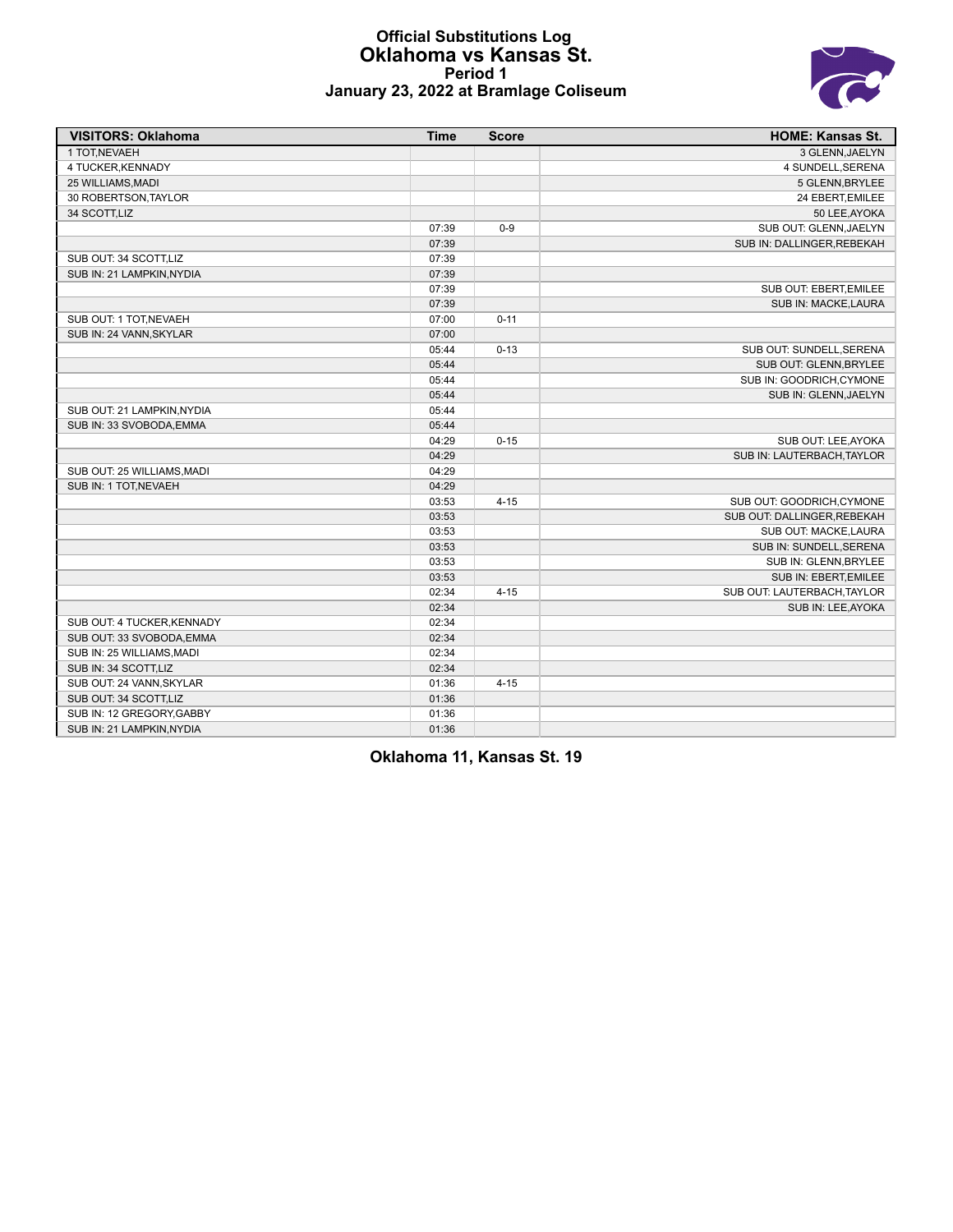

#### **Official Substitutions Log Oklahoma vs Kansas St. Period 2 January 23, 2022 at Bramlage Coliseum**

| <b>VISITORS: Oklahoma</b>     | <b>Time</b> | <b>Score</b> | <b>HOME: Kansas St.</b>     |
|-------------------------------|-------------|--------------|-----------------------------|
| 1 TOT, NEVAEH                 |             |              | 3 GLENN, JAELYN             |
| 4 TUCKER.KENNADY              |             |              | 4 SUNDELL, SERENA           |
| 25 WILLIAMS, MADI             |             |              | 5 GLENN, BRYLEE             |
| 30 ROBERTSON, TAYLOR          |             |              | 24 EBERT, EMILEE            |
| 34 SCOTT,LIZ                  |             |              | 50 LEE, AYOKA               |
|                               | 10:00       |              | SUB OUT: SUNDELL, SERENA    |
|                               | 10:00       |              | SUB IN: GOODRICH, CYMONE    |
| SUB OUT: 30 ROBERTSON, TAYLOR | 10:00       |              |                             |
| SUB IN: 4 TUCKER, KENNADY     | 10:00       |              |                             |
| SUB OUT: 12 GREGORY, GABBY    | 07:47       | $13 - 28$    |                             |
| SUB OUT: 21 LAMPKIN, NYDIA    | 07:47       |              |                             |
| SUB IN: 24 VANN, SKYLAR       | 07:47       |              |                             |
| SUB IN: 30 ROBERTSON, TAYLOR  | 07:47       |              |                             |
|                               | 07:47       |              | SUB OUT: GLENN, BRYLEE      |
|                               | 07:47       |              | SUB OUT: EBERT, EMILEE      |
|                               | 07:47       |              | SUB IN: MACKE, LAURA        |
|                               | 07:47       |              | SUB IN: DALLINGER, REBEKAH  |
| SUB OUT: 4 TUCKER, KENNADY    | 07:21       | 13-30        |                             |
| SUB IN: 23 PERKINS, KALEY     | 07:21       |              |                             |
| SUB OUT: 25 WILLIAMS, MADI    | 06:30       | 13-34        |                             |
| SUB IN: 12 GREGORY, GABBY     | 06:30       |              |                             |
|                               | 05:39       | 13-36        | SUB OUT: GOODRICH, CYMONE   |
|                               | 05:39       |              | SUB IN: SUNDELL, SERENA     |
| SUB OUT: 12 GREGORY, GABBY    | 03:50       | $17 - 41$    |                             |
| SUB IN: 33 SVOBODA, EMMA      | 03:50       |              |                             |
|                               | 03:11       | $17 - 42$    | SUB OUT: MACKE, LAURA       |
|                               | 03:11       |              | SUB OUT: DALLINGER, REBEKAH |
|                               | 03:11       |              | SUB IN: GLENN, BRYLEE       |
|                               | 03:11       |              | SUB IN: EBERT, EMILEE       |
|                               | 02:31       | $21 - 45$    | SUB OUT: GLENN, JAELYN      |
|                               | 02:31       |              | SUB IN: DALLINGER, REBEKAH  |
|                               | 01:06       | $24 - 47$    | SUB OUT: LEE, AYOKA         |
|                               | 01:06       |              | SUB IN: MACKE, LAURA        |
| SUB OUT: 24 VANN, SKYLAR      | 00:36       | 24-49        |                             |
| SUB IN: 12 GREGORY, GABBY     | 00:36       |              |                             |
|                               | 00:10       | $27-49$      | SUB OUT: MACKE, LAURA       |
|                               | 00:10       |              | SUB IN: LEE, AYOKA          |

**Oklahoma 27, Kansas St. 51**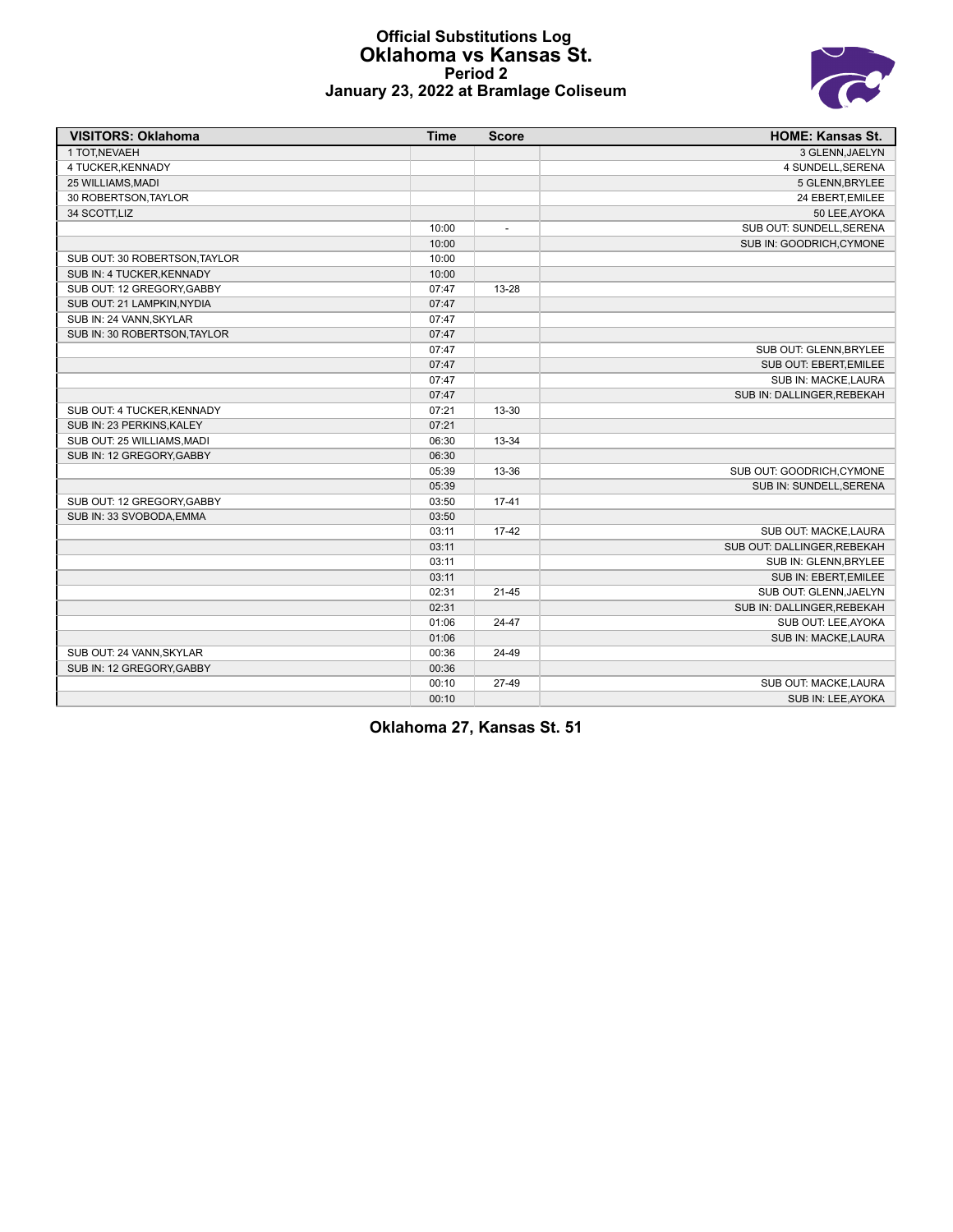#### **Official Substitutions Log Oklahoma vs Kansas St. Period 3 January 23, 2022 at Bramlage Coliseum**



| <b>VISITORS: Oklahoma</b>  | <b>Time</b> | <b>Score</b>             | <b>HOME: Kansas St.</b>     |
|----------------------------|-------------|--------------------------|-----------------------------|
| 1 TOT.NEVAEH               |             |                          | 3 GLENN, JAELYN             |
| 4 TUCKER, KENNADY          |             |                          | 4 SUNDELL, SERENA           |
| 25 WILLIAMS, MADI          |             |                          | 5 GLENN, BRYLEE             |
| 30 ROBERTSON, TAYLOR       |             |                          | 24 EBERT, EMILEE            |
| 34 SCOTT,LIZ               |             |                          | 50 LEE, AYOKA               |
| SUB OUT: 12 GREGORY, GABBY | 10:00       | $\overline{\phantom{a}}$ |                             |
| SUB OUT: 23 PERKINS, KALEY | 10:00       |                          |                             |
| SUB OUT: 33 SVOBODA, EMMA  | 10:00       |                          |                             |
| SUB IN: 4 TUCKER, KENNADY  | 10:00       |                          |                             |
| SUB IN: 25 WILLIAMS, MADI  | 10:00       |                          |                             |
| SUB IN: 34 SCOTT, LIZ      | 10:00       |                          |                             |
|                            | 10:00       |                          | SUB OUT: DALLINGER, REBEKAH |
|                            | 10:00       |                          | SUB IN: GLENN, JAELYN       |
| SUB OUT: 1 TOT, NEVAEH     | 06:40       | 34-59                    |                             |
| SUB OUT: 34 SCOTT,LIZ      | 06:40       |                          |                             |
| SUB IN: 24 VANN, SKYLAR    | 06:40       |                          |                             |
| SUB IN: 33 SVOBODA, EMMA   | 06:40       |                          |                             |
|                            | 06:40       |                          | SUB OUT: GLENN, BRYLEE      |
|                            | 06:40       |                          | SUB IN: DALLINGER, REBEKAH  |
| SUB OUT: 24 VANN, SKYLAR   | 05:26       | 39-60                    |                             |
| SUB IN: 1 TOT, NEVAEH      | 05:26       |                          |                             |
|                            | 01:26       | 49-66                    | SUB OUT: GLENN, JAELYN      |
|                            | 01:26       |                          | SUB OUT: SUNDELL, SERENA    |
|                            | 01:26       |                          | SUB OUT: EBERT, EMILEE      |
|                            | 01:26       |                          | SUB IN: GOODRICH.CYMONE     |
|                            | 01:26       |                          | SUB IN: GLENN, BRYLEE       |
|                            | 01:26       |                          | SUB IN: MACKE, LAURA        |
| SUB OUT: 33 SVOBODA, EMMA  | 01:26       |                          |                             |
| SUB IN: 21 LAMPKIN, NYDIA  | 01:26       |                          |                             |

**Oklahoma 51, Kansas St. 70**